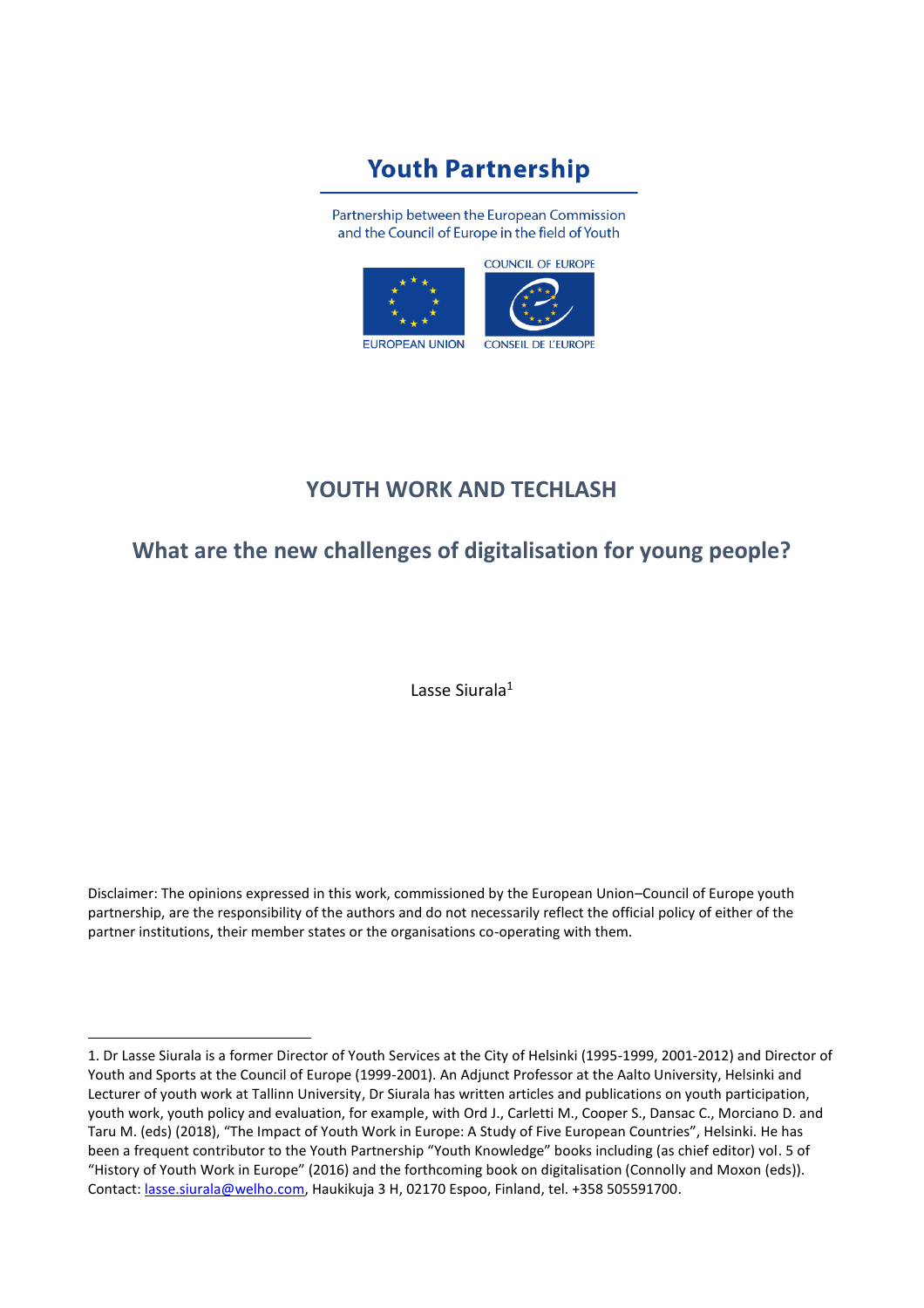#### **Abstract**

As technology and digitalisation have become an integral part of life, particularly for young people, two opposing trends have emerged: over-reliance on technology and techlash. Over-reliance means that we have become too dependent on and uncritical users of technology. Techlash, on the other hand, refers to a critical reflection on the use of technology and a growing discontent with the privacy violations, monopolies and strategies of big technology companies, which followed the 2013 Snowden revelations and the 2016 interferences in the US presidential election. Recent critical literature sheds light on the logic of the big tech in colonising citizens' everyday life and utilising data for political and commercial purposes. Digitalisation, led by tech companies, has suddenly become a ubiquitous social and economic power reaching everywhere, including youth and youth work. While the benefits of digitalisation are apparent, the growing awareness of risks highlight the need for monitoring and regulation.

In order to mitigate some of the risks, in early 2020 the EU launched a digital strategy to promote citizens' right to their own data, transparency of Big Data, algorithms and Artificial Intelligence and their use "for the good of society".

With the emergence of digitalisation, young people have taken on the role of "early adopters" and "identity explorers". Young people and the tech companies have made good use of these roles, but there are also risks relating to youth becoming guinea pigs for technological development and risks for a successful identity search, for example, due to excessive use of social media platforms and gaming. These risks, among others, manifest themselves in digital exclusion of young people.

This paper discusses over-reliance on technology and dominance of the big tech, and argues that there is a need for young people and youth work to be more aware of the negative effects of digitalisation and of the broader social context of the strategies, interests and the power of the big tech companies. In order for young people and youth work to play a more prominent role in defending digital justice and upholding the digital rights of young people, youth work, as a valuebased field of action and as an educational field, can develop critical digital literacy, align with EU digitalisation strategies, and reform its approaches to digitalisation, digital inclusion and data colonialism.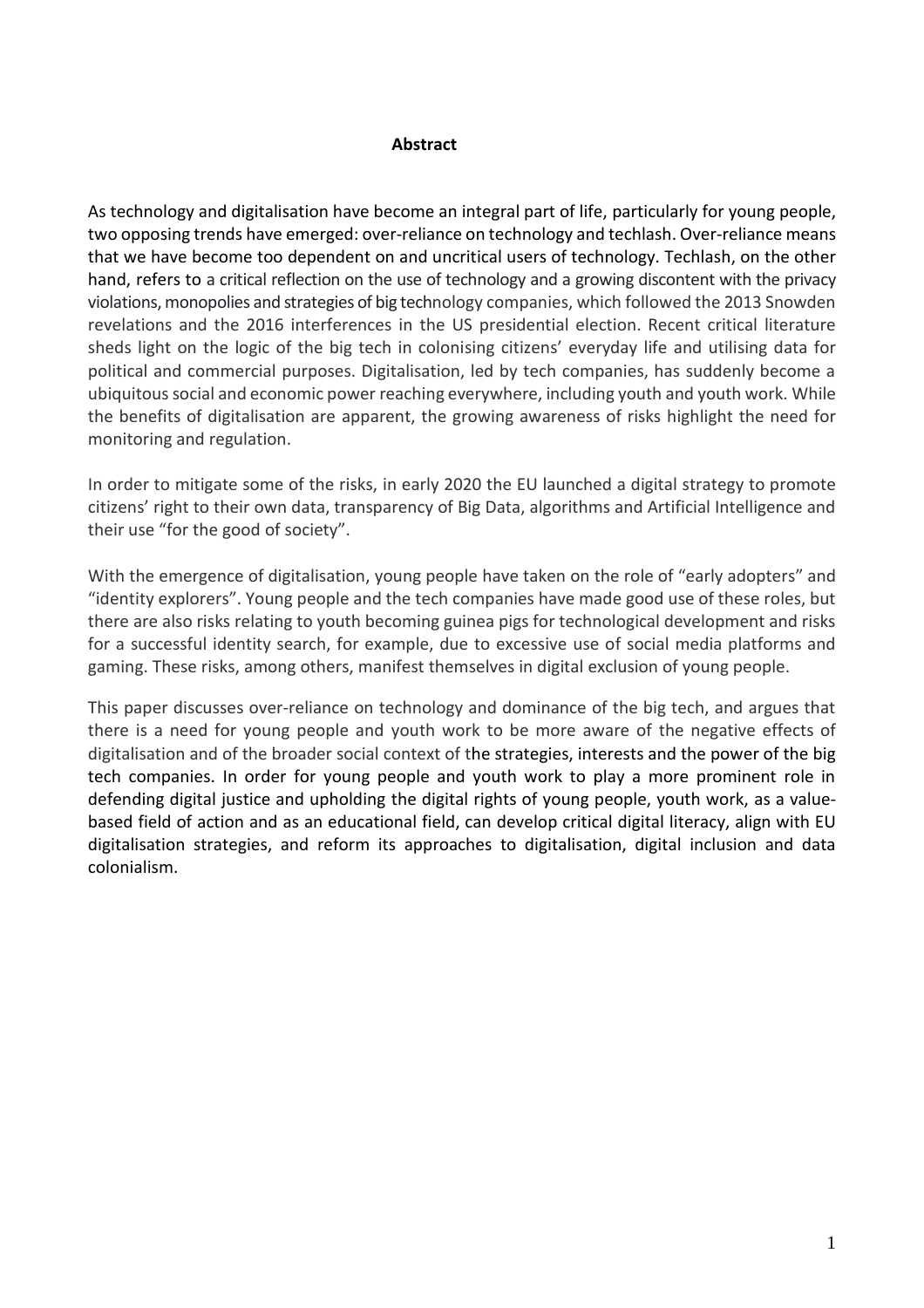#### Content

| What did we learn about the use of technology during COVID-19? A Finnish experience 4                                                                                                                  |  |
|--------------------------------------------------------------------------------------------------------------------------------------------------------------------------------------------------------|--|
|                                                                                                                                                                                                        |  |
|                                                                                                                                                                                                        |  |
| European digital, data and Artificial Intelligence strategies - a counter-reaction10                                                                                                                   |  |
|                                                                                                                                                                                                        |  |
|                                                                                                                                                                                                        |  |
|                                                                                                                                                                                                        |  |
| Re-inventing the emancipatory potential of youth work to improve digital awareness of young people -<br>Towards a broader framework - Changing the emphasis from "youth centrism" to "encouragement to |  |
|                                                                                                                                                                                                        |  |
|                                                                                                                                                                                                        |  |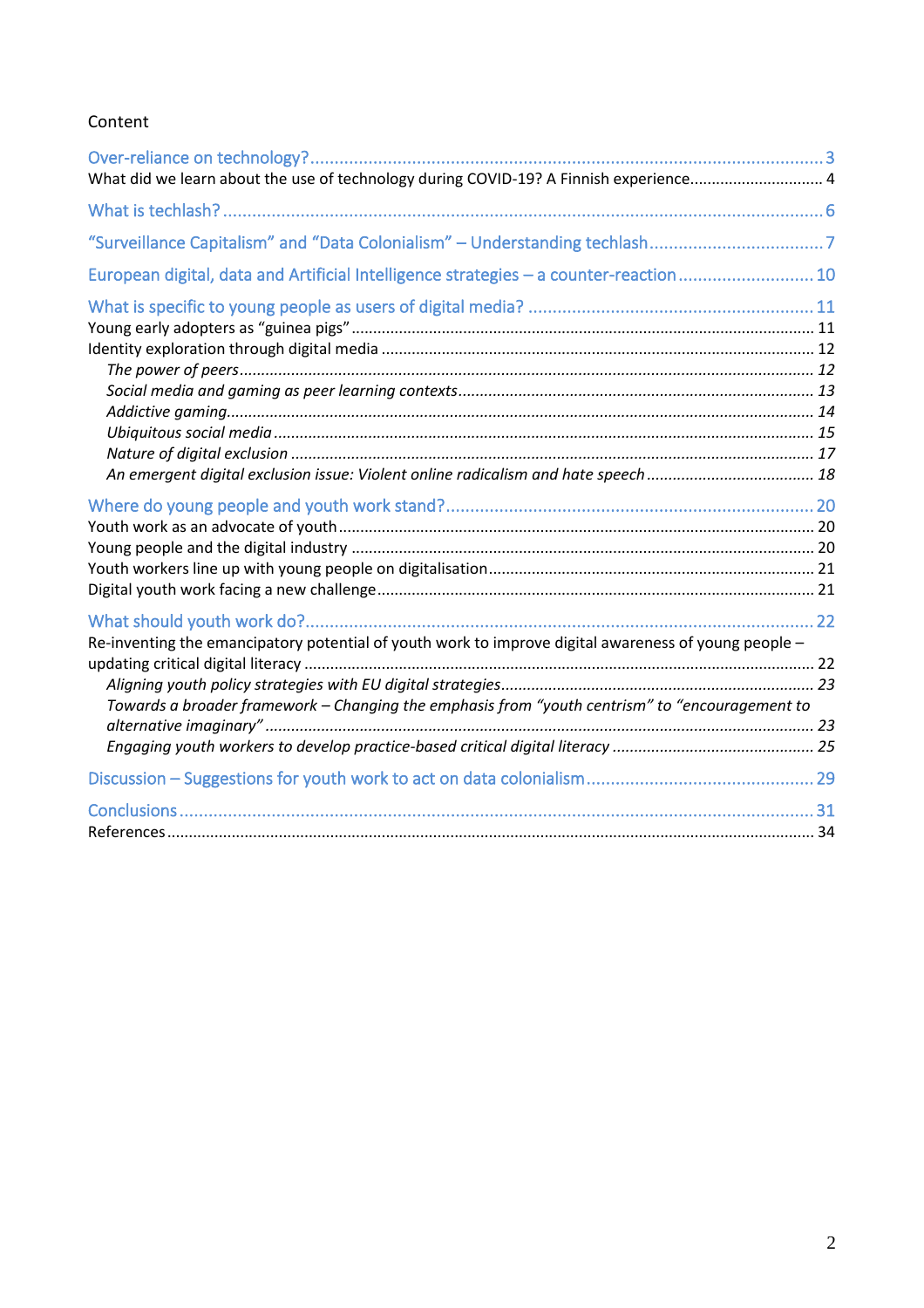# <span id="page-3-0"></span>Over-reliance on technology?

Technology has become an integral part of our life. It has made life easier, more convenient, more interactive and more enjoyable. It is a crucial contributor to economic growth and to better services. Young people have been the most active users of new technology and digital instruments. Overall, there seem to be two kinds of opposing orientations when it comes to technology. On the one hand, there is over-reliance on technology and, on the other, there is a growing discontent with digitalisation (techlash), leading to questions such as: Are we too dependent on technology? Do we understand its limits and negative effects and are we prepared to meet them? How does digitalisation and the industry behind it influence our lives and are we aware of that, and have we given our consent to it?

The literature on over-reliance on technology can be roughly divided into two themes: first, the broader societal and human dimension and second, identifying the individual level signs of overdependence on technology (symptoms of addiction). The broader questions include (Morgan 2017, Waywell 2018): Should we trust computers, knowing that they can all be hacked? Technology depends on a constant flow of electricity. What about power outage caused by natural catastrophes or simple future lack of energy? Over-reliance on technology and the internet can lead to excessive use of social media. Neuroscientists have identified social media addiction, which can largely be contributed to the dopamine-inducing social environments that social networking sites provide, creating a feeling of pleasure. Most people actively use social media, but excessive use of social media can cause unhappiness in life, anxiety, depression, severely stunted social interaction skills, negative body-image and lowered levels of empathy and compassion towards others (Hilliard J. and Parisi T. 2020; Marino et al. 2018).

Some of the signs of becoming too dependent on technology (Greenfield 2017, Kirschner 2020, Wardynski 2019) are the following:

- If the internet is down, work is over for the day  $-$  as if there were no alternative ways of working
- A feeling that without a smartphone you do not exist addiction to smartphones is a health issue (see the smartphone compulsion test at [www.virtual-addiction.com,](http://www.virtual-addiction.com/) Greenfield 2017)
- Having trouble in maintaining conversation, in keeping someone's interest, in being sensitive when interacting with someone in real life or breaking up with your boyfriend through a text message – lack of human contact has hurt your social skills, like the inability to deal face-to-face with real life situations and issues
- Losing track of time when online
- Not remembering any phone numbers (except your own)
- Not going out enough
- Obsession over the latest gadgets
- No concern for privacy

Admitting the benefits and the necessity of technology and digitalisation, particularly in the contemporary world, one still must critically reflect on their limits. The questions raised above suggest that our over-reliance on technology to solve societal problems should also provoke and inspire complementary approaches. Furthermore, the outburst of the COVID-19 pandemic in the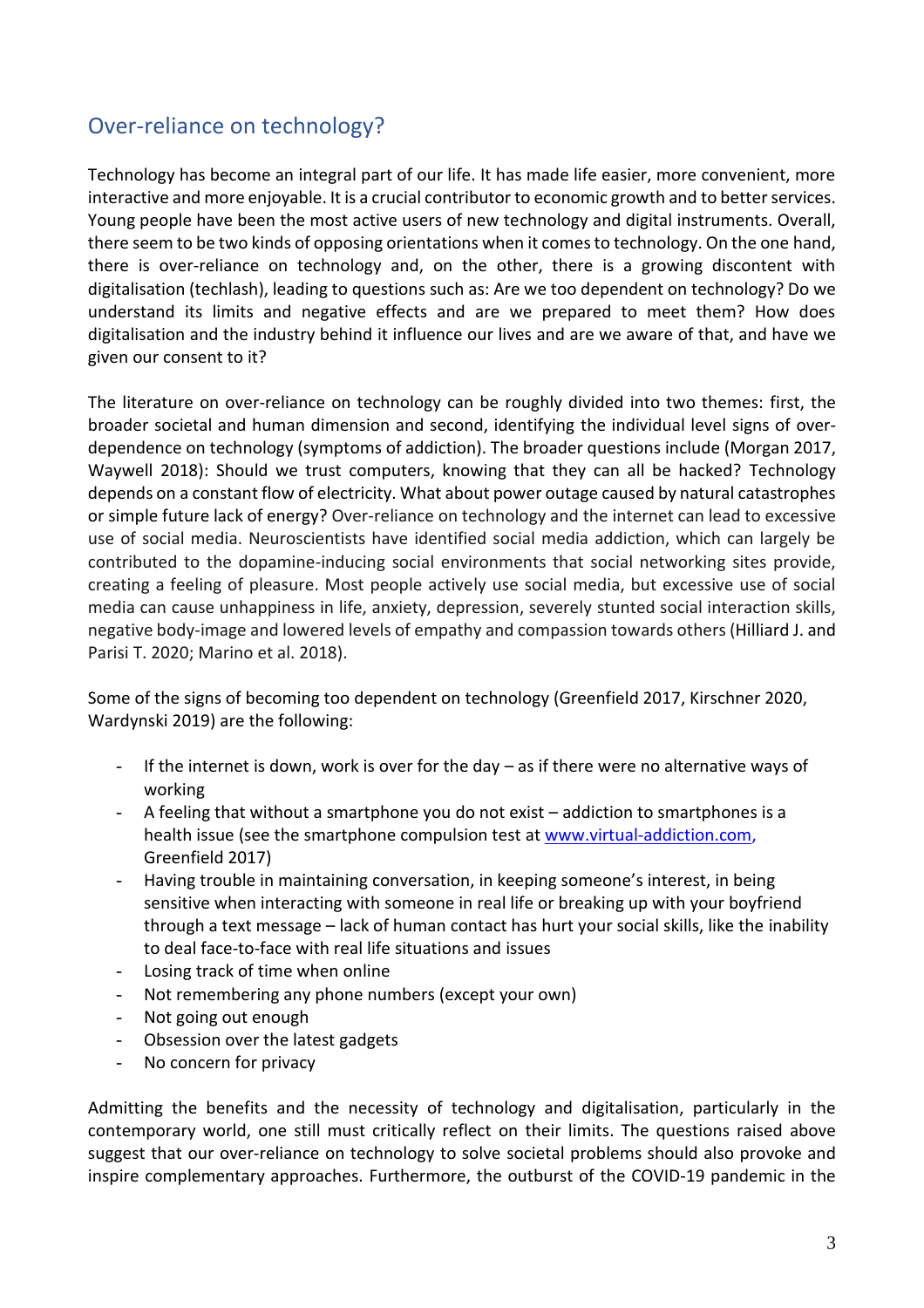spring of 2020 has exponentially expanded our reliance on technology and digital tools, and places significant limitations on physical contact, raising questions about what we  $-$  in the youth and educational fields – can learn from the digital responses to COVID-19.

#### <span id="page-4-0"></span>What did we learn about the use of technology during COVID-19? A Finnish experience

In 2020, the COVID-19 pandemic led to the closure of schools, with 1.6 billion children having to adapt to a new way of schooling within the home environment. Youth work facilities and many leisure activities were closed. Typically, the response was to provide digital activities and services, like distance learning (schools), virtual youth services, digital opportunities for social interaction, hobbies and other activities (youth work) or virtual music concerts and digital access to cultural events and locations (culture). All this has been necessary and often innovative, but as research seems to show, there has still been an over-reliance on technology to solve the physical distancing caused by the virus, but it does not address the differences in access to technology. Globally there is a huge variety of access to the internet, computers, efficient networks and the capacity of families to support young people.

So far (autumn 2020) the immediate research is mainly focused on distance learning in schools (many still to be published): How did young people, teachers and parents experience the new situation where direct social communication was replaced by physical distance and the use of digital tools? The examples of research in this study come from Finland and should be seen as indicative. More needs to be known from other countries to assess the representativeness of the Finnish findings.

In Finland, students, teachers and parents felt that technically the change to distance learning was successful (Koski 2020). The majority of students said they successfully managed the new way of learning. Despite the overall positive results, the following problems were identified:

- Almost half of the students said they learned less in distance learning than they would normally learn in school and experienced distance learning as more difficult (Koski 2020).
- Students thought that the quality of teaching had decreased (Samok study 2020, Koski 2020, Finnish Youth Alliance et al. 2020).
- High school students (Suomen lukiolaisten liitto 2020) and those in applied sciences (Samok 2020) felt that distance learning was causing more stress.
- About 10% of students said that distance learning "was not at all a pleasant experience" (Ahtiainen et al. 2020: 42) and 8% of all students said they had daily problems with distance education (*idem*, 50).
- Students in Applied Sciences felt their well-being, coping with studies and learning motivation decreased rather than increased due to distance learning (Samok 2020).
- Social relations with peers deteriorated (Samok 2020, Finnish Youth Alliance et al. 2020, Torkkeli Arts School 2020).
- 25% of boys and 28% of girls from upper comprehensive schools (12- to 15-year-olds) said they "stayed every day too late online" (Ahtiainen et al. 2020: 39).
- Young people said there had not been enough support and advice from a reliable adult; teachers, school support staff, youth workers (Finnish Youth Alliance et al. 2020).
- Students suffered from the loss of the daily rhythm and from decreased participation in hobbies and sports (Torkkeli school study 2020).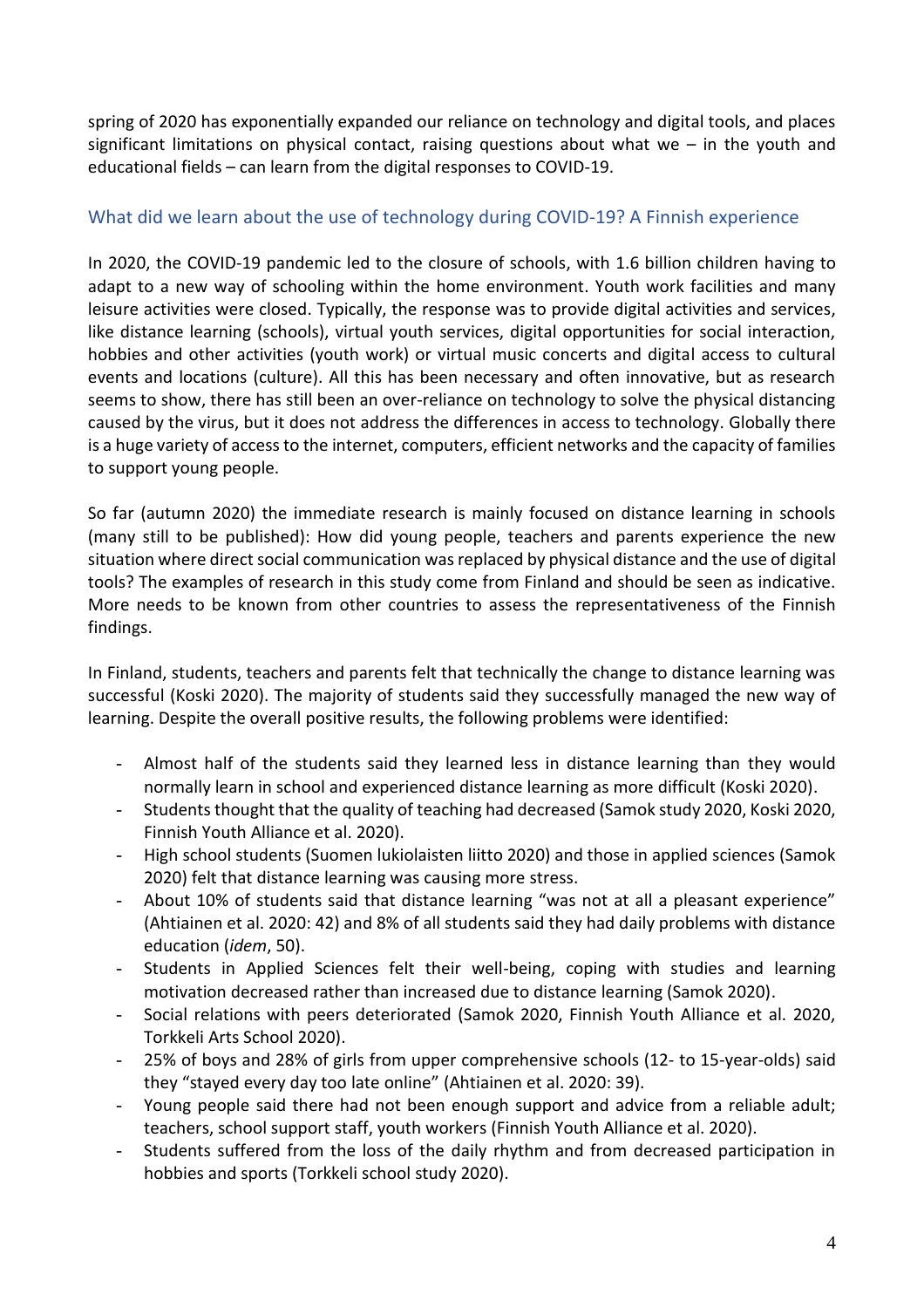- Learning difficulties seemed to accumulate; students learning less complained of increased workload and decreased support from teachers (Koski 2020).
- Parents criticised teachers for too little interaction with the students and for not organising activities to support peer communication and keep up the class spirit (Perander-Norrgård 2020).
- 25% of parents estimated that school went poorly compared to the time before the pandemic (Ahtiainen et al. 2020: 56).
- 70% of teachers admitted that they had individual students which they had problems with reaching, or could not reach (Finnish Teachers' Union 2020) and in another study teachers said there were 8% of students who they "did not reach at all" through distance learning (Ahtiainen et al. 2020: 27). More than half of the headmasters said that support for education in distance learning was "clearly weaker" or "weaker" during the pandemic (Ahtiainen et al. 2020: 8). The school support staff also said (nearly 30%) that support functioned "clearly weaker" or "somewhat weaker" (Ahtiainen et al. 2020: 39)
- According to teachers (Ahtiainen et al. 2020: 21) support for students in the different categories of special needs functioned "clearly worse" or "worse" (from 35% to 47% depending on the category of the special needs groups) during the pandemic.

Finland and other high-income countries in Europe have access to well-developed and advanced technology which essentially facilitates the adaptation to distance learning in education and provision of digital services in other fields during pandemic conditions. However, IT infrastructure and access to digital devices are, overall, worse in the poor and developing countries elsewhere in the world, <sup>2</sup> even if some countries have in the last decades made a "tiger leap" from very poor communication conditions directly to mobile technology. The variety of infrastructure of communication technology suggests that experiences from technologically advanced countries are not directly applicable to other regions. Furthermore, other factors such as the development of the educational system, social and geographic segregation, housing standards or the severity of the spread of COVID-19 has an effect on how distance learning can be organised.

In sum, even if the change to distance learning (in Finland) was, overall, smooth and successful, studies clearly indicated that the technological solutions were not enough. Additional efforts are needed to develop the quality of teaching, to cater for the well-being, connection, interaction and support of young people and to expand formal learning to non-formal learning contexts – also as a way to "balance digital with screen-free activities" (OECD 2020). The Finnish research also indicated that distance learning increased marginalisation. This is corroborated by international findings: "These research projects highlight the already present digital divide [that] young people from vulnerable or disadvantaged groups face, which has only been amplified in the wake of COVID-19 (RAY COR 2020a: 13). Instead of over-reliance on technology one must recognise its shortages and elaborate the necessary complementary measures. This has led to a new movement – techlash, challenging some of the positive narratives around technology and its infiltration into every aspect of life.

<sup>2.</sup> According to European Data Portal (2020), 826 million students globally have no access to a computer in the household, 706 million lack internet access at home and another 56 million lack coverage by mobile 3G or 4G network. Families without access to the internet experience a major disadvantage during a crisis, and this often happens in already disadvantaged homes.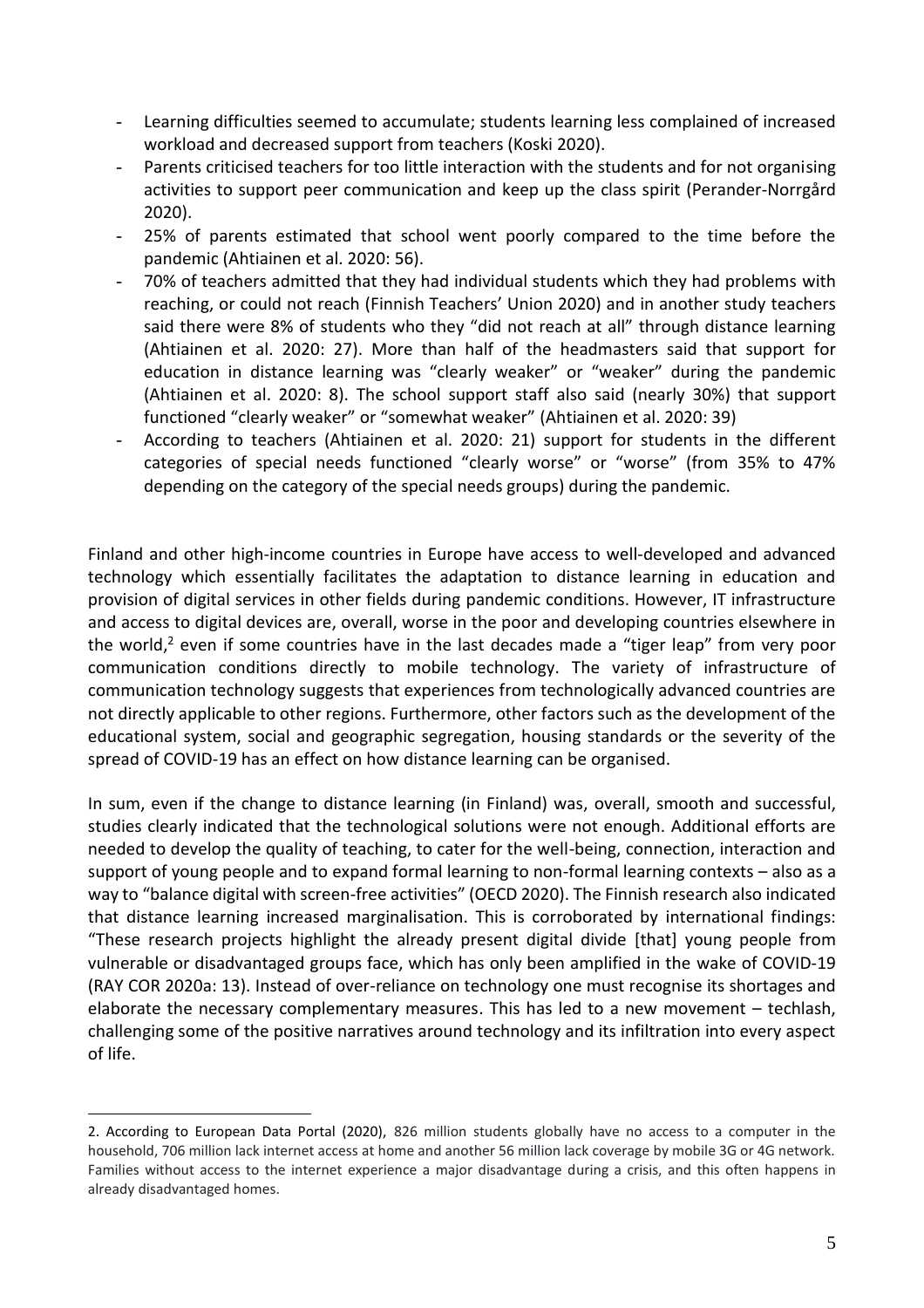# <span id="page-6-0"></span>What is techlash?

Techlash is a combination of two words, "technology" and "backlash", and it describes a growing discontent with the privacy violations, monopolies and strategies of big tech. During the 1980s and 1990s, public discussion about new technology was extremely positive. Even as late as 2010, during the Indignados movement and the Arab Spring uprisings, social media was seen as a liberating medium promoting openness and democracy. In 2010, *Time* featured Mark Zuckerberg as its "Man of the Year" for connecting people. A turning point probably was 2013 when Edward Snowden revealed how US and UK security services gathered data from citizens' emails, followed by the revelations on Russian use of social media platforms to interfere with the 2016 US elections and the way Cambridge Analytica used Facebook data for political manipulation. Soon after, the term "techlash" was runner-up in the Oxford Dictionary's 2018 "word of the year". The dictionary defines the term as the "strong and widespread negative reaction to the growing power and influence that large technology companies hold". On 28 December 2019 *The Guardian* reported that "Throughout the world, you see that people are fed up and you see more and more laws popping up and it's coming to the US now." The share of Americans who believe that technology companies have a positive impact on society has dropped from 71% in 2015 to 50% in 2019 (Doherty and Kiley 2019). The public pressures to regulate the companies and the rise of critical art, literature and research have been on the increase.<sup>3</sup> A recent phenomenon has been an ad boycott by more than 1 000 companies including large corporations such as Unilever, Adidas, Ford, Coca-Cola, Volkswagen, Sony, Lego etc. targeted at Facebook as it has been accused of not doing enough to stop hate speech in its platforms (Wong 2020). As a result, Facebook shares dropped 8% in July 2020.

However, the development of techlash is contradictory. As the *Financial Times* writes (7 February 2020): "No matter how much bad press and regulatory scrutiny tech companies receive, they continue to make products customers want to buy." They also continue going up in the lists of world's most profitable companies. A lot of people still continue passionately and often very uncritically to use digital products. This raises a number of questions: Is there a potential that the growing discontent of the citizens will result in the creation of social movements, protests, awareness-raising campaigns or alternative action? Will it inspire new consumption preferences, or motivate political action on developing regulation and alternative strategies to make the tech companies accountable for their actions? Young people are the proportionately largest and most vulnerable (Hilliard and Parisi 2020) user group. Will young people (again) be actors of change? And what can youth work do to support young people?

<sup>3.</sup> A recent example is the Netflix document "The Social Dilemma" (2020), directed by [Jeff Orlowski](https://en.wikipedia.org/wiki/Jeff_Orlowski) and written by Orlowski, Davis Coombe, and Vickie Curtis. The film explores the rise of [social media](https://en.wikipedia.org/wiki/Social_media) and the damage it has caused to society, focusing on its exploitation of its users for financial gain through [surveillance capitalism](https://en.wikipedia.org/wiki/Surveillance_capitalism) and [data mining,](https://en.wikipedia.org/wiki/Data_mining) how its design is meant to nurture [an addiction,](https://en.wikipedia.org/wiki/Problematic_social_media_use) its [use in politics,](https://en.wikipedia.org/wiki/Social_media_use_in_politics) its [effect on mental health](https://en.wikipedia.org/wiki/Digital_media_use_and_mental_health) (including the [mental health of](https://en.wikipedia.org/wiki/Social_media_and_the_effects_on_American_adolescents)  [adolescents](https://en.wikipedia.org/wiki/Social_media_and_the_effects_on_American_adolescents) and [rising teen suicide rates\)](https://en.wikipedia.org/wiki/Social_media_and_suicide), and its role in spreading [conspiracy theories](https://en.wikipedia.org/wiki/Conspiracy_theories) such as [Pizzagate](https://en.wikipedia.org/wiki/Pizzagate) and aiding groups such as [flat-earthers.](https://en.wikipedia.org/wiki/Modern_flat_Earth_societies)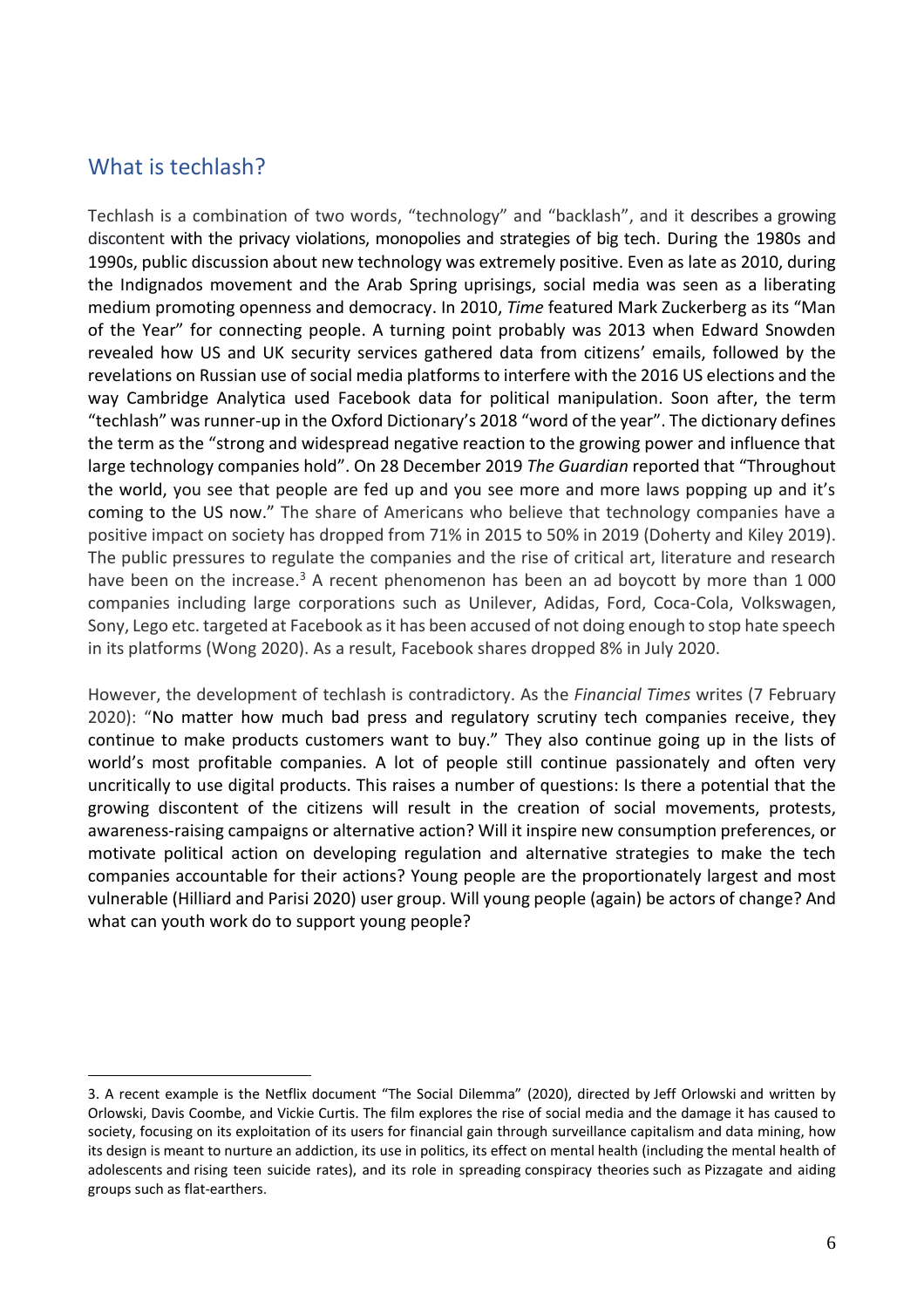# <span id="page-7-0"></span>"Surveillance Capitalism" and "Data Colonialism" – Understanding techlash

*"Data extraction is a basic mode for generating economic value"* Couldry and Mejias 2019: 115

Two recent books have looked at the profound ways that big tech corporations affect the life of individuals and society. Shoshana Zuboff, an academic from Harvard University, is the author of *The Age of Surveillance Capitalism* (2019) and media professors Nick Couldry from the London School of Economics and Ulises Mejias from the New York State University have written a book titled *The Costs of Connection* (2019). Despite their different backgrounds, they share the main elements of criticism: the dominant power of big technology corporations, their "data colonialism", extraction of data, non-transparent analysis, questionable commercial and political uses of the data and digital surveillance are "toxic for human life" (Couldry and Mejias 2019: 184). Instead we need digitalisation based on open data controlled by the users, respect for privacy of data, transparent methods of analysis which work for people and for the good in society.

The business logic of the big tech companies is as follows: 1) extracting all possible data from digital platforms and products linked to the internet; searches, e-mails, texts, photos, songs, messages, videos, locations, communication patterns, attitudes, preferences, interests, faces, emotions, illnesses, social networks, purchases, and so on; 2) analysing these data using artificial intelligence and algorithms; 3) selling the results to commercial advertising, or profiling clients for insurance companies, national security agencies, police, political groups or for governments.

The tech companies have been accused of neglecting the rights of the users to control the data gathered from them. There is also a lot of opacity around the methods of analysis which are claimed to be business secrets of the tech companies. It has been extremely difficult for individual citizens, NGOs, researchers, courts and even governments to know how the conclusions and findings of Big Data, AI and algorithms have been reached. It has not been possible to have access to the original data, to track the reliability of the analysis, or to independently replicate it.

The tech companies maintain that the individual data is anonymised, but at the same time they have been shown to de-anonymise it (Su et al. 2017). Data analysed through algorithms can be traced and targeted back to individuals and groups, and be used to influence their behaviour as consumers and citizens. Facebook among others gathers quite diverse and sensitive information like data on the emotional state of its users. In 2017 Facebook gathered data on young people's emotional state: "psychological insights" of 6.4 million high school and tertiary students and their consumption habits in Australia and New Zealand. "By monitoring posts, pictures, interactions and internet activity, Facebook can work out when young people feel 'stressed', 'defeated', 'overwhelmed', 'anxious', 'nervous', 'stupid', 'silly', 'useless' and 'failure'" (Davidson 2017). Facebook could pinpoint the exact moment at which a young person needs a "confidence boost" and is therefore most vulnerable to a specific configuration of advertising. "[The analysis] boasts detailed information on 'mood shifts' among young people based on 'internal Facebook data' [which] predict how emotions are communicated at different points during the week, matching each emotional phase with appropriate ad messaging for the maximum probability of guaranteed outcomes" (Zuboff 2019: 304-5).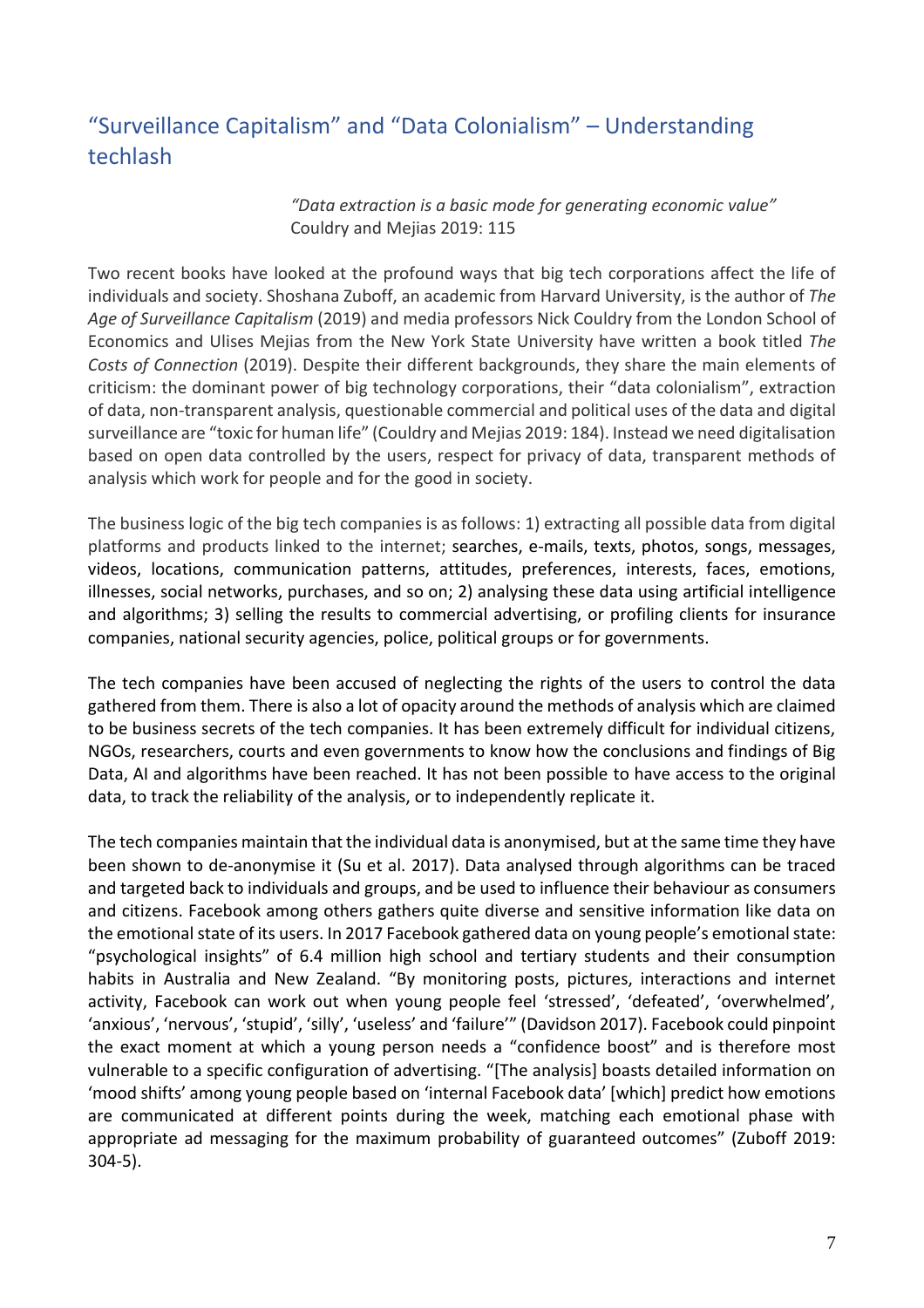Couldry and Mejias (2019: 16) use the term "datafication" to refer to the development where everything becomes data and subject to automation. A good example is the Internet of Things (IoT), with sensors everywhere around us, connected to the internet and continuously sending data to the tech company computers for analysis. The tech companies inform us that it is to provide us with "better services" and to "personalise" the services. One such product is the digital assistants: Amazon's Alexa, Apple's Siri, Facebook's M and Microsoft's Cortana. Satya Nadella, the CEO of Microsoft, describes Cortana: "It will know your context, your family, your work. It will also know your world. It will be unbounded" (Nadella 2017: 156). A recent example of this policy is conquering health and health care. In 2019 Google bought Fitbit, a fitness tracker company, "to stand by their customers, administering vital data about their heart rate, their cholesterol and how they can access the best online advice on conditions ranging from acne to Covid-19" (Inman 2020). *The Guardian* aptly titled its article on this event: "Our health is all we have. But now Google wants it too."

Digital surveillance has thus become ubiquitous. As Zuboff (2019: 202) says, we have seen a metamorphosis of the digital infrastructure "from a thing that we have to a thing that has us". She concludes that "This decade-and-a-half trajectory has taken us *from automating information flows about you, to automating you*" (Zuboff: 339).

Countries around the world use digital surveillance exceedingly to pursue their policies and to control their citizens, particularly authoritarian regimes (Freedom House Reports on Global Democracy and Freedom on the Net 2018 and 2019). China has a "social credit system" which pools information about the creditworthiness and social worth of Chinese citizens into a single digital system for monitoring and evaluation. Furthermore, being at the forefront of facial recognition systems, Jack Ma, the founder of Alibaba, says: "the political and legal system of the future … bad guys won't even be able to walk into the square" because their every movement and action will have been watched (quoted in Zuboff 2019: 166). In the USA, digital means of control are widely applied in working life ranging from "data-driven micro-management" of warehouse workers, whom the computer follows and provides with constant voice instructions, and from "remote desktop surveillance" of distance workers following their typing and behaviour through the keyboard sensors, and from the net camera to "telematic surveillance" of truck drivers, to the use of "bodily surveillance" of, for example, McDonald's staff (for more details, see Couldry and Mejias 2019: 63-66). These examples show that these automated processes not only *know* about us, they also *shape* our behaviour. Zuboff calls this "behavioural modification", but it can also mean "the gentle herding of innocent Pokémon Go players to eat, drink and purchase in the restaurants, bars, fast-food joints, shops" and other "sponsored locations" (Zuboff 2019: 8-9).

We noted earlier a growing mistrust in big tech companies (techlash), but why is it that there is so little government regulation, no public demonstrations, no anti-surveillance or "stop data colonialism" movements, no youth action?

First, everything has happened very suddenly and at an unprecedented rate. There are neither languages nor theoretical concepts to discuss the situation and the developments. It is very much like the first years of the automobile, when it was called a "horseless carriage", as people had problems with understanding it beyond established experience and language.

Second, people see the technological solutions, but do not look beyond them, as if technology is something inevitable. It seems to be difficult to grasp the sometimes-hidden business logic of tech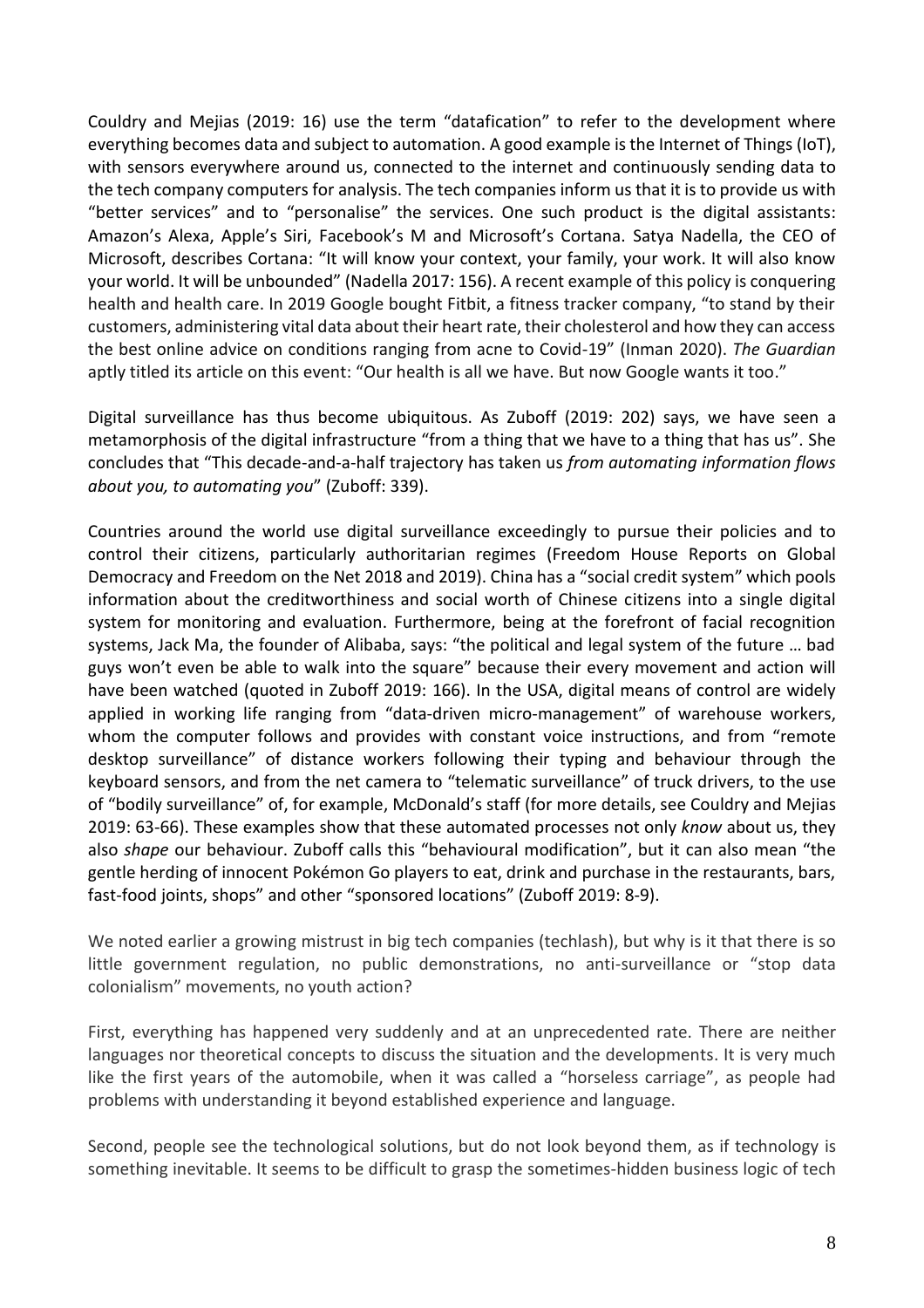companies, their rhetoric, ideological manipulation and the way data colonialism is a continuation of earlier historical colonialism and a manifestation of neoliberalism and capitalism (Bridle 2018, Couldry and Mejias 2019: 83-112).

Third, since the end of the 20th century, neoliberal reduction of public regulation of private companies opened the opportunity for the tech companies to pursue data extraction without privacy regulation and to carry on opaque Big Data analyses without being held accountable (Zuboff 2019: 107-112).

Fourth, the biggest tech companies have rapidly grown very big. The American Big Five: Amazon, Apple, Google, Facebook and Microsoft and the respective Chinese giants, Baidu, Alibaba and Tencent are all, except Baidu, among the 74 largest companies in the world with Amazon and Apple among the top five (Forbes Global 500 in 2019). These companies also do "killer acquisitions", buying smaller potential competitors to stop their innovative development projects before they reach the market.<sup>4</sup> The influence of all the companies mentioned above is further pronounced due to their close co-operation with their respective governments. For example, between 2012 and 2016 "revolving doors" between Google and the US Federal Government were swiftly spinning as 197 people were migrating (changing jobs) between the government and the Googlesphere (Zuboff 2019: 124).

Fifth, tech companies have huge lobbying budgets. As an example, in 2018 Google used US\$18 million to lobby against increased privacy legislation (Zuboff 2019).

Sixth, the tech companies "control everything from undersea cables to satellites and to the last-mile architecture that delivers internet services to individuals. They also control the environments and platforms in which data is being generated, the design and production of the devices through which data is collected, computing capacity and machine learning methods" (Couldry and Mejias 2019: 44).

In sum, the power and versatile influence of the big tech companies has made it difficult for citizens to understand what actually is going on. Instead everything appears to be something inevitable and good for all of us – easily leading to over-reliance on technology. Thus, there have not been clear incentives to engage in critical reflection and resistance.

<sup>4.</sup> Google, Apple, Microsoft, Amazon, Facebook and IBM had altogether bought 950 companies by the end of 2018 (Koski 2020).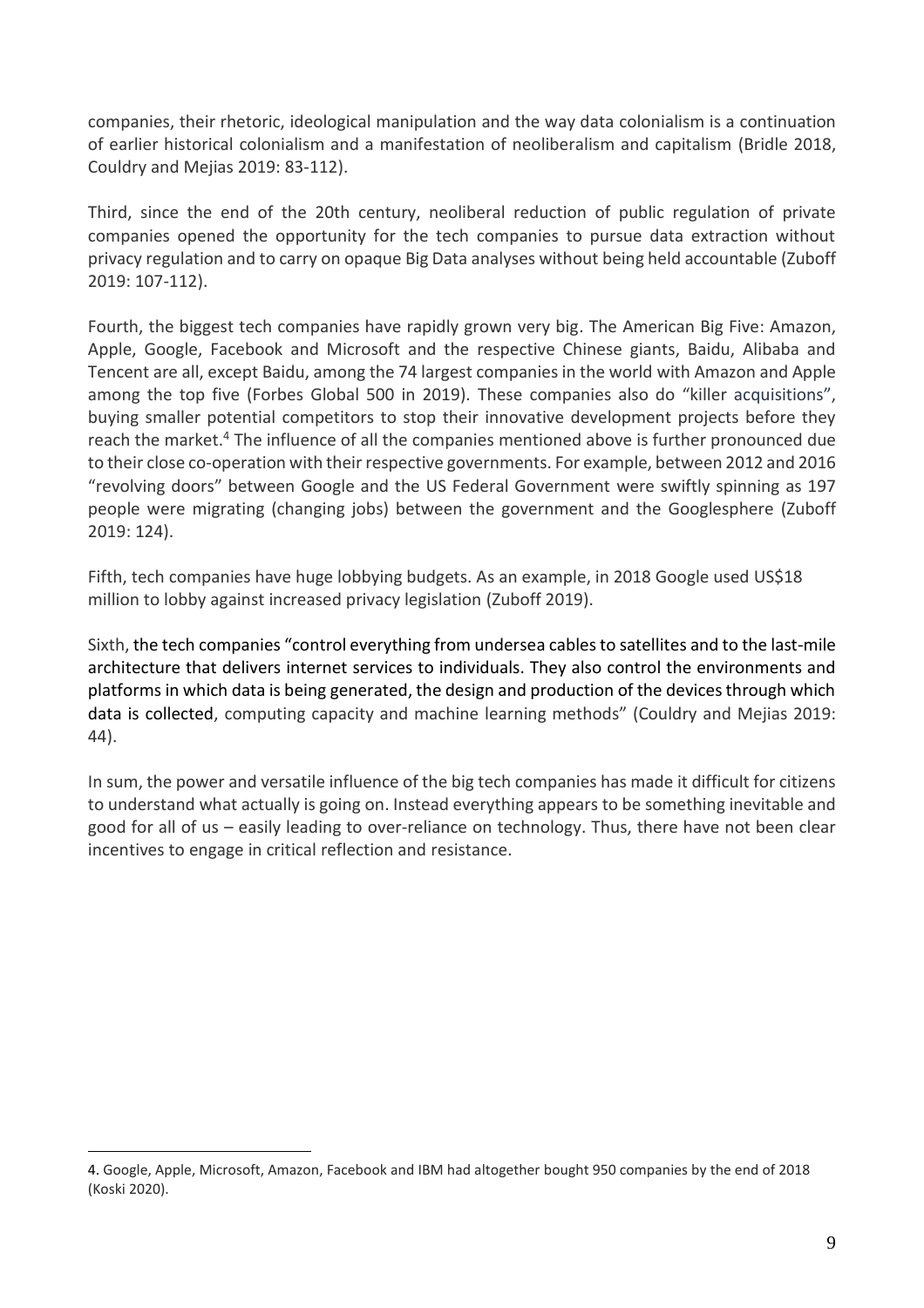# <span id="page-10-0"></span>European digital, data and Artificial Intelligence strategies – a counterreaction

In February 2020, the EU launched three important framework documents on digitalisation:

- Shaping Europe's Digital Future (Digital Strategy)
- European Strategy for Data
- White Paper on Artificial Intelligence.

These documents recognise the profound way that digitalisation affects our societies, comparable to the industrial revolution. Technology can "work for people, [create] a fair and competitive economy and [contribute to] an open, democratic and sustainable society" (EU Digital Strategy 2020: 3). "But the benefits arising from digital technologies do not come without risks and costs. Citizens no longer feel in control over what happens with their personal data and are increasingly overloaded by artificial solicitations of their attention" (EU Digital Strategy 2020: 2). The European Union data policies are not only based on the interests of the tech industry, but also essentially on European values, fundamental rights, common rules and the overall idea that data should be used "for the public good". This approach is strikingly different from the approach in the USA and China. The EU wants to empower citizens to "take greater control of and responsibility for their own data and identity" (EU Digital Strategy 2020: 2). One instrument is the GDPR (General Data Protection Regulation), which gives the citizen "more control over who can access and use machine-generated data, for example through stricter requirements on interfaces for real-time data access and making machine-readable formats compulsory for data from certain products and services, e.g. data coming from smart home appliances or wearables" (A European Strategy for Data 2020: 21).

A further issue identified above by Couldry and Mejias and Shuboff is the opacity, complexity and private ownership of the analysis of data like algorithms and AI. The EU White Paper on AI (2020) wants to impose a regulatory framework titled "an ecosystem of trust" to protect citizens from digital surveillance and other forms of misuse of Big Data analysis. "For example, economic actors remain fully responsible for the compliance of AI to existing rules that protect consumers, any algorithmic exploitation of consumer behaviour in violation of existing rules shall be not permitted and violations shall be accordingly punished" (EU Digital Strategy 2020: 14). It remains to be seen what kind of measures will follow the White Paper and the other EU digital strategies with their good intention that "[Technology] should work for people and be a force for good in society" (EU Digital Strategy 2020: 26).

Thus, the digital strategies of the EU recognise the key elements of the critique of Couldry and Mejias and Zuboff – the autocracy of big tech companies, data colonialism, the dubious and opaque political and commercial use of Big Data and digital surveillance, and aim at regulating the power of the tech companies. Further common elements are a demand for better privacy and that technology should be based on human rights and serve for the good of society, like empowering active citizenship, and promoting democracy, human integrity and sustainable development including mitigating global warming.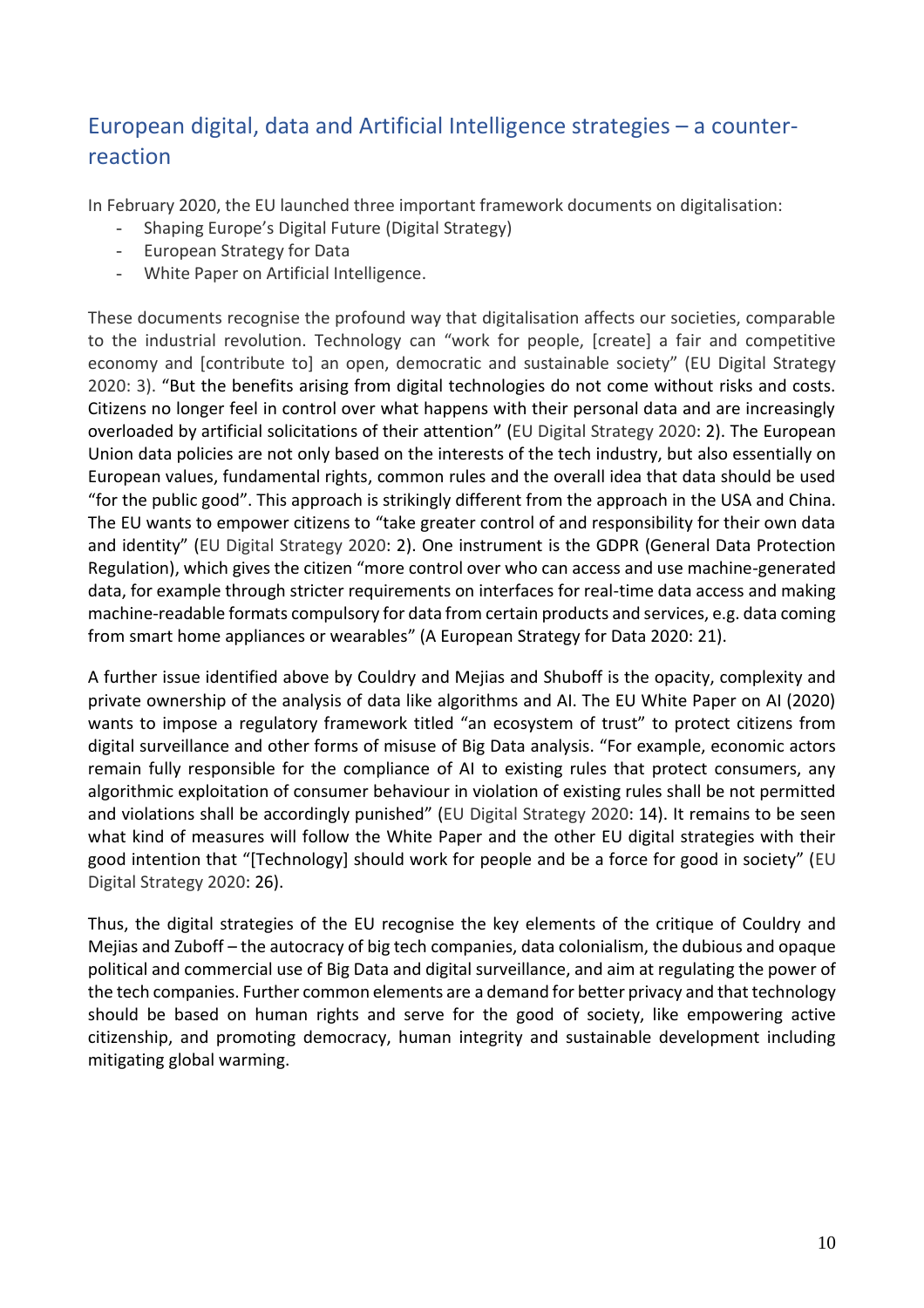# <span id="page-11-0"></span>What is specific to young people as users of digital media?

The article suggests that there are two conspicuous characteristics of today's young people's use of the digital media. The first is *a* search for immediately stimulating leisure, which drive young people to experiment with quick means to new experiences. The second characteristic is identity work through peers – posing different identities for other young people for feedback. The aim of this search is to gradually build a coherent identity.

Social media platforms and gaming provide endless opportunities for "immediately stimulating leisure" and possibilities to try out various images of oneself among peers – and to receive a quick response. In order to meet these expectations, digital media are also quickly becoming increasingly visual and experiential. To respond to the desire for stimulating leisure, social media platforms and video games have started to integrate music, concerts, sports events and movies into their offer. The most obvious recent example is *Fortnite*, which has hosted live concerts, premiered new albums by major artists, and featured content from movie directors. <sup>5</sup> Furthermore, young people's focus on immediacy and the present is strengthened as social media and even games can now be used with mobile phones connected to clouds. The user is not dependent on computers, laptops, tablets or even on memory drives.

Within the context of changing technology, young people are "early adopters" of technological innovations and thus guinea pigs for tech companies. Second, as "identity explorers" they are quite dependent on social media in constructing their identity. Both roles have their benefits to the growth of young people, but also pose problems and challenges for them.

The risks and negative effects can lead to digital exclusion. However, digital exclusion cannot be dealt with as a technological problem only, but as a broader societal issue. Preliminary research (Helsper 2016, Hargittai and Hsieh 2013) suggests that the same factors which cause social exclusion in general, also affect digital exclusion. Furthermore, as social exclusion in general tends to become an accumulation of interrelated difficulties, a similar process takes place in the digital world; for example, young people who lack digital skills also have suffered harassment on the internet and have life-management problems. We noticed earlier that distance learning during the COVID-19 pandemic cumulated problems to school children who already experienced difficulties at school prior to the pandemic (Ahtiainen et al. 2020: 2, Koski 2020).

### <span id="page-11-1"></span>Young early adopters as "guinea pigs"

An early adopter is someone who, in addition to using the vendor's product or technology, will also provide feedback to help the vendor test and develop its product. An early adopter thus serves as a "guinea pig". Young people have been active early adopters of digital technology, social media platforms, computer games, mobile phones, their apps and so on. This is why the tech companies have been profiling and targeting their products to young people, in particular, and also see this as "user education", a long-term investment in future customer relations. The hugely successful gaming industry is a prime manifestation of this profiling. In Finland more than 90% of young people report playing computer games (Statistics Finland 2019).

<sup>5.</sup> During the pandemic, [Fortnite hosted a live rap concert that attracted almost 30 million live viewers](https://www.nbcnews.com/think/opinion/fortnite-s-travis-scott-concert-was-historic-he-s-not-ncna1195686) (Hall 2020).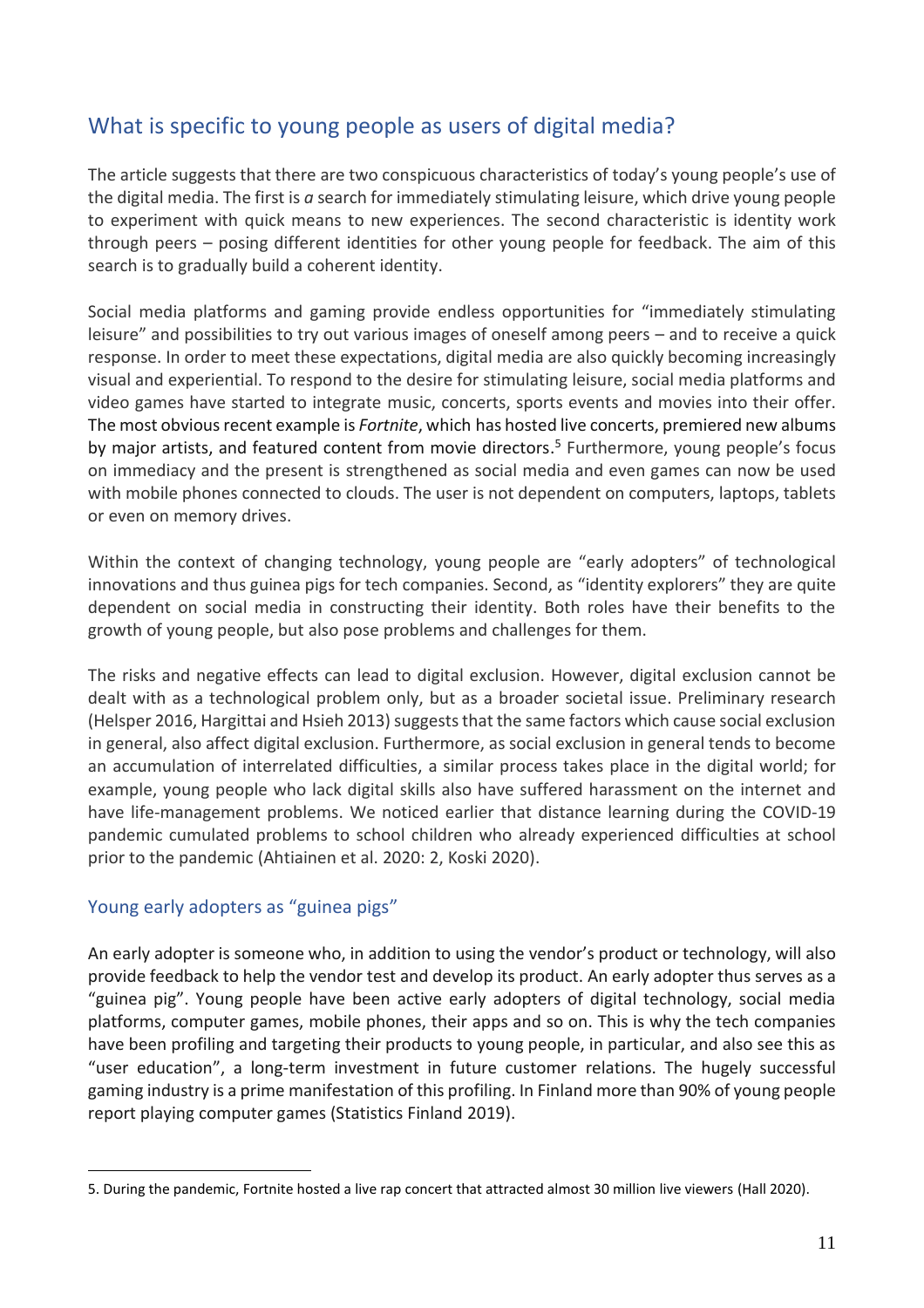The risks of being an early adopter include:

(1) The "horseless carriage" syndrome. When the automobile was invented, people had problems understanding it, as there was not even the language to describe it. According to Zuboff, the same is happening with digital change. There is the difficulty of recognising something you have not seen before. Zuboff talks about "the unrecognizability of the unprecedented" (Zuboff 2019: 13). In order for young people to understand gaming and social media and why they can't unplug, it would be important to know why and how they are made dependent on them. How to sensitise young people, but also adults, to the ways that the tech industry uses their data? What are the phenomena, behaviours, concepts and words through which youth work could engage with young people about the role that data colonialism, "datafication" and surveillance capitalism has on their lives?

(2) Inability to see behind technology. Digitalisation is often represented as technological development which must be good as such, which is "inevitable" and which we must adapt to. It seems to be difficult to understand that "technology is not and can never be a thing in itself, isolated from economics and society" (Zuboff 2019: 15) – in this case from the profit-making logic of the tech companies and the ways they link to governments, politics and to commercial interests. Both young people and youth workers would benefit from a critical reflection on the entire chain of digital production: Why do the tech companies collect personal data on users, classify it and sell it to third parties? Is it acceptable that users do not have control of the data that is gathered from them? Can society change the rules of digitalisation? Is everything that digitalisation has produced good? Is it good for all young people?

(3) Refusing to consider the ethical issue of being a guinea pig. Do young people (and youth workers) know that they are used as test subjects? Have they given their conscious approval of it? Is it ethical? Is all this compatible with the values of youth work? Whose task is it to be responsible for lacking compatibility – the young people themselves, the tech companies or the youth workers?

### <span id="page-12-1"></span><span id="page-12-0"></span>Identity exploration through digital media

### **The power of peers**

Being young is about identity growth. In the early phases of growth, identity is what others think of you. Young people explore, test and mirror their identity to what peers think of them. Since Stanley Hall (1904) in the USA and, for example, Rafael Helanko (1953) in Finland, it has been demonstrated that the peer group is the key actor of identity growth of young people (see also developmental psychologists Erikson 1950 and Marcia 1966). Lopez at al. (2017: 45) say that youth "negotiate their identity and create senses of belonging, putting the acceptance and censure of others to the test, an essential mark of the process of identity construction. Youth ask themselves about what they think of themselves, how they see themselves personally and, especially, how others see them. On the basis of these questions, youth make decisions which, through a long process of trial and error, shape their identity."

Who "I" am depends on the feedback from peers. Identity development requires a response from the "others". If not, "the lights go out [and] loss of the mirror is the felt equivalence of extinction" (Zuboff 2019: 453-5). Young people need an efficient contact with their peer communities. They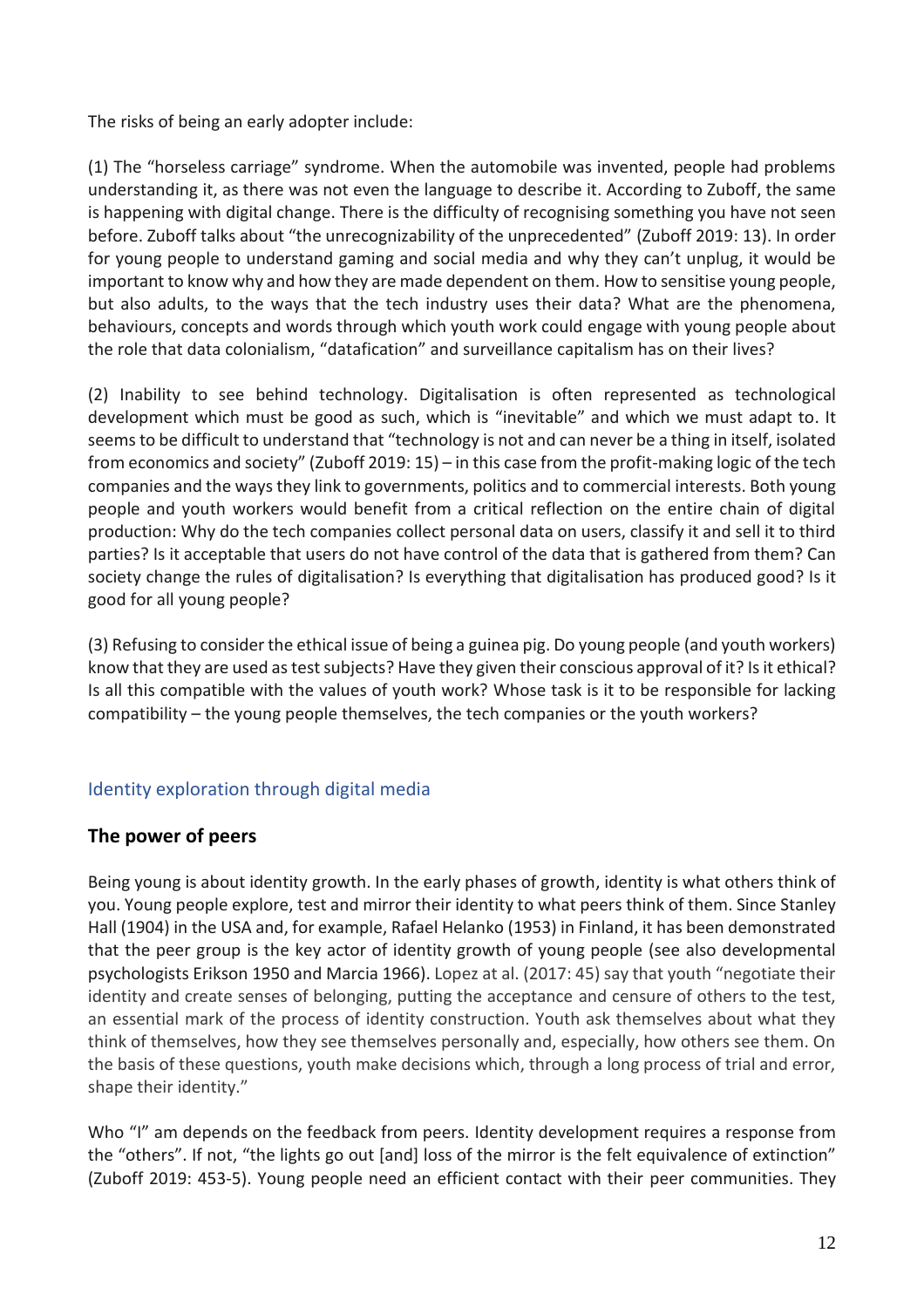have two kinds of worries: On the one hand, young people feel that without social media they miss out on things happening around them (FOMO – fear of missing out) and, on the other hand, the fear that without social media they do not have enough mirrors around them. The tech companies also know this and social media platforms are designed to create peer communities which constantly interact, comment, mirror and provide "social comparison". Furthermore, platforms like Facebook are very good at constantly involving the users; through "likes", emojis, comments, postings, newsfeed service and net series (like *Riverdale* and *Skam*). Zuboff aptly summarises: "All those outlays of genius and money are devoted to this one goal of keeping users, especially young users, plastered to the social mirror like bugs in the windshield" (Zuboff 2019: 466).

## <span id="page-13-0"></span>**Social media and gaming as peer learning contexts**

Young people use the digital media to negotiate their identity through exploring, testing and constructing it. They create different presentations of self and interact through them with relevant communities. On the internet, there is always a "community of like-minded users" and potentially ever more friends and communities for social comparison. "With each post, image or video they upload, they have the possibility of asking themselves who they are and to try out profiles differing from those they assume in the 'real' world. They thus negotiate their identity and create a sense of belonging, putting the acceptance and censure of others to the test, an essential mark of the process of identity construction" (Lopez et al. 2017: 45).

Due to anonymity and the changing nature of the net communities there appears to be more freedom of expression. "They [net communities] enable to establish relations between peers to broach subjects they would not otherwise bring up. It thus becomes possible to share secrets and confidences difficult to express in person by doing away with physical contact, which reduces inhibitions and avoids direct value judgements" (Lopez et al. 2017: 45).

The relationships that youth construct through the internet seem to offer a feeling of freedom and autonomy that they seldom experience in other spheres of their lives and this possibly becomes a space where they can achieve greater independence. However, this paper argues that this "feeling of freedom" and "greater independence" is a relative phenomenon and increasingly challenged.

A further significant feature is the "spiral of transformation", the way young people work out and transform their digital identity into an IRL (in real life) identity (Kasza 2017). Young people can have dual identities in IRL and in the virtual platforms; they seem to able to fluently shuffle between them and use their virtual identities to develop new IRL identities.

Gaming has a strong social dimension. Finnish manuals for "gaming education" (pelikasvattajan käsikirja 2013 and renewed issue 2019) emphasise the social meaning of gaming to young people:

- It helpsin *creating new friendships and constructing one's personality*. As most young people play some kind of games and belong to some of the digital communities or sub-cultures (also meeting IRL), gaming is the topic which facilitates communication among young people.
- Gamers develop *close-knit communities*.
- *Social gaming* is one of the three motivating components of gaming for players, together with achievement and immersion (identified by Nick Yee 2006).
- *"Relatedness"* is one of the basic motivations of gaming (see Przybylski A., Rigby, C. and Ryan R. 2010).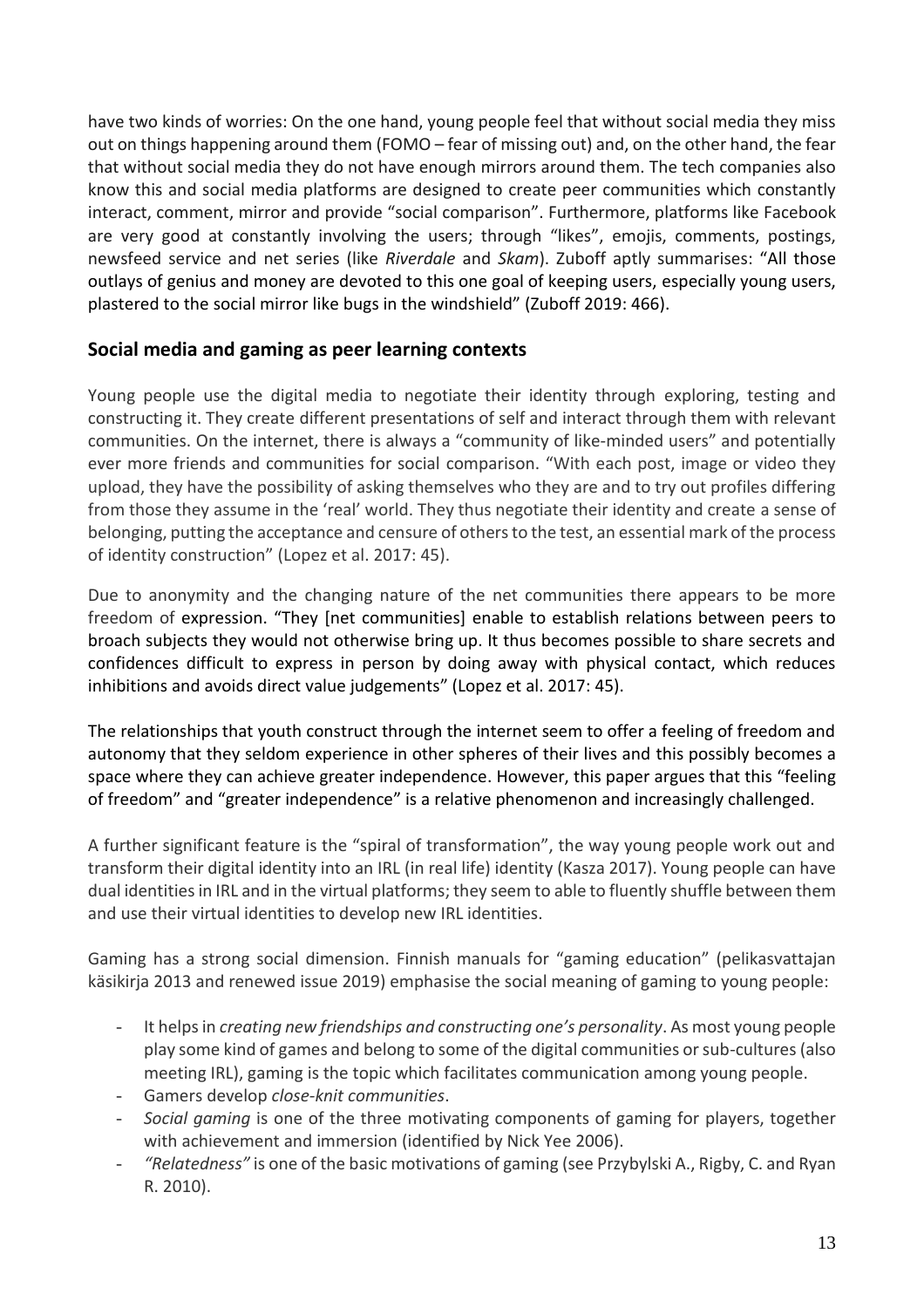- Social dimension has become increasingly important. According to a study more than 70% of gamers played with somebody else as a co-player or as an adversary (Granic I., Lobel A. and Engels C. 2014).
- Studies on different kinds of games and the motivations to play them show that *"sociality"* is an important element (Mustonen and Korhonen 2019: 8-11). Streaming games, for example in youth centres, is a way of bringing young people together and building their social capital.

In sum, social media and gaming can be contexts for peer learning and identity construction with extended opportunities for social comparison and learning social skills. However, at this stage of the development of the digital media more needs to be known about how the identity develops and what are its positive and negative effects. Due to the overall positive experience and image of digitalisation and the fact that the negative effects are either difficult to recognise (as we noted above) or usually concern a minority of citizens, it is the negative effects which tend to be hidden.

### <span id="page-14-0"></span>**Addictive gaming**

Studies in the effects of gaming are somewhat controversial, but many studies indicate that excessive gaming causes aggression, poor academic performance, health problems (obesity, insomnia, back pain) and addiction (Prot et al. 2014; compare also the differing assumptions within academia: Aarseth et al. 2016 vs. Griffiths et al. 2017).

An important milestone in this debate was the decision of the World Health Organization in September 2018 to add "gaming disorder" to its International Classification of Diseases (ICD-11). It is defined as a pattern of gaming behaviour ("digital-gaming" or "video-gaming") characterised by impaired control over gaming, increasing priority given to gaming over other activities to the extent that gaming takes precedence over other interests and daily activities, and continuation or escalation of gaming despite the occurrence of negative consequences. For gaming disorder to be diagnosed, the behaviour pattern must be of sufficient severity to result in significant impairment in personal, family, social, educational, occupational or other important areas of functioning and would normally have been evident for at least 12 months. National implementation of the new classification is expected to begin in 2022.

There is still some ambiguity and controversy on the exact definition and measurement of gaming disorder, but research seems to suggest that 1-5% of gamers develop the disease (the most commonly used figure is 2%) (Kuss D. J. and Griffiths 2012). For example, 90% of the 1.6 million Finnish children and young people (5-29 year olds) play digital games (Statistics Finland 2019). A gaming disorder prevalence of 2% equals to 32 000 children and young people. Furthermore, research has identified "problematic gaming" as people at risk of developing gaming disorder. Their share is estimated to lie between 8% and 12% (Kuss et al. 2012, Adiele et al. 2014, Brunborg et al. 2013, Kuuluvainen and Mustonen 2019: 43). A 10% prevalence equals to 144 000 Finnish children and young people being at a certain risk of developing gaming disorder. The scope of "gaming disorder" and "problematic gaming" deserve attention – early prevention, intervention and treatment. Furthermore, the risks of gaming also present a challenge to youth work, not least because, for example in Finland, 41% of youth workers report that they use digital games in their work with young people (Verke 2019: 15).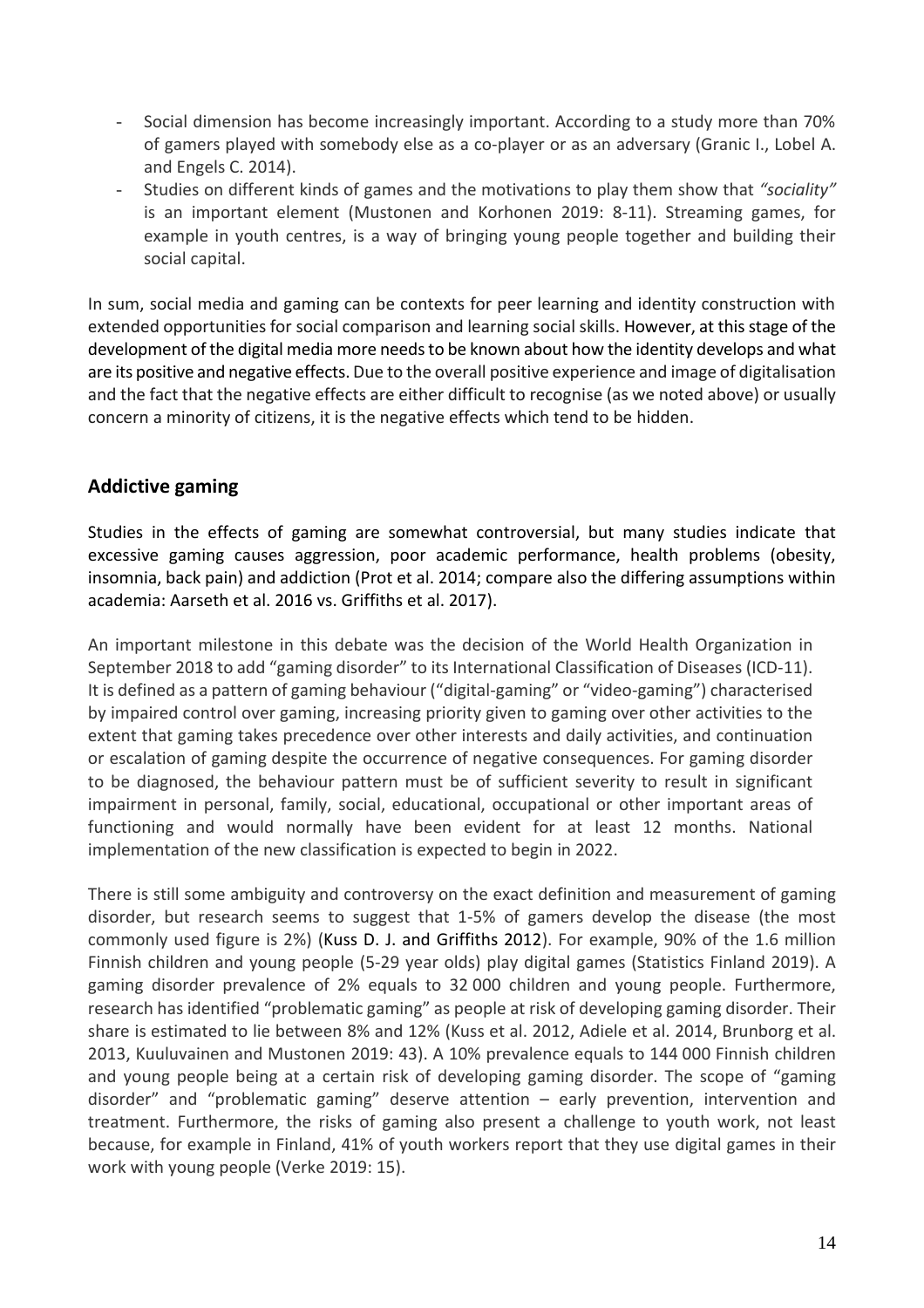The gaming industry further profited from the COVID-19 pandemic in spring 2020 – it produced a spectacular 35% revenue growth and a 30% increase in players for the video games industry.<sup>6</sup> Additionally, it has boosted e-sports. Clearly, video and mobile games have provided entertainment, experiences and social connections for young people locked in their homes. However, we do not yet have data on the negative effects of more young people spending more time with increasingly addictive games. Due to COVID-19, there may be a price to be paid for replacing social and physical distancing – youth locked at home – with excessive gaming.

### <span id="page-15-0"></span>**Ubiquitous social media**

Increase in social media usage is reported to induce stress as people become aware of other people's stress (Hampton et al. 2015), anxiety and lower self-esteem (Primack, B. A. and Escobar-Viera C. G. 2017). Frequent viewing of photos and selfies through social networking sites like Facebook is linked to a decrease in self-esteem and life satisfaction because users compare themselves to photos of people looking their happiest (Wang 2016). Further negative effects include inadequate sleep, bullying, FOMO ("fear of missing out"), grooming<sup>7</sup> and dependency, which is equal to dependency on alcohol and drugs (RSHP Study 2017).

A study on the health and well-being effects of YouTube, Facebook, Snapchat, Twitter and Instagram showed that Instagram had the most significant effect on one's well-being (RSHP Study 2017, 18). Instagram has more than 1 billion users. One can post pictures, like or dislike them or manipulate the images. The effect can be that likes can either boost self-esteem and self-expression or that dislikes, lack of likes and altered images can decrease self-esteem and possibly lead to depression. The research evidence is somewhat contradictory, but suggests that girls, in particular those with already low self-esteem, are more vulnerable to the negative effects (Lockhart 2019, RSPH Study May 2017). A further negative effect specific to Instagram is distress from unsatisfactory body image (how you feel about the way you look).

New apps and contenders keep on entering the tech market. In July 2020, a Chinese-owned app, TikTok, was the [most downloaded app,](https://sensortower.com/blog/top-apps-worldwide-july-2020-by-downloads) with 800 million users. Users can record short videos of dancing, singing or goofing around and edit them. An essential element is adding a soundtrack and thus profiling the user, his/her online identity, as a mix of body and the sound. It has also been used to send political messages and organise political action. Contrary to Facebook it is an online space largely free of adults. An algorithm constantly provides each user with new responses and views irrespective of how often the user downloads his/her own material. Like the other social media platforms, TikTok is also addictive. We noted earlier that the search for immediately stimulating leisure is a specific character of young people's media use. The quick tempo of watching the short videos (as compared to YouTube, for example) probably responds well to this urge for immediacy and contributes to addiction. Literature (Munger 2020) has also identified censoring information and appearance of misinformation in TikTok. A widespread concern is privacy violation (data collected without the user's consent). TikTok installs browser trackers on the user's device and can collect a variety of information including the user ID, which enables TikTok to link data to user

<sup>6.</sup> The gaming industry is a big economic player. The global video game market is forecast to be three times bigger (US\$159 billion in 2020) than, for example, music industry revenues (US\$57 billion in 2019).

<sup>7.</sup> Online grooming is a process where someone makes contact with a child with a motive to sexually abuse them, either online or offline.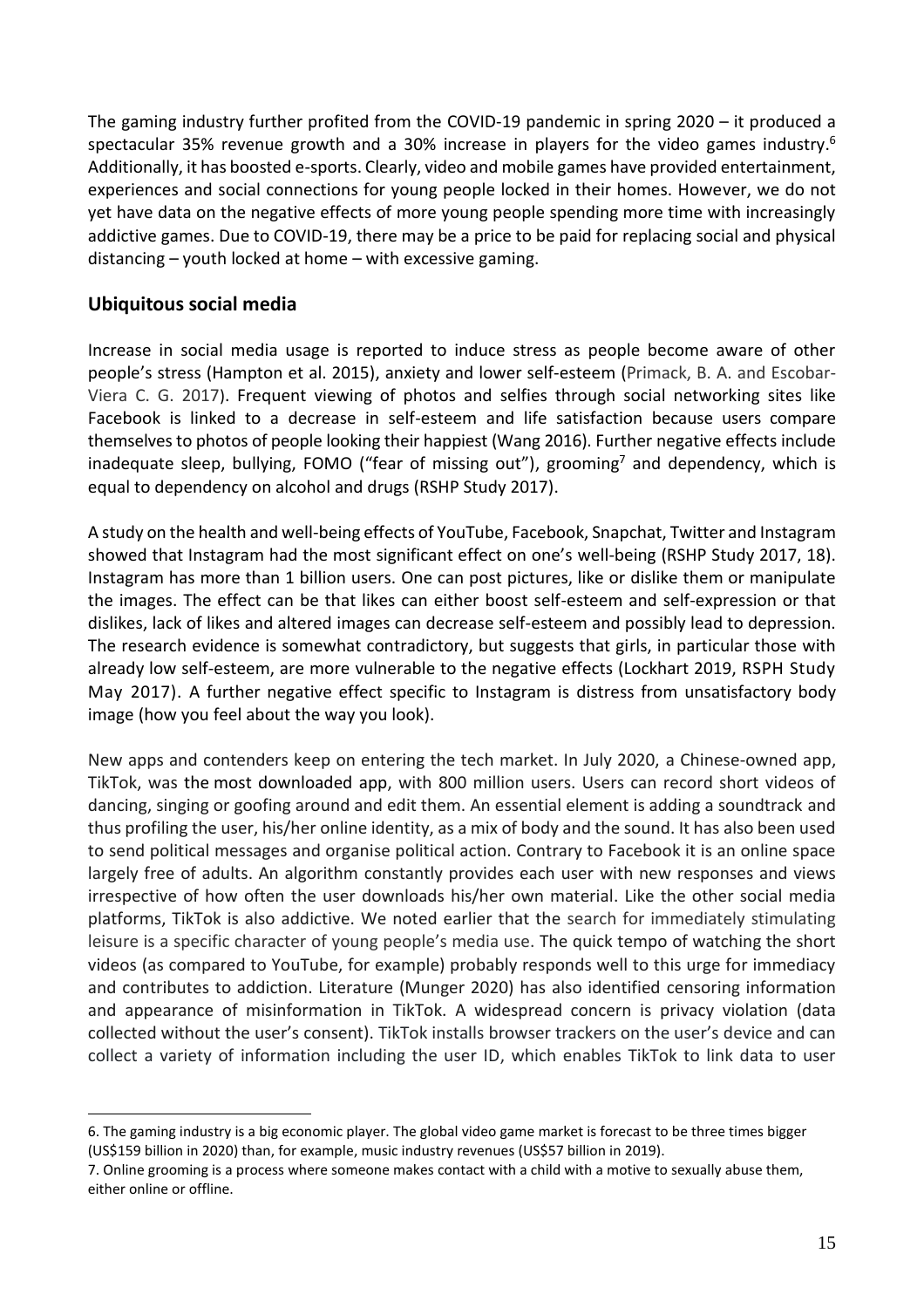profiles in a very targeted way. According to cyberprivacy analyst David Janssen (2020), "the privacy and security risks that come with TikTok are serious."

A Pew Research Centre survey in 2018 found that in the USA 95% of the Z-generation, the post-1996 cohort, reported being online "almost constantly" (Andersson and Jing 2018), like checking Facebook nearly 200 times a day (Zuboff 2019: 448). This is not only motivated by the need to know what is going on, but also for peer comparison: according to Dorsey (2017), 42% of young people report that social media has an effect on how others see them. 35% of young women also suffer from this comparison: "Their biggest worry online was comparing themselves and their lives with others as they are drawn into 'constant comparison with often idealized version of the lives and bodies of others'" (Zuboff 2019: 448).

But why is it so difficult for young people to unplug? Why is life in digital "swarms" (flocks) addictive? A study conducted by the International Center for Media and the Public Agenda (ICMPA) (2019) asked 200 students at the University of Maryland, College Park to abstain from using all media for 24 hours. After the experiment, students reported the following; (1) dependency with symptoms characteristic of clinically diagnosed addiction, (2) isolation, as living without social media meant going without their friends and family, (3) inability to keep track of relevant newsfeeds, (4) boredom and distress, and (5) difficulty to manage the day without music in their ears. The study concluded that "most college students are not just unwilling, but *functionally unable* to be without their social media links to the world".

Most young people today are linked to social media through their smartphones. Research has identified "nomophobia"*,* a public health problem typical of the digital age, which is caused by an excessive fear of being without access to a smartphone (Moreno-Guerrero and Belmonte 2020). Research has related it to the development of personality disorders and mental, physical, educational, and social problems (for further details and the nomophobia test, see Wei 2020). During the pandemic multiple social media websites reported a sharp increase in usage after social distancing measures were put into place. For example, [Facebook](https://en.wikipedia.org/wiki/Facebook)'s analytics department reported an over 50% increase in overall [messaging](https://en.wikipedia.org/wiki/Messaging_apps) during March 2020. Without underestimating the positive uses of social media in adapting to the physical isolation of the pandemic, the possible negative effects cannot be disregarded, either.

Couldry and Mejias (2019: 110) express concerns about the way social media such as Facebook are able to construct apps and solutions which hook their young audiences to their platforms: "[Their] ability to create addiction in vulnerable audiences, reorganize reality for profit, reduce social life to *social media* life, derive value from the resources of the users, and mobilize global markets, makes it a good example of data colonialism in action".

Based on the above, general health, educational and ethical questions may be raised: How has the increased use of computer games and social media affected digital dependency and problem use? To what extent are gaming and social media constructive educational contexts of growing up? As gaming and social media platforms are consciously designed to be highly addictive to young people, are there negative health effects related to this dependency and what is the responsibility of the gaming and social media industry? What about youth work? How can we sensitise young people to the strategies and mechanisms through which they are excessively captivated by digitalisation?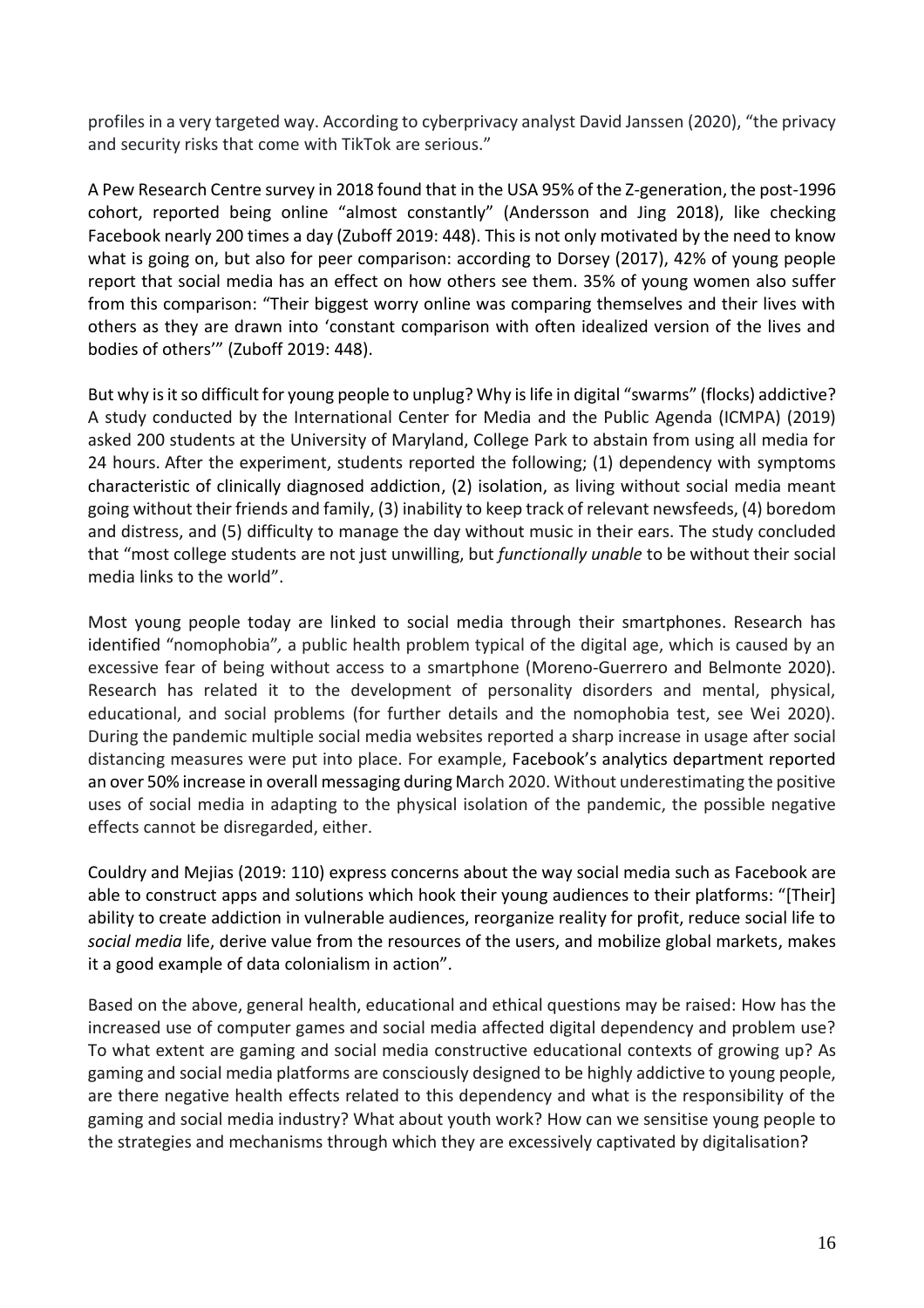#### <span id="page-17-0"></span>**Nature of digital exclusion**

There are two sides to digital exclusion. One is that partly the problems and forms of exclusion are more or less directly attributable to technology and the business logic behind. Social media and video games are designed to be addictive and to appeal to our psychological vulnerabilities. Excessive gaming can lead to "problematic gaming" and to "gaming disorder". Constant social media use can lead to a number of health and social problems and to a difficult dependency of the media. Both can contribute to accumulation of problems both on- and offline.

The other side of digital exclusion is that it is also a result of social exclusion in the physical reality. This means that young people who are facing multiple forms of disadvantage or discrimination, such as those from lower socio-economic backgrounds, poorer neighbourhoods and with lower education indicators, are more likely to also experience the digital divide, different forms of digital exclusion, including the lower levels of media literacy, higher levels of "screen dependency", and adverse social and health effects of too intensive social media use (Siurala 2020). Considering the links between social and digital exclusion, it is clear that the policy responses to digital exclusion require the understanding of and focus on both digital technology and its related caveats, and social and policy context, multi-agency collaboration and early prevention and intervention measures for young people.

COVID-19 has led to unprecedented physical and social distancing of young people, which schools and youth work tried to compensate through digital means. Schools offered distance learning which, at least in Finland, functioned well, as a rule. However, many young people were unsatisfied with the quality of education, lacking support and suffering from social isolation. Some became marginalised. In youth work COVID-19 divided the approaches of municipal services for young people into two: outreaching youth work and digital youth work. Youth workers from the youth centres started working on the streets as soon as the centres were closed. At the same time, online activities were developed causing Pekka Mäkelä (2020), Director of Youth Services in Vantaa, to say that "digital youth work has come here to stay". According to the statistics of 10 cities in Finland, participation frequency in youth work dropped by 50% when the pandemic started. However, the proportion of digital youth work rose from a margin to 30% of the entire volume of youth services (Kanuuna Statistics 2020). Statistics and measures on outcomes are being developed. At the moment, we do not know what has happened to the quality of youth work, what kind of young people digital youth work has reached or what has been the overall reach of youth at risk.

Youth work offered digital platforms for young people to meet, chats and organised gaming (Espoo, Finland). Other cities established online talks with young people, musical events via the internet and virtual fitness workshops (Madrid). Another typical activity was online group work (Ireland). The Finnish Centre for Online Youth Work (Verke) suggested useful online activity sites and meeting places for young people and youth workers (Finland) and the EU-Council of Europe Partnership made proposals and recommendations for the use of digital tools towards social inclusion in youth work (Șerban et al. 2020). Research is still lacking on how young people experienced these opportunities and services, and on how youth at risk were reached. Already before COVID-19 "there has been little analysis of how and if digital opportunities improve the lives of marginalised young people, what risks it might bring, and what it implies for the youth policy, practice and youth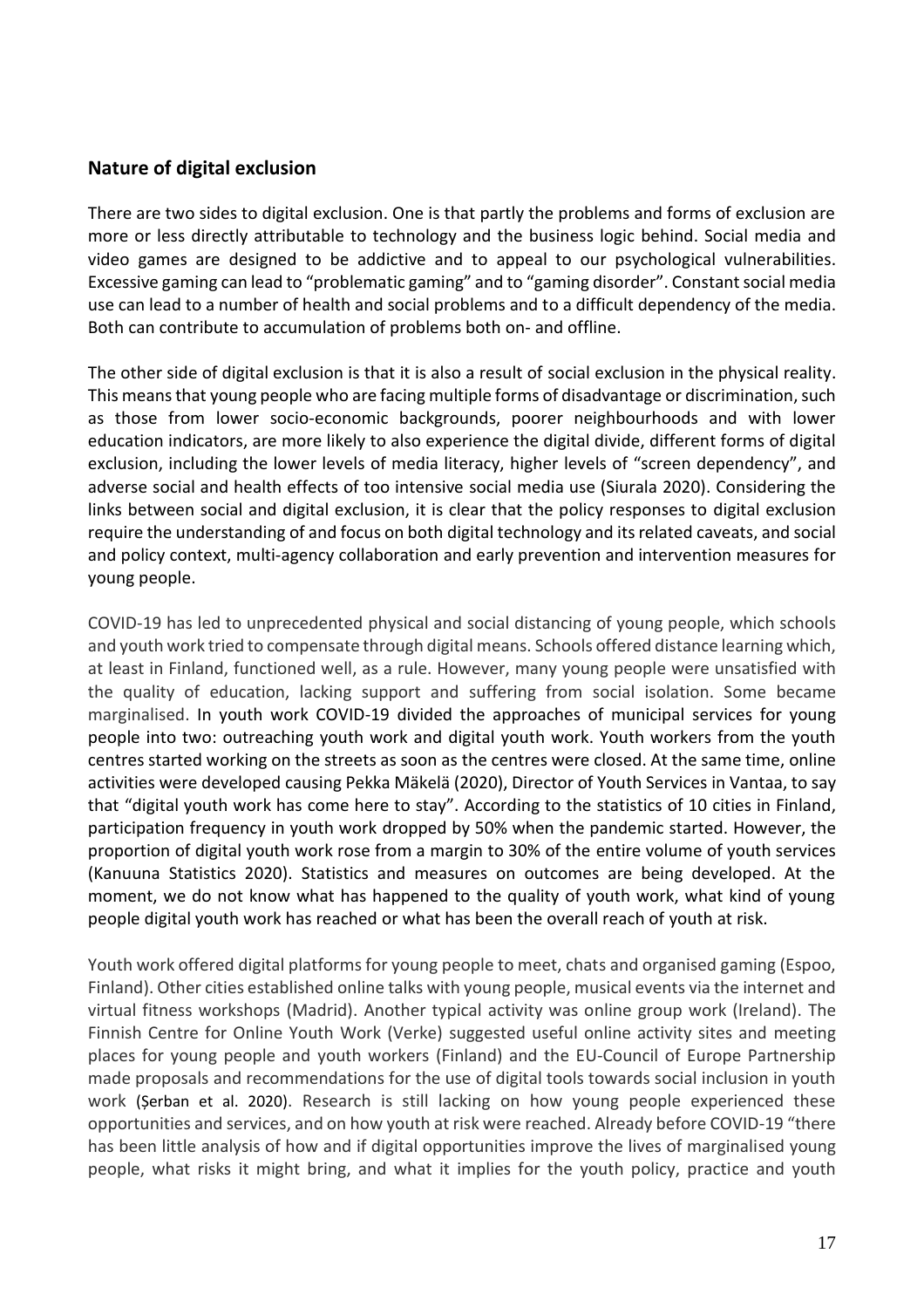research" ((Șerban et al. 2020: 53). The same goes for the pandemic in spring 2020: at the moment (autumn 2020) there are not many research results on how the newly divided service structure (street work + digital youth work) has met young people. <sup>8</sup> How do they experience it? How well does it reach young people?

Youth work has a mission to promote social inclusion of young people. Despite a general overreliance on technology, social exclusion is linked with many forms of digital exclusion, where interrelated difficulties tend to accumulate. Many of these difficulties became visible during the pandemic, as society tried to solve forced physical distancing (lockdowns and self-isolation) through technology, such as distance learning and digital platforms and services. Youth work must be sensitive to and prepared to react to harms, risks and the exclusion of young people also in the digital world.

### <span id="page-18-0"></span>**An emergent digital exclusion issue: Violent online radicalism and hate speech**

"Youth radicalisation and the associated use of violence have become a growing issue of concern in Europe and its neighbouring regions. There has been an increase in hate speech, in the incidence of hate crimes and attacks on migrants and refugees, propaganda and violent xenophobia, as well as a rise in religious and political extremism and in terrorist attacks in Europe and its neighbouring regions" (Garcia Lopez and Pasic, 2018, Haavisto 2020: 15). The internet is not itself the cause of extremism, but it does provide an opportunity for radical groups to communicate their message, to recruit new supporters and to strengthen their internal identity and motivation. The internet has been described as "a catalyst" (Baldauf et al. 2019: 13), "a facilitator" (Neumann 2013: 1) or a "mobilisation frame" (Holt et al. 2015: 1) for radicalisation processes. According to research (Baldauf et al. 2020) other factors – such as poverty, uncertainty, individual inclination to authoritarianism and the emergence of extreme-right populism in Europe – have contributed to radicalisation and hate speech more than the internet.

However, there are certain features specific to the internet which promote radicalisation and hate speech. John Suler (2004) suggested that the exceptional amount of hate on the internet is a result of anonymity and absence of moderation – "online disinhibition", as he called it. More recently, the development of social media has led to "filter bubbles" or "echo chambers", in which internet users decide to read only certain kinds of information and news. At the same time algorithms learn the preferences of these user groups and deliver respective news to their bubbles. Trolls and other producers of fake news use the same logic. In fact, "fake news is transported considerably faster and further than true news" (Montag 2019: 28). Furthermore, social media is based on creating strong emotions: "Users become hooked on emotional stimulus, which algorithms aim (and are able) to provide on an unlimited basis. In order to incite an intense emotional reaction, the user is directed towards increasingly shocking and radical content (Haavisto 2020: 15). Thus, social media and its architecture provide a very fertile ground for accumulation of hate speech and radicalisation

<sup>8.</sup> From a recent European research (RAY-COR 2020b) we do know that 70% of youth workers said the pandemic had a major effect on their work, many had to interrupt or delay the work and a third of them said they "did not reach any of the young people they used to work with". Furthermore, 54% of young people said the pandemic had a major effect on their access to youth activities or projects.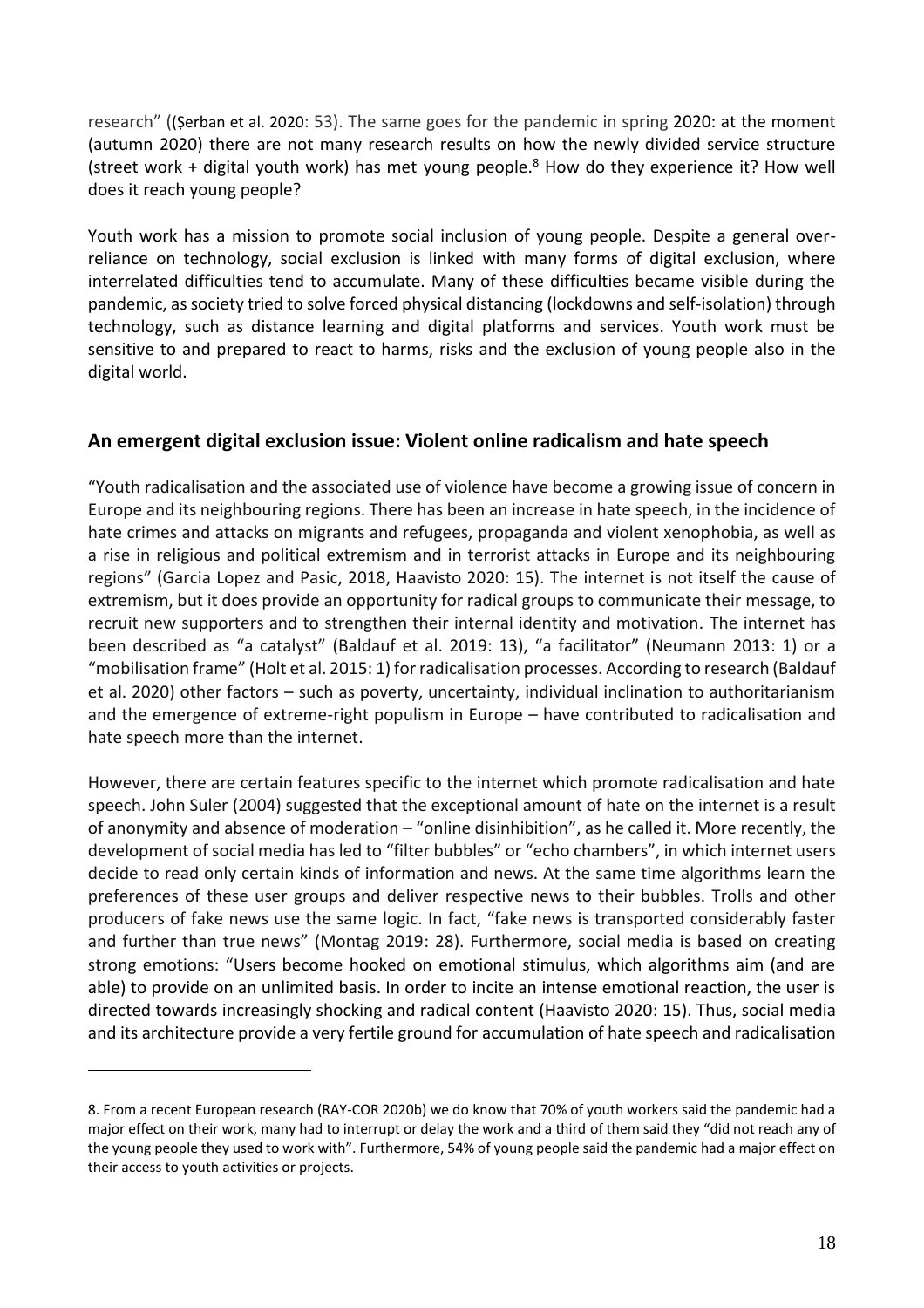(Holt et al. 2015). 9

The policy reactions have ranged from moderating or removing the "obviously illegal" content to focusing on prevention, digital literacy, building positive narratives and supporting civil society action – "a digital uprising of decent people" (Guhl and Baldauf 2019: 58). Research seems to show that removal of content is not effective, raises new issues such as the limits of freedom of expression, and strengthens the identity of the extremists (Köhler and Ebner 2029: 25, Neumann 2013: 1). At worst, aggressive moderation of contents can be regarded by the extremists as a "call to arms" and can have an escalating effect (Ritzman 2018). Still, moderation and removal of hate speech have their role in policies against radicalisation and hate speech. The big tech companies have been slow to self-regulate their platforms, and recently (in 2020) many big companies have boycotted social media such as Facebook due to the lack of control over hate speech (Wong 2020).

According to a new policy approach the focus should be on (1) collaboration between policy makers (the public sector), the big tech companies, civil society and research, (2) preventive measures such as improving social cohesion, reducing poverty and marginalisation, (3) enhancing (critical) digital literacy, (4) strengthening young people's resilience and creating positive narratives, and (5) setting up targeted interventions for youth at risk of violent radicalism and for those already radicalised (see, for example, Garcia Lopez and Pasic 2018, EU Internet Forum). Clearly, youth work can contribute to most of these policy aims: there is "the need to work with young people in order to identify and address the root causes of extremism and prevent their radicalisation, as well as strengthen young people's resilience, prevent marginalisation, promote equality, emphasise alternatives and reinforce the cohesion of communities in which they live (Garcia Lopez and Pasic 2018: 6).

Looking at the existing practices and strategies of digital youth work, urgent development is needed in order to establish a coherent strategy for critical digital literacy, which goes beyond mere training digital skills and is also based on updated knowledge of online extremisms and hate speech, and understanding of opportunities for youth work to intervene and empower young people to develop alternative imaginaries to this effect. The strategy should not lose sight of the current context of the big platforms having built their own ecosystems, their gatekeeper positions and practices which might favour and even catalyse extremist action. As the internet is not only a problem but also a solution, how can youth work and technology and tech companies work together to mitigate hate speech and promote tolerance on the internet?

<sup>9.</sup> Web influence on violent radicalisation in a nutshell (Haavisto 2020, 17):

<sup>1)</sup> The internet creates opportunities for radicalisation, but does not radicalise on its own: real world contact is almost always affiliated with violent radicalisation.

<sup>2)</sup> The internet creates an echo chamber by enabling a conversation environment where opposing views are not accepted.

<sup>3)</sup> The internet normalises and builds on extremist groups' rhetoric based on prejudice and intolerance that violate human rights.

<sup>4)</sup> The internet creates an illusion of a group of like-minded people being larger than it actually is.

<sup>5)</sup> The internet dispels and/or eliminates possible geographic challenges and differences in communicational hierarchy.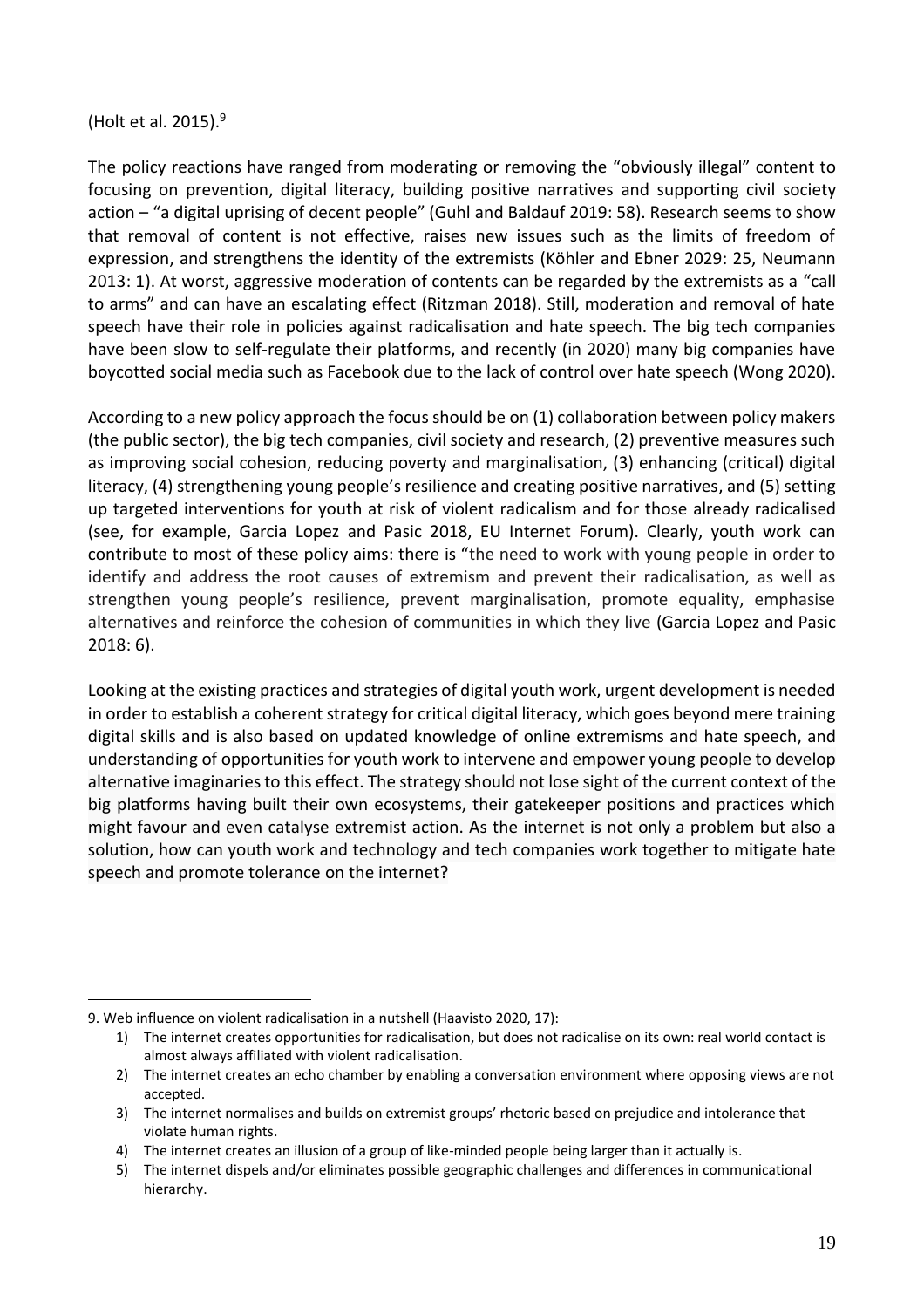# <span id="page-20-0"></span>Where do young people and youth work stand?

#### <span id="page-20-1"></span>Youth work as an advocate of youth

What is a youth worker, what is youth work? "[A] youth worker is a professional or volunteer youth leader who facilitates young people's learning, personal and social development and motivates and supports them in becoming autonomous, active and responsible individuals and citizens. The delivery of youth work is underpinned by the principles of voluntary and active participation of young people" (Conclusions of the Council 2019: 4). The purpose of youth work is to support the autonomy of young people to be and to become an active independent citizen. Youth work provides young people with activities through which they develop their identity and social agency, and, if they so feel, change society. The conception of "youth as an actor of social change" stems from the 1960s Student Revolution and has been seen to manifest itself in the fall of the Iron Curtain, in protests against the Vietnam war, in the Occupy movements, the Arab Spring and more recently in the massive climate change movements such as Fridays for Future. "Youth participation" and "active citizenship" have been the top priorities of youth strategies of the European Union and the Council of Europe since 1968.

Another important aim of youth work is to help young people to integrate in society, and find their educational and employment paths. A special concern has been over disadvantaged and marginalised youth, who face multiple barriers in their daily lives.

As a result, youth work has taken the role of defending and supporting young people in their problems, interests and claims. Youth participation has been the key guiding principle of Youth Organisations and municipal youth work. There are even the concepts of "autonomy of youth work" and "youth centrism" which are particularly popular in the UK (Ord 2012, Sercombe 2010). Taken to its extreme, it is the institutions – school, public youth work, governments and politicians – as well as capitalism, free markets and private companies which all oppress and manipulate youth (Belton 2014, Skott-Myhre 2009, Worrel 2014). According to this radical approach, youth work should stand unquestionably on the side of young people and, as Brian Belton says, "The task of youth work is to wage guerrilla warfare against institutions" (Belton 2014: 102-4). Even less militant youth workers maintain that "everything must start from the young person". However, young people may want many things, sometimes things created by commercial youth cultures or by business whose interest is more on profit-making than on meeting the needs of young people. In responding to what young people want, youth work should also consider the broader interests and the accompanying risks. Youth work is essentially an ethical and socially responsible educational actor.

#### <span id="page-20-2"></span>Young people and the digital industry

The tech industry and the business world typically regard digitalisation as a developmental opportunity: "the catalyst, enabler and engine of societal development throughout the previous decennia" (Bengtsson et al. 2014: 50) which also in the future allows for developmental possibilities in almost every sector. References to negative effects of digitalisation are exceptional. The views of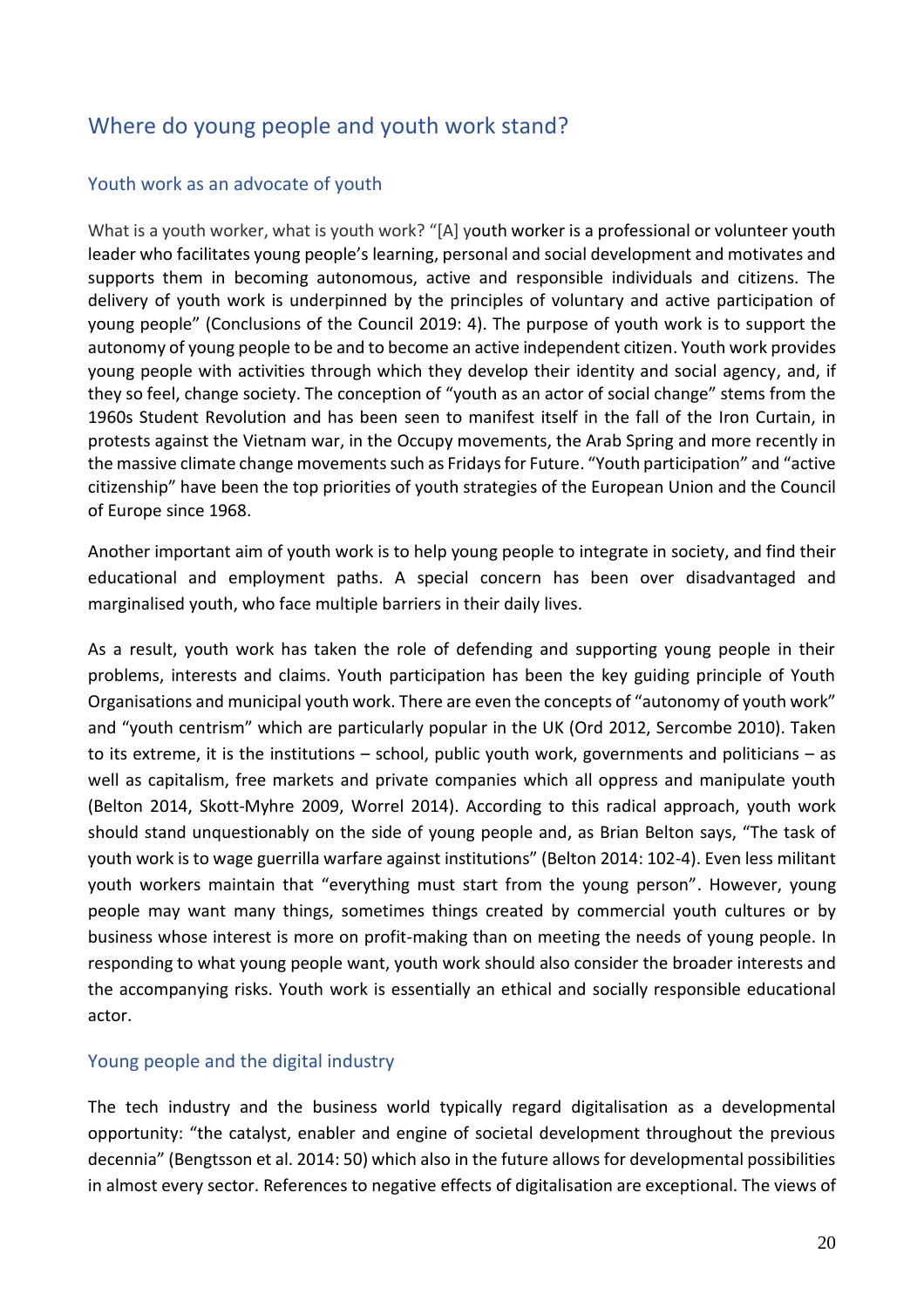young people on digitalisation tend to be similar to those of the tech companies and business. According to survey results of the *Digitalist* magazine (2016), the majority (about 70%) of young people think that digitalisation has a positive impact on their careers and on their lives: "the results demonstrate that young people are aware of the tremendous impact that an increasingly digital area has on the potential for good that it can have on the world we live in". "The potential for bad" is not mentioned. As a result, virtually all young people are online "almost all the time".

#### <span id="page-21-0"></span>Youth workers line up with young people on digitalisation

In Finland, the orientation of municipal youth workers and their managers to digitalisation is very positive. According to a recent survey (Verke 2019: 11), on a scale from 1 (very negative) to 7 (very positive), the average response was 5.8 to the question "How do you relate to digitalisation?" The respondents were also given the following statement to agree or disagree (strongly, somewhat, in between): "I understand what are the societal effects of digitalisation". Almost all, 88%, agreed (strongly or somewhat) with that statement.

Youth workers seem to be in line with young people to understand existing forms of digitalisation as a necessary and positive development. They can live up to their youth work ethos and fulfil the expectations of young people in promoting their enthusiastic immersion in digital life. Raising concerns regarding the negative effects of digitalisation would mean capitulation to child protection and criticism of digitalisation would mean holding up development and surrender to Neo-Luddism<sup>10</sup> – which would be against young people's wishes.

### <span id="page-21-1"></span>Digital youth work facing a new challenge

Finland was one of the first countries to develop digital services in youth work leading in 2004 to Netari, a popular online Youth Centre (Tuominen 2017: 25). A few years later the National Centre of Expertise for Digital Youth Work in Finland (Verke), funded by the government, was established at the Helsinki City Youth Services. The first Europe-level youth policy initiative was the Estonian EU Presidency in 2017, when the term "Smart Youth Work" was launched with examples of the Estonian Youth Work Centre, followed by EU objectives for digital youth work (European Commission 2018).

The Finnish Verke is a frontrunner of digital youth work. It is focused on advocacy, training, research and development of digital youth work (for freely downloadable publications in English, see [www.verke.org\).](http://www.verke.org)/) It is dedicated to "make digital youth work transparent ... based on the needs of young people" (Verke 2014: 10). The published materials mostly consist of methodology of digital youth work (2014, 2017) and creating organisational and professional conditions for digital youth work (2016, 2019). Verke has been influential in producing inspiring examples of digital youth work practices and in drafting guidelines for organisational and professional development of digital youth work, as well as designing European guidelines for digital youth work.

<sup>10</sup>. Neo-Luddism or new Luddism is a philosophy opposing many forms of modern technology.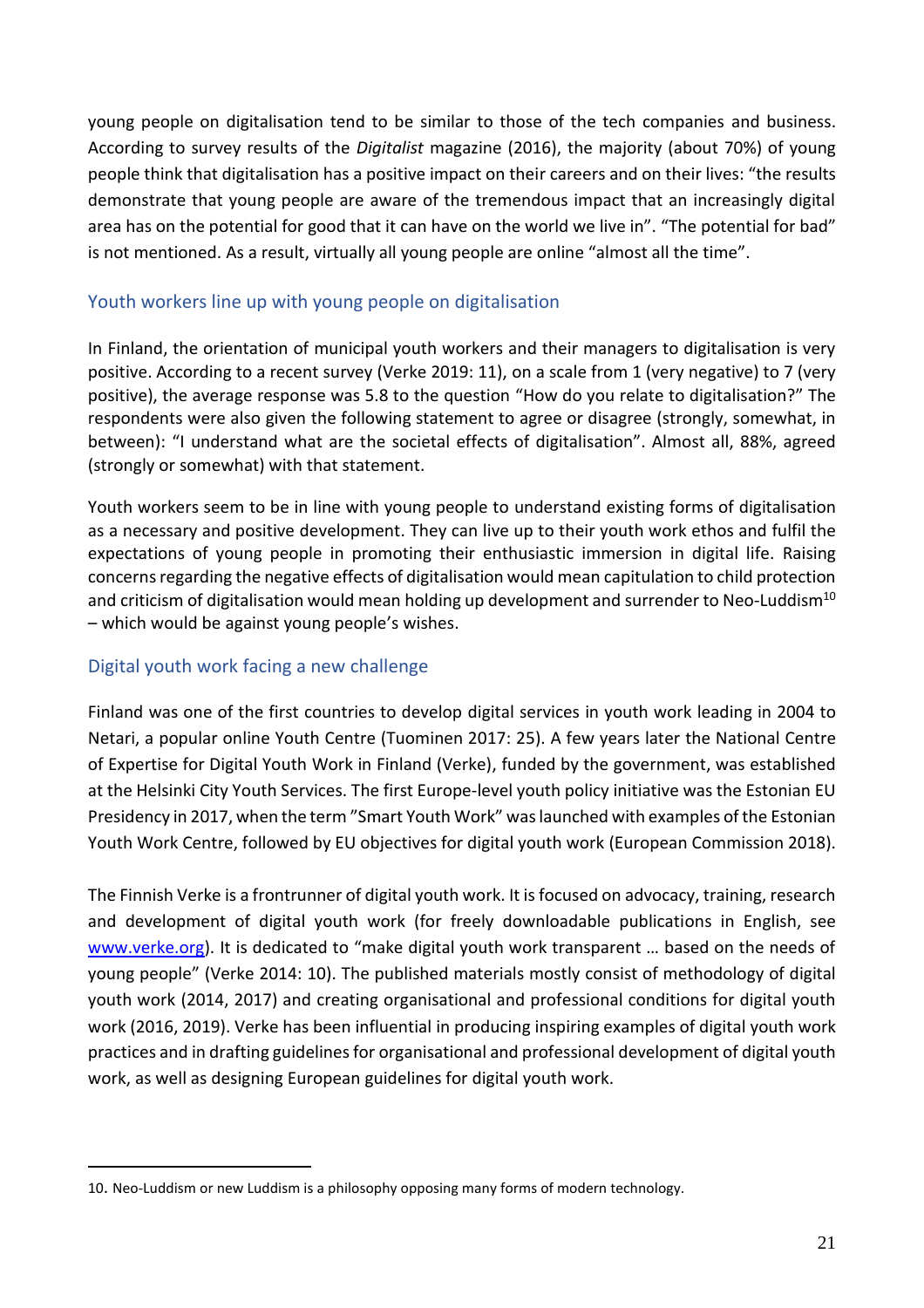Verke, the EU expert group (2018) and the digital youth work scene echo the rhetoric of the tech industry of the historical inevitability and ubiquitous virtues of digitalisation. They also anchor themselves in the existing youth-centric youth work concept, as digital youth work is defined as "proactively using and/or addressing media and technology in youth work[:] it applies to any youth work settings, is an integral part of other forms of youth work and can be used in face-to-face situations as well as in digital environments. Digital youth work is a complementary, integrated element to any type of youth work. It is underpinned by the same ethics, values and principles as the youth work that we know" (European Commission 2018). Young people are seen as the innovative drivers: "the agile and proactive users" (InterCity Youth 2018).

However, considering the development of the big tech companies in the USA and China and the critical research (like Zuboff 2019 and Couldry and Mejias 2019) and policies (EU digital strategies 2020) that followed, digitalisation and digital youth work face distinctly new challenges. Young people have created a powerful movement against the fossil energy industry and their government partners, but will the tech industry and their government partners be similarly challenged by young people? Youth work and media literacy need a theoretical and conceptual basis, as well as practices and methods, which improve awareness of and help act on existing strategies of the tech industry and their abusive digital policies and practices.

# <span id="page-22-0"></span>What should youth work do?

## <span id="page-22-1"></span>Re-inventing the emancipatory potential of youth work to improve digital awareness of young people – updating critical digital literacy

Historically, the 1968 global protest against military and political repression was a youth movement, young people were important actors in the 1989 fall of the Berlin Wall and the collapse of the Iron Curtain in Europe, and in the 2011 Indignados movement, the Arab Spring and the Occupy movements. More recently since 2018 it was schoolchildren around the world who marched to stop climate change. However, data colonisation, datafication and surveillance capitalism are phenomena which are difficult to grasp, as we are "habituated" to them, they are "unprecedented" and we perceive technology and digitalisation as "inherently good" and "inevitable". Digitalisation is also multifaceted; it is at the same time indispensable and useful, but also seriously misused, harmful and "toxic to the human condition". Thus, it does not open up to youth action as easily as authoritarianism, political and military repression or the inability of governments to act on climate change. But, techlash has the potential to help young people see the other side of digitalisation.

Youth work is an established public service and a field of citizenship action run by youth organisations, activities and movements. To facilitate youth action the youth field should:

1) clearly align its policies on international and national levels with new research and strategies, like the EU digital strategy, to combat the domination of the tech industry to support user privacy, open data use and promotion of digitalisation for the "social good";

2) develop a broader framework for youth work to re-orient itself to tech industry repression; and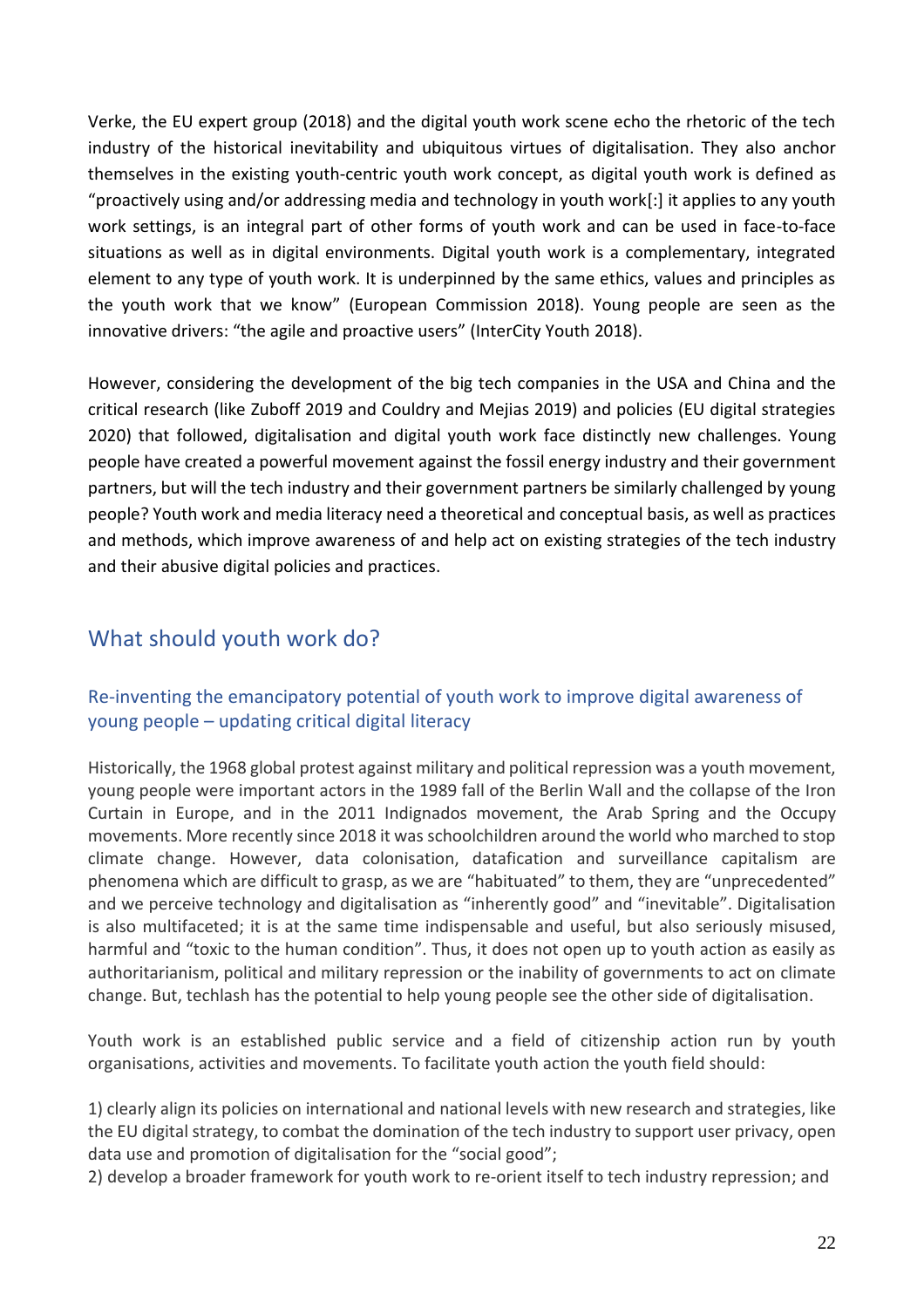3) create a practice-based critical digital literacy curriculum.

## <span id="page-23-0"></span>**Aligning youth policy strategies with EU digital strategies**

The European Commission launched its proposal for a renewed EU Youth Strategy 2019-2027 in 2018. It emphasised the importance of digital technologies in the lives of young people and as a working method of youth work, as well as the significance of digital competences of youth workers (COM (2018) 269 final: 1). The Commission's proposal was then examined by the Member States and stakeholders, including youth organisations. When the strategy was finally adopted by the Council of Ministers in November 2018, almost all references to digitalisation were removed (Council Resolution (2018/C 456/01). During the Finnish EU Presidency, the Council of Ministers adopted in 2019 Conclusions on digital youth work, again emphasising the importance of digitalisation in the field (Council Conclusions 28 November 2019). It was problematic that these strategies and political documents mentioned the risks of digitalisation, but did not go into any detail about the negative effects or the economic and societal effects of the dominance of the tech industry. The 2020 EU Digital Strategy, AI Strategy and Data Strategy (see above) brought a drastic change: the autocracy of big tech companies, data colonialism, the dubious and opaque political and commercial use of Big Data and digital surveillance should be taken seriously.

At this stage the youth field should determinedly and urgently align its digital strategies to those of the EU. European and national youth strategies need to elaborate how youth work, youth organisations and young people could become better aware of tech industry strategies, contribute to a human rights-based digitalisation and design measures to combat the negative effects of digitalisation. These strategies will give the impetus to local level youth work to empower youth workers and the young people to implement the new objectives.

## <span id="page-23-1"></span>**Towards a broader framework – Changing the emphasis from "youth centrism" to "encouragement to alternative imaginary"**

The existing ethos of youth participation and active citizenship is based on a liberal theory of individual agency and the neo-liberal concept of (individual) capabilities*.* Young people are perceived as independent individuals responsible for their own actions in a free liberal democracy, in the same way as private companies operate in a free market economy. Following this, the task of youth work is to support the individual capabilities of young people to fulfil their strengths and to provide them with opportunities to be participating citizens. There is also the assumption that young people know what they need. As the youth work credo says: "Young people are the best experts on matters concerning them". In this spirit, youth work empowers young people to express themselves, it does not educate them. Youth work ethos means autonomy and self-determination of youth. The youth worker is there to help young people pursue his or her own ideas and autonomous decisions, "unambiguously on the side of the young people" (Sercombe 2010: 26). This "youth centrism" leads to the demand for the "autonomy of youth work" (to be able to defend young people against oppressive government) and to the idea of "youth worker as an advocate of youth".

However, all this works as long as young people are aware of their needs, what their life conditions are, and how they are affected by political, economic, technological and commercial structures. In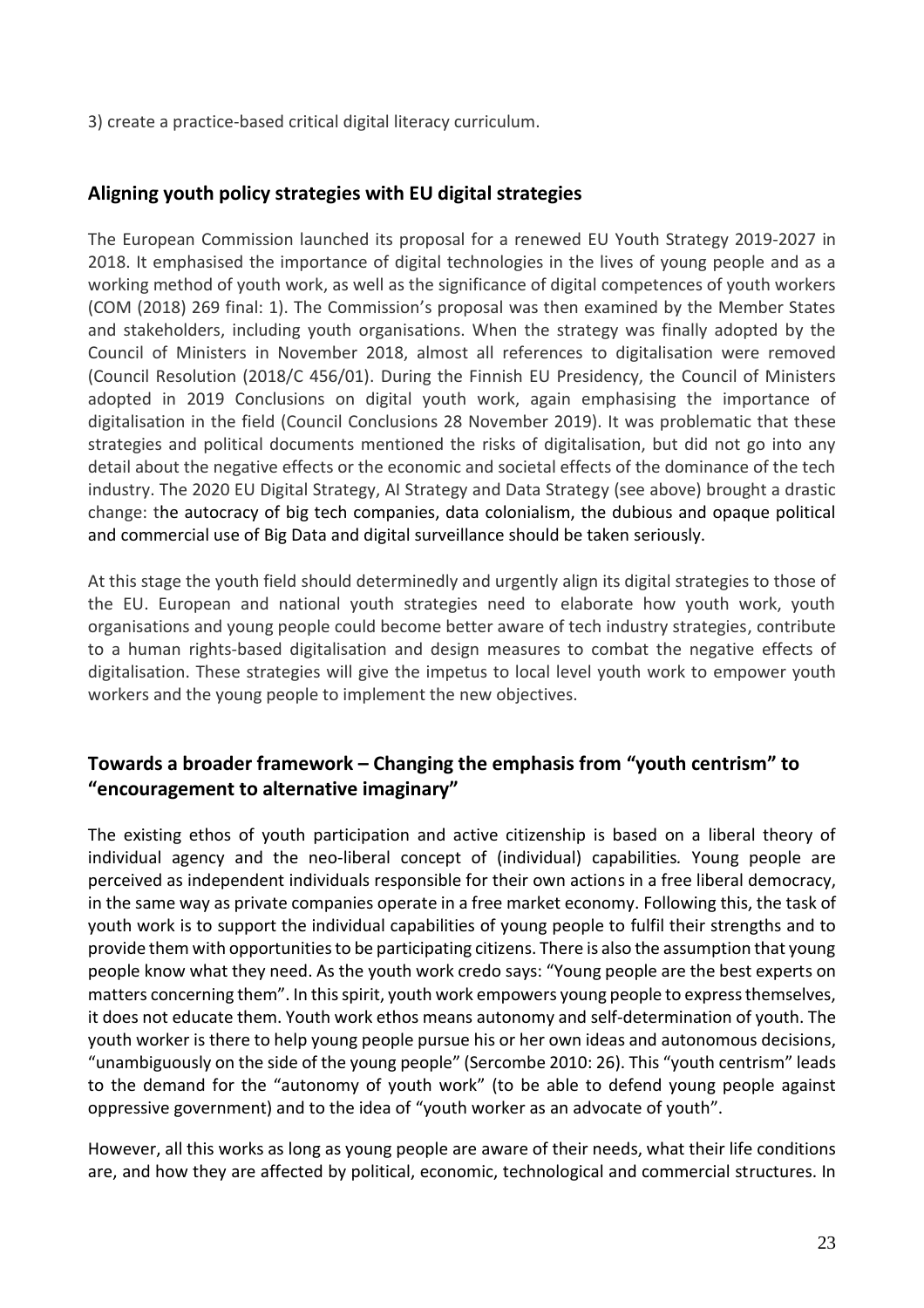many respects, they know. Young people are surprisingly aware of the effects of climate change and the factors behind it and have become convincing political power players. On the other hand, there are phenomena like digitalisation, data colonisation, datafication, surveillance capitalism and the strategies of the big tech companies of which young people might not be that well aware – even if they are such keen and skilful users of digital devices and platforms. For example, apparently too many young people are not aware of how the tech industry is exploiting their data, guiding and manipulating them through sophisticated analysis of massive data and through collaboration with commercial and political interests, even with governments (Pew Research Centre 2019).<sup>11</sup> The article discussed earlier why it has been difficult to perceive these new phenomena and why particularly young people so uncritically and one-dimensionally have embraced digitalisation.

Herbert Marcuse titled the introduction of his quintessential *One Dimensional Man* (1964) "The paralysis of criticism: society without opposition". Marcuse defines advanced industrial society as a "technological universe" which is inherently based on economic and political rationality. The rationality is to stabilise society through productive growth, culture, regulated freedom and participation and safe public life. "Technology serves to institute new, more effective, and more pleasant forms of social control and social cohesion" (*idem*, 46-7). This results in a "onedimensional" universe of thought and behaviour, in which aptitude and ability for [critical](https://en.wikipedia.org/wiki/Critical_thinking)  [thought](https://en.wikipedia.org/wiki/Critical_thinking) and oppositional behaviour wither away. However, the core of Marcuse's analysis is that citizens can still imagine different realities, engage in critical thinking of the "technological rationality" and create alternative goals of practice.

In the 1960s, technology was different from technology today. Still, Marcuse's analysis can be valid 60 years later. We discussed earlier how the power and influence of big tech has created a positive digitalisation narrative, which inhibits criticism – one-dimensional universe, as Marcuse would have called it. Following Marcuse's thinking, Chetkovitch (in Stansberry et al. 2019) argues that "manipulation in politics has always been a concern, but it seems as if the scale and sophistication of manipulation through social media has taken this threat to a new level". There is an increasing amount of fake and contradictory info, weird and bizarre news which all cause people to lose their trust in media and politics (Thurow 2019). In this process citizens do not seem to develop the skills needed for democracy – ability to listen, think critically, gather data, weigh sources and empathise (Chetkovitch 2019). As a result, "instead of more-informed citizens, often people are less informed: manipulated by partisan propaganda increasingly custom-targeted to its unwitting recipients" (Berleant 2019). In his book "New Dark Age – Technology and the End of the Future" James Bridle (2018) maintains that the strategy of today's digital society seems to be the pursuit of more data, more computation, and more technology which only produces ever more morbid consequences, fuelling the fires that "tech" sets out to fight. But, like Marcuse, Bridle sees an opportunity: "the nature *and* the opportunity of the present crisis: an apparent inability to see clearly in front of us, and to act meaningfully, with agency and justice in the world  $-$  and, through acknowledging this darkness, to seek new ways of seeing by another light" (Bridle 2019: 11) – an attempt to find alternative ways of seeing and understanding the world.

Considering the context described above, youth work should address digitalisation within the broad framework of respecting users' rights on his or her data, the transparency of data and its analysis

<sup>11.</sup> According to the 2018 Pew Research Centre Survey of Facebook users, around half of Facebook users (53%) say they do not understand why certain posts are included in their news feed and others are not, and 74% say they did not know Facebook maintained the lists of their interests and traits.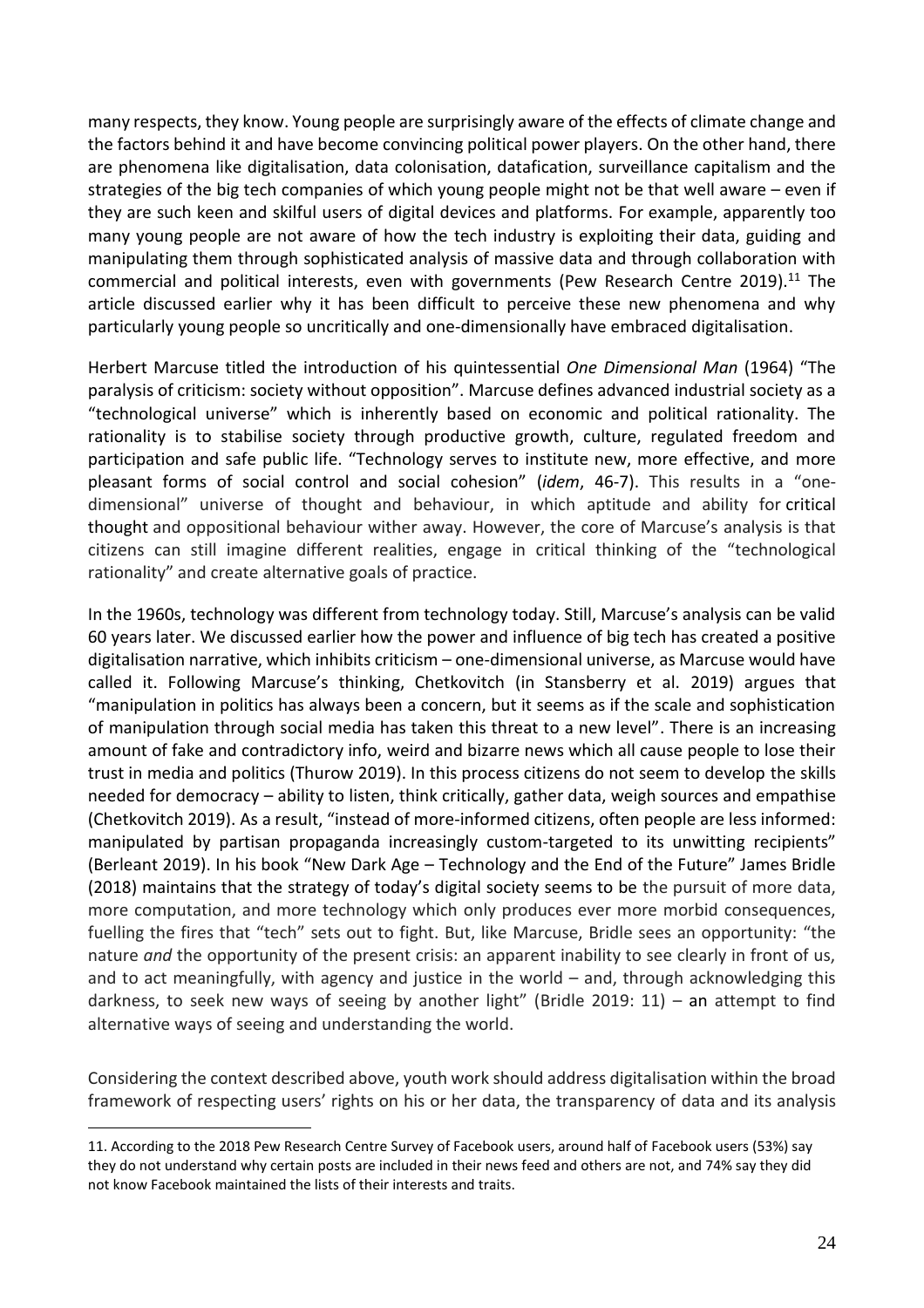and its use for the good of young people. Young people should be sensitised to their digital rights, encouraged to critical thinking of existing abusive practices and empowered to imagine different and useful ways of using data and, as Marcuse says, "to create alternative goals of practice" and as Bridle says, "to seek new ways of seeing ... and to act meaningfully, with agency and justice".

This means that, concerning digitalisation, we cannot leave young people alone, or it might not always be good to only rely on what young people want youth workers to do. Youth workers should not unconditionally support young people's digital desires and expectations, but rather question them and encourage young people to alternative imaginary of digitalisation. For example, youth work cannot establish a gaming house just because young people want to play. Such a situation is rather an opportunity for youth workers to reflect it with the young people: What are the educational aims of it? What are the risks involved and how to prepare for them? What is the alternative imaginary of standard computer games?

## <span id="page-25-0"></span>**Engaging youth workers to develop practice-based critical digital literacy**

#### *Encouragement to alternative imaginary*

Techlash indicates that people have become increasingly uncomfortable with the ways that the tech industry extracts their personal data and uses it for commercial and political purposes. Not everybody thinks that all technological and digital development is inherently good or inevitable, something beyond human control. We have already seen how digitalisation is linked with a broad array of negative effects. It creates social injustice, and threatens democracy and human rights. Neither is technological and digital development "inevitable". It is essentially a result of modernday colonialism (Couldry and Mejias 2019) and data capitalism is orchestrated by the tech industry (Zuboff 2019). Some youth workers might say that we must facilitate young people's ways of gaming and use of social media, because that is where digital and technological development inevitably takes us. However, gaming and social media are man-made by private industry with its own profitmaking interests and strategies. There are alternatives. The task of youth work is to raise the awareness of young people of the big picture of data colonialism and surveillance and to encourage them to alternative imaginary.

#### *Understanding the rhetoric of the tech companies*

The big tech companies constantly gather information from users, analyse it and sell it to markets and governments. According to their own rhetoric, the information they gather is "anonymous" and is used to "personalise", "individualise" and "improve services", and to provide "free information flow for everybody". However, recent research has questioned this rhetoric.

First, it seems to be easy to de-anonymise mass datasets and re-identify individuals which algorithms have categorised (Ohm 2010, Su et al. 2017). Second, "individualisation" and "personalisation" depend to a large degree on data-gathering methods which violate privacy, like "Cayla", a doll manufactured by the biggest toy company in the USA, which discusses with children, records their replies and transmits the conversations back to the company for further analysis. The outcome is individual and personal data, which is fed back to us as marketing offers. But this does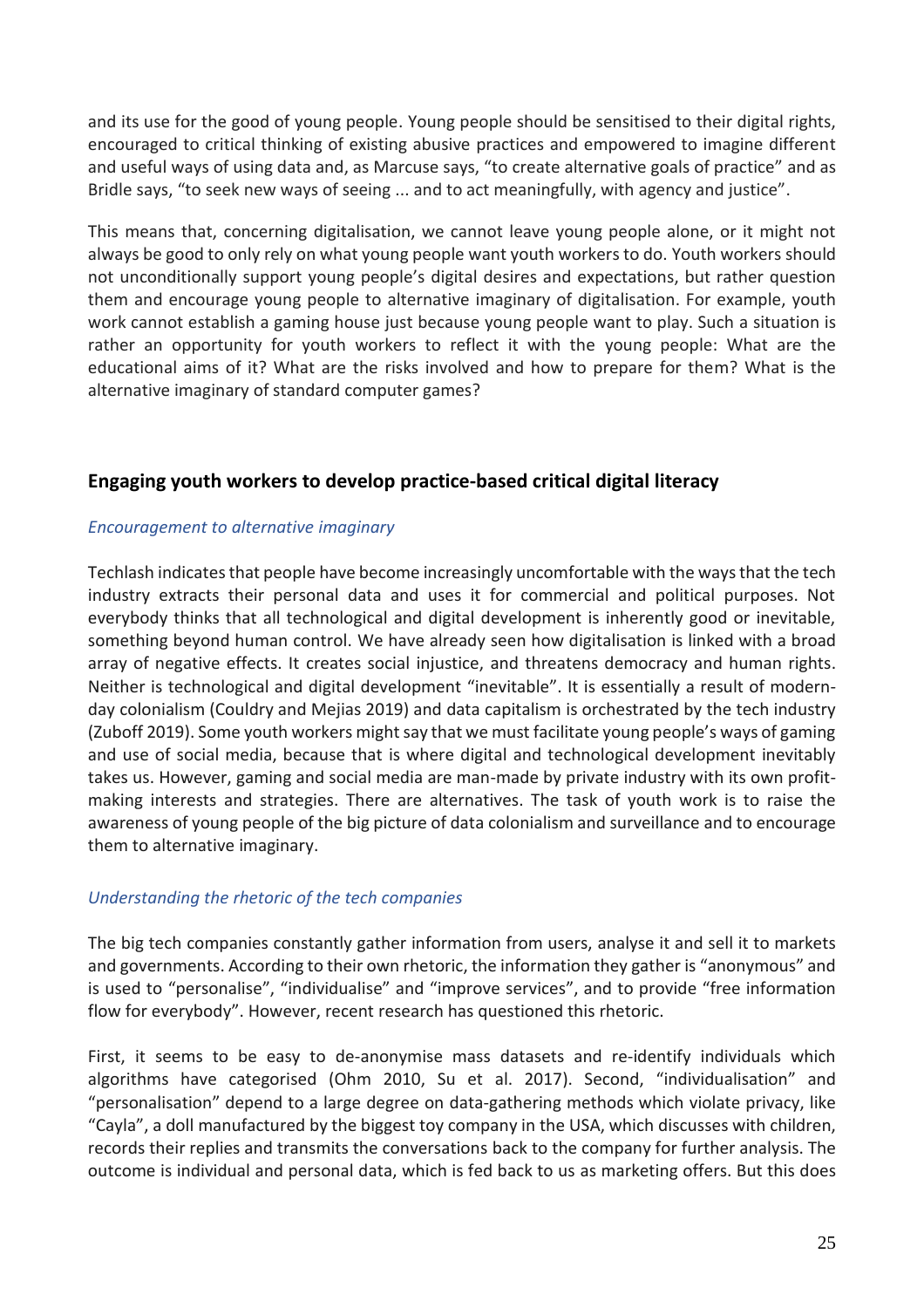not mean services which the users decide to be useful for them, but consumption proposals which the algorithms have decided the user needs. And the ideology of "personalisation" not only refers to commercial targeting but also to any form of targeted surveillance and control. Finally, the digitalisation credo to provide "free access to all information for everybody" is highly questionable for a number of reasons. First, because the knowledge-producing process of the tech industry is not transparent; data gathering and analysis of it by AI and algorithmsis almost entirely opaque (Couldry and Mejias 2019: 124). Second, entering developing countries the tech companies behaved like historical colonisers (Bridle 2018) and became richer and more powerful, while the colonised became underdeveloped and dependent. "The users in disadvantaged countries get to consume the products but are shut out of the value-add production side of the data economy" (Weber 2017: 12). In a similar manner, Facebook wanted to bring free access to information also to developing countries introducing Free Basics, a light version of the internet. It, however, was quite slow, opened mainly to Facebook's own pages and had limited access to the whole internet. The main reason for Facebook to launch Free Basics was to have unrestraint access to new user information. In India, civic activism blocked the import of Free Basics in 2017. In the light of the above, the rhetoric of "free access to information" of the tech companies rather appears as a set of euphemisms.

How can we reach beyond the mainstream digitalisation rhetoric? Minna Saariketo (2017: 42) talks about critical technology education, which "is an approach that challenges mainstream ideas of digital education as solely adapting to existing technology and equipping people with skills needed in order to use technology effectively (to enhance economic growth)". She continues: "instead of assuming digital and technology to be neutral concepts or something that can be harnessed to fulfil the needs of education or the economy, the focus should shift to how technology alters perception and thinking" (ibid.: 42). She wants critical media education to answer questions such as: "What kind of power structures does technology construct and maintain? Who benefits from technology? What kind of values does technology create and how does it alter the existing ones? What is the logic of software solutions? How do search engines and algorithms work and organise information?" (ibid.: 42-3 and Saariketo 2018). To broaden the understanding of digitalisation and technological change it is useful to learn to question and criticise, because technology is not necessarily natural, neutral or self-evident. "Questioning what concepts like *free*, *friend, link, like, community, share, collaboration, smart* and *open* actually represent in the digital context, might result in a more conscious and knowing mode of engagement … they might be applied in alternative ways that seek to counter hegemonic discourse" (Pancrazio 2016: 172). These are difficult questions and challenging tasks for digital literacy. However, youth work has great potential to apply learning through practice in the variety of digital projects that can be carried out in youth work. Youth workers are remarkably skilled to engage young people in a digital media practice, create a reflective dialogue with them and make them act. Media education is not only needed for young people, but also for youth workers.

#### *Do young people know how they are targeted and exploited?*

Why focus on young people? They are not the only age group which is targeted by tech companies. Four reasons are worth mentioning for why young people should be sensitised to these effects. First, young people are the most active internet users; 95% of young people use the internet daily (Serban A. M. et al. 2020: 17). Second, young people are the most vulnerable users due to, for example, the fact that their brains and social skills still are developing (Hilliard et al. 2020). Third,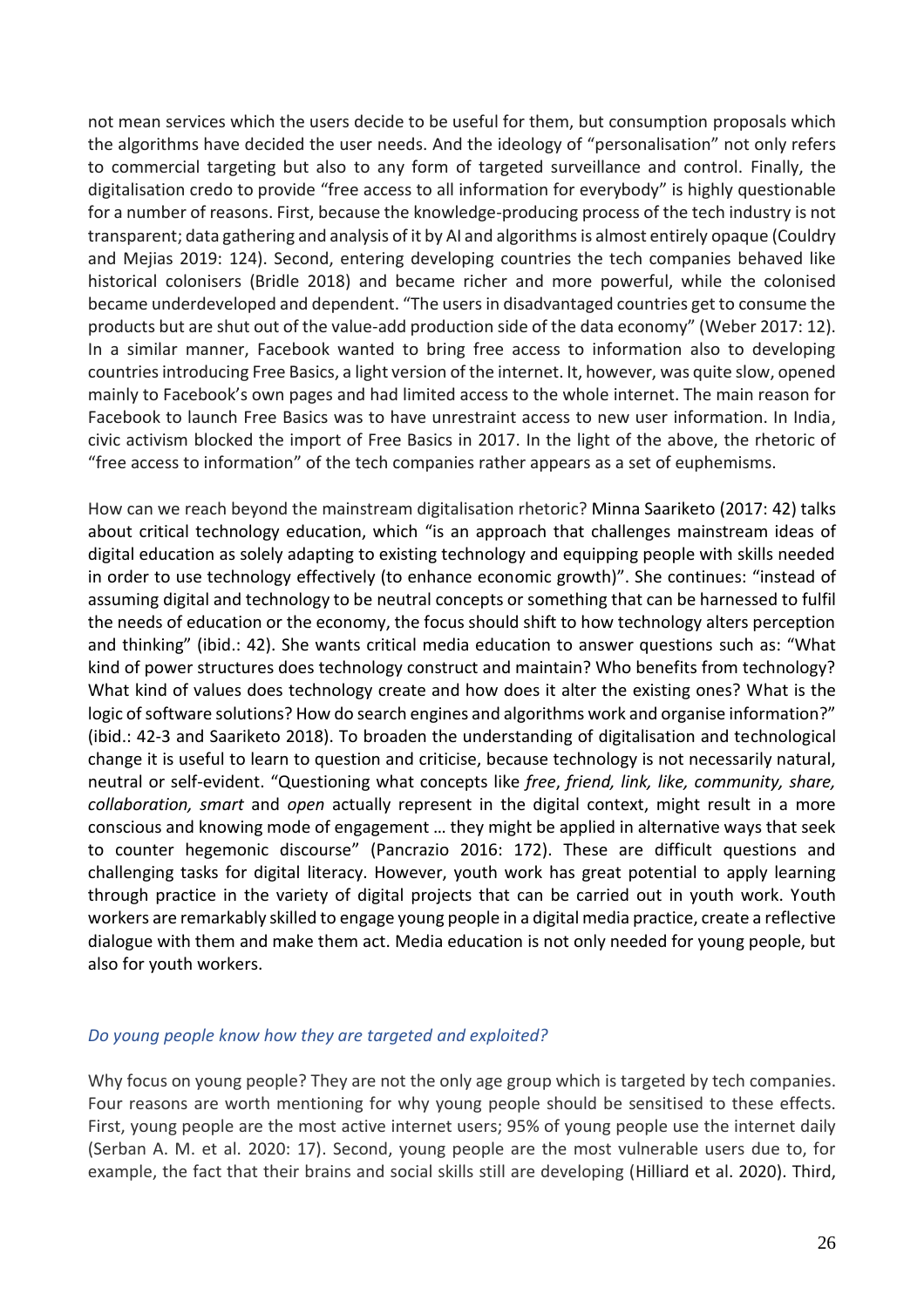youth researchers, ever since Stanley Hall in 1904, have emphasised that peer relations are extremely important for young people. However, "social media is designed to engage and hold people of all ages, but it is principally moulded to the psychological structure of the adolescence and emerging adulthood, when one is naturally oriented towards the 'others', especially toward the reward of group recognition, acceptance, belonging, and inclusion" (Zuboff 2019: 449). Fourth, even if young people are often assumed to have admirable digital skills, a study (ECDL Foundation 2015: 1) indicates that "young people do not inherently possess the skills for safe and effective use of technologies, and skills acquired informally are likely to be incomplete" and vary within countries and across Europe.

It is not only clicks and searches which are used to gather data from the user, it is everything in the online milieu: e-mails, texts, photos, songs, messages, videos, locations, communication patterns, attitudes, preferences, interests, faces, emotions, illnesses, social networks, purchases and so on. Google, Facebook and others continuously develop new devices and sensors to feed their supercomputers, algorithms and AI; self-driving cars, smartphones, clothes, books, videos, robots, microchips, drones, cameras, televisions, watches, household devices, health and location apps, etc. Considering that 96% of 10- to 24-year-old Finns (Statistics Finland 2019) use WhatsApp, the question is "how many of them know that Facebook [owns WhatsApp and] stores user information for further analyses" (Couldry and Mejias 2019: 11)? In the USA, 74% of users did not know Facebook maintained a list of their ad preferences (Pew Research Centre 2019). Other popular apps among young people include health-monitoring: Couldry and Mejiasreport (2019: 174) – a study of 12 apps and 2 wearable devices which transmitted their information to 76 different third companies – something that the users might not be aware of.

The ubiquitous tracking of the tech industry extends everywhere in our lives: "I felt like I'm being followed by my own phone. It's scary" (Fox 2009). This has raised the issue of "minimal integrity of self" (Couldry and Mejias 2019: 161-82). There cannot be autonomy of the self, a space for personal reflection and action, if digital colonialism tracks us everywhere and keeps herding us. Rather, "our autonomy is being reconfigured by data practices" (*idem*: 168). This should be a question of life and death to youth work and youth policy. Political documents such as youth acts, youth policy recommendations, resolutions, charters and youth policy programmes and strategies emphasise youth autonomy, youth participation, listening to the voice of young people and supporting the personal growth and development of young people. The youth field should be seriously concerned about young people's digital privacy and their "minimal integrity of self".

#### *Can young people control their digital life?*

It is clear that digitalisation with its increased peer communication platforms offers young people new possibilities for developing their identity, typically engaging in presenting oneself through social media and elaborating feedback from peers. Many of these online arenas are in constant change. How to perform self in front of your virtual peers, friends, fans, likers and followers in Facebook, YouTube, Instagram, Twitter, WhatsApp, Snapchat and the like? How can you make best use of this "presentational culture of the social media"? How can you avoid its negative effects?

It is in the interest of the companies to make young people dependent on their devices, platforms and services, and the companies are very good at it. However, there is a growing field of actors developing pedagogical and therapeutic measures to deal with the different types of digital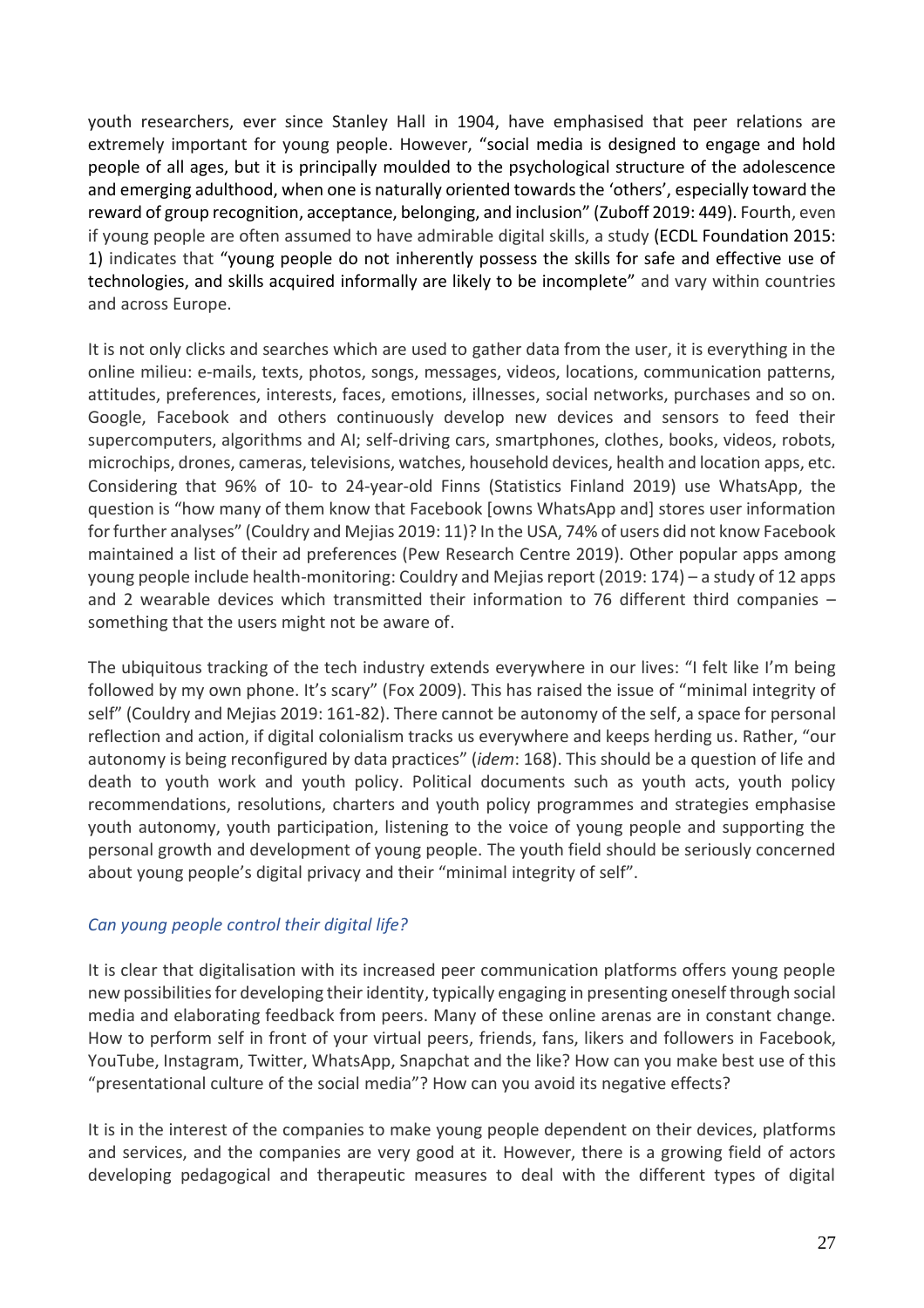dependency, such as controlling problematic and excessive gaming or social media attendance. It would also be important for all those working with young people to engage young people themselves into discussions like: How can we understand the strategies and mechanisms of digital corporations to create dependency? How can we become better aware of and control risk behaviour?

Furthermore, there is educational work to be done with young people to discuss with them about how their privacy is violated, how the tech companies extract knowledge from them, how that information is processed and used, how that information is used to "tune", "herd", "condition" and "modify" their behaviour and thinking (see Zuboff 2019: 292-327)? What can the alternatives be?

#### *Why is it so difficult to perceive digitalisation differently?*

*"You must be on Facebook, or you do not exist"* Shoshana Zuboff 2019: 341

Young people tend to be comfortable and satisfied with digitalisation – the way the tech industry prefers them to be. But Marcuse (1964: 3) reminds us that "A comfortable, smooth, reasonable, democratic *unfreedom* prevails in advanced industrial civilization". We are made to have a distorted view of a digitalised society. Zuboff says we are "cornered" and "habituated" to accept a very narrow area of what we can criticise. Digitalisation has produced – for young people in particular – attractive opportunities for leisure (like gaming) and for identity development (like social media platforms). Why should young people complain? The underlying logic of the tech industry is to offer us something we cannot resist in exchange for unlimited access to our user data. We see the benefits of GPS technology to such an extent that we decide to ignore the endless use of our location data for commercial and political surveillance purposes – we have become "cornered". Our datafied social relations have become an economic system and as Couldry and Mejias (2019: 117) claim that "the social world gets hollowed out as a site of critical agency". At the same time the tech companies, sued by public administration for their extraction policies, pursue evasive and delaying tactics which lead the public sector finally to give up or to the tech companies simply paying the fines – and to continue as if nothing happened.

A further source of confusion is that governments have suddenly realised that the future competitive edge of their national economy is digital networks and the companies that manage them. This is clearly seen in the way China, the USA and other countries fight over big tech companies and their products, such as Huawei, or apps like TikTok or WeChat. For an individual using their Huawei phone or a young person watching videos through TikTok, it is very difficult to understand the complex political and economic interests and the power play of the tech companies and governments. 12

<sup>12.</sup> It seems that tech companies which wish to expand globally to new markets have to "retreat or decentralize". "Retreat" was the only option for Facebook to cancel its Free Basics network in India due to critical civic activism. "Decentralisation" was the reaction of the China-based TikTok after Donald Trump started to criticise it in 2020. TikTok tried to decentralise itself from its Chinese owner Bytedance and the Chinese authorities through nominating a former director of Disneyland as the CEO of its US activities and arguing that its data centres were situated outside China, independent and out of reach of the Chinese authorities.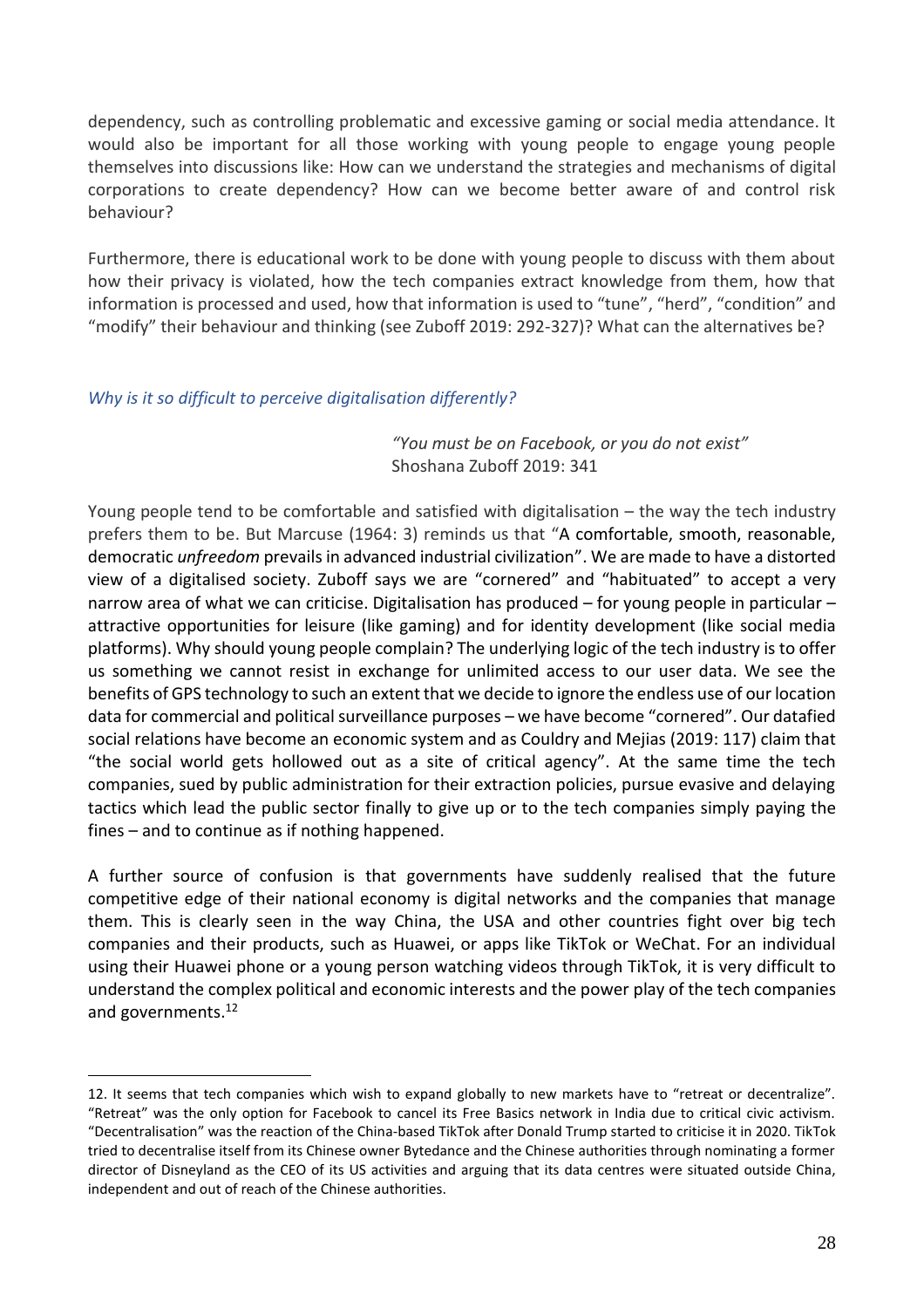This difficulty to comprehend the dynamics of digitalisation calls for at least following action. First, to understand these processes, there is a need for more research and discussion on political and business strategies around digitalisation. The critical research discussed in this paper serve as a good start. Second, political action, such as the recent EU digital strategy (2020), raise the awareness of issues which should be addressed. Third, media education or critical digital literacy should extend beyond learning technical media skills to understanding the broader context of digitalisation.

There are complicated power relations, strategies and processes which favour a one-dimensional attitude at digitalisation. It is a challenge in working with young people to help them perceive how and why they are "cornered" and "habituated". Given the right impetus and an open atmosphere, young people are more competent to be unprejudiced, critical and creative in comparison to the often-cemented views of adults. Techlash keeps on expanding. According to a 2018 survey (Doherty and Kylie 2019) the majority of Americans (84%) now say that they feel they have [very little or no](https://www.pewresearch.org/internet/2019/11/15/americans-and-privacy-concerned-confused-and-feeling-lack-of-control-over-their-personal-information/)  [control](https://www.pewresearch.org/internet/2019/11/15/americans-and-privacy-concerned-confused-and-feeling-lack-of-control-over-their-personal-information/) over the data collected about them by the government and more than half of the respondents wanted more regulation and protection of data privacy.

# <span id="page-29-0"></span>Discussion – Suggestions for youth work to act on data colonialism

The core of data colonisation according to Couldry and Mejias (2019) is that user information is extracted without consent, in the same way that colonial powers extracted land, property and the people from the Americas, Africa and Asia. The data became used to manage people's behaviour, as consumers, as workers and as citizens. Data established data relations, which became synonymous with human relations regulated and governed by tech companies, businesses and collaborating governments. Data relations should and can be liberated from colonialism, and youth work can have a role to play in this process.

Colonised indigenous people have long been fighting for their freedom and rights against the dominant cultures of their colonisers. The research and methodologies of indigenous people might provide an inspiration to youth work which aims at working with young people experiencing data colonialism. Linda Tuhiwai Smith (2012: 143-61) has listed 25 decolonising methodologies, which have a direct relevance to youth work and research. The five key elements of Smith are: promoting alternative imaginary; critical analysis; documenting reflection; strengthening an alternative identity; and defence of digital rights.

*Alternative imaginary* for Smith means "envisioning" and in youth work encouraging young people to imagine different visions of digitalisation; dreaming of new ways of applying user data, imagining other than commercial application of data, creating new kinds of collectivities around and beyond data, articulating ways of retaining control over data and developing worldviews and strategies that resist datafication. Alternative imaginary also means "reframing" digitalisation; reflecting the interests and motivations of big tech companies which frame young people's addiction to social media and gaming. A feature specific to young people is creativity, which should be used to strengthen "envisioning". Thus, young people should become active agents in media projects to utilise their creativity. There is also a parallel need for (action) research which would create young people opportunities for alternative reflection and action (titled by Smith as "Intervening").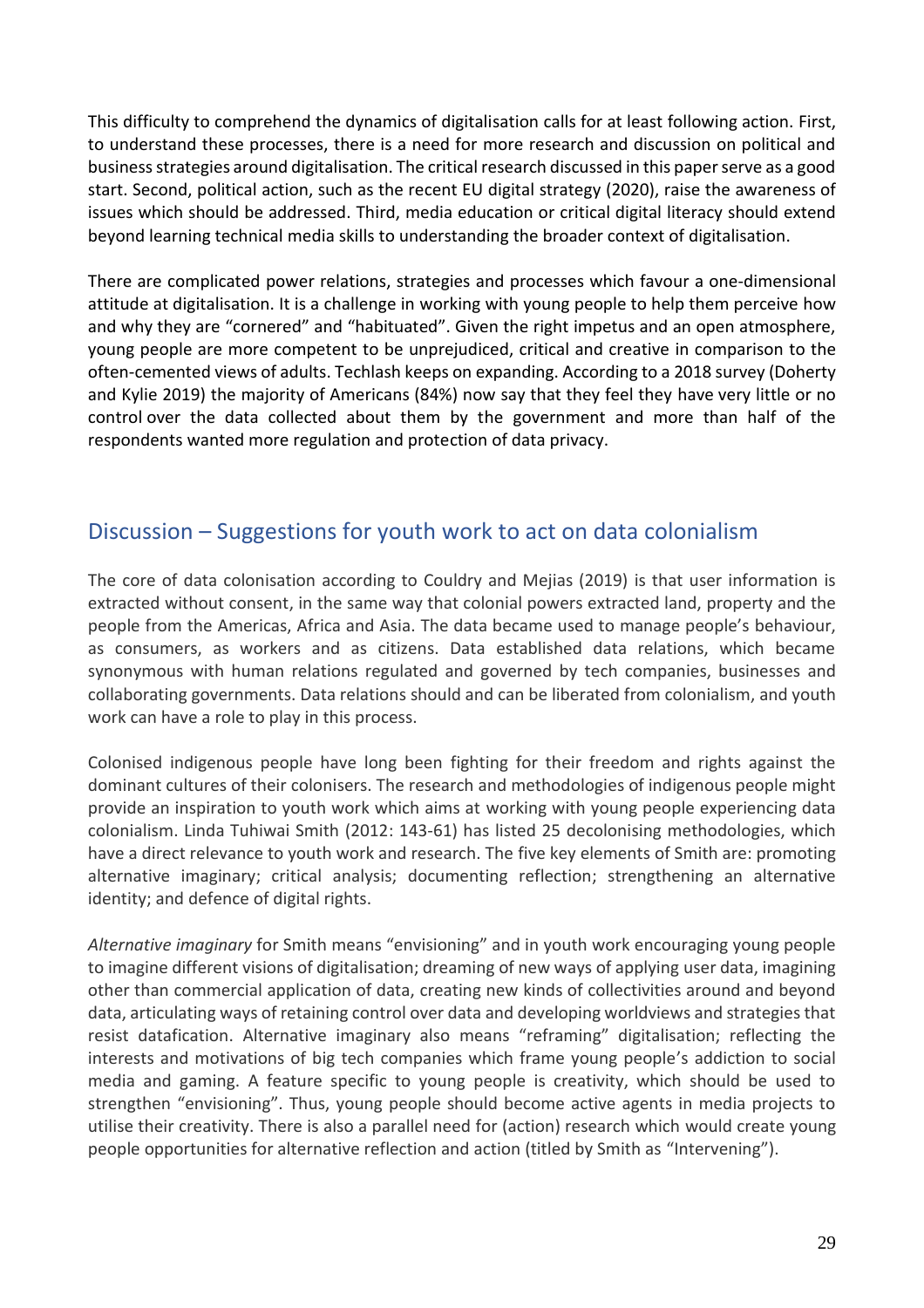*Critical analysis* according to Smith is essentially a "new reading" of colonialism. In the case of digitalisation one should analyse the assumptions and processes that have created today's digital world of young people. Has digitalisation made young people "one-dimensional"; to what extent have their creativity and cultures been replaced by externally induced digital life? How do the digital platforms for young people guide them? For example, Andra Siibak (2019) argues that every young person follows a YouTuber, who have become opinion leaders and role models for present-day youth. Are the YouTubers manipulating their fans, or does/should the audience of YouTubers critically affect the way their role models appear?

Smith calls "remembering" the need of colonised people to understand how they have been mistreated. Following this argument and applying it to data colonialism, young people should recount their negative experiences of data appropriation within the digital realm to better understand techlash. Furthermore, it is worth uncovering politics and practices of gendering, for example by looking at why gaming is a masculine practice, and does it strengthen gender-based norms, assumptions, practices and discrimination? Why is it that particularly girls with already low self-esteem are most vulnerable to the negative effects of social media (Lockhart 2019, RSPH Study May 2017)? On the other hand, can research describe youth action that has been able to question digital colonisation?

*Documenting reflection.* Smith (2012) argues that for indigenous people to liberate themselves from colonisation, they begin, facilitated by participatory research, internal reflection which itself already is a form of resistance. Smith calls this "sharing". This reflection is further recounted as "testimonies", storytelling" and "writing", as a way of using their own words to document their experiences with colonialisation and associated mistreatments.

Applying this principle to data colonialism, participatory research can also be applied with young people dominated by the unfettered marketing logic of the tech industry to facilitate their reflection, collective awareness of and resistance to the one-sided data gathering, analyses and commercial use of data. To ensure that young people's voices are heard, youth workers should encourage them to give testimonies on, for example, how a critical media project has helped them understand something new about digitalisation. Young people could also rewrite the dominant digitalisation rhetoric using their own critical wording and insight – elaborating alternative narratives.

*Strengthening alternative identity*. Alternative imaginary and collective reflection, as outlined above, create conditions for a new collective vision, but some form of organisation and continuity is also needed. One organisational form to pursue innovative solutions and strategies, and to sustain reflection and information sharing, is networking (also raised by Smith 2012). As to digitally critical young people, there has to be a cognisant and shared reason for networking. Possible themes of networking could be around ethical and socially responsible uses of digitalisation, arts and activism against digital exploitation and surveillance or digital means for climate change.

*Defence of digital rights.* Formerly colonised people have fought and continue to fight for the rights they have lost. Smith lists projects of "claiming", "restoring", "returning" and "protecting" those old rights. How has data colonisation affected the rights and forms of well-being which young people used to have before digitalisation? There is the legal dispute of "right to privacy": do the tech companies and Big Data have the right to gather data from users without their consent? The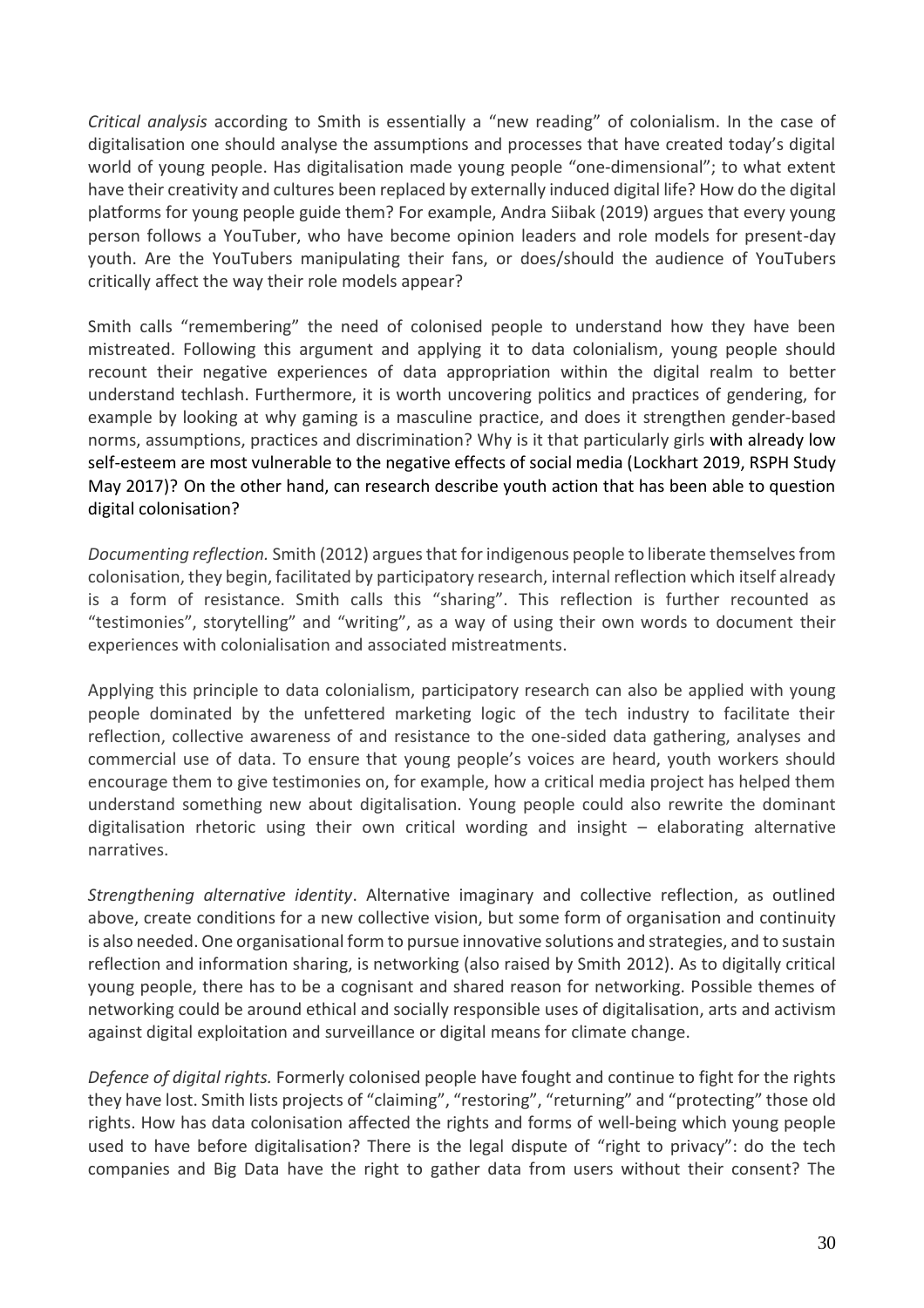interpretation of this right seems to be different in Europe, where it should not be allowed according to the European Union, and in the USA, where it has been interpreted to be "a right of corporate free speech" (Couldry and Mejias 2019: 178). In addition to being a legal dispute, it is also a philosophical dispute: amidst the social media messages, engagement in computer games and under commercial and social surveillance, have young people lost their free social space and their right to the "minimal integrity of the self"? If the ubiquitous tech companies "know all about your world", is there still any space left for the "autonomy of young people"?

Digital media has brought totally new dimensions in the social relations and communication of young people. However, it has also raised issues regarding the loss of other social arenas, which should be "protected" or "restored".

# <span id="page-31-0"></span>**Conclusions**

Digitalisation appears as a positive narrative of modernity's belief in science, progress and convergence. To simplify, it tells a success story of economic growth, expansion of knowledge, smart services, linking people, digital leisure opportunities, such as unlimited access to music and movies, games and art. It is also seen as a global factor to reduce inequality and poverty, to mitigate climate change and to gradually increase democracy. Techlash has questioned this paradigm and critical authors have contributed to another narrative. According to this narrative, again to simplify, economic growth has conspicuously benefited a few tech giants. At a global level, digitalisation resembles colonialism, with profit based on data received from us, often without our consent, through opaque processes, and often sold to third parties, including markets and authoritarian regimes. Poverty and inequality are still very much present and democracy is in retreat.

There is an expansion of information; tech companies have gathered exponentially more information than ever before. James Bridle (2018) suggests that the more information we produce about the world, the less we are able to understand it, which brings about further negative effects of digitalisation. More computational power will only lead to more problems and to an increased complexity, ambiguity and uncertainty. According to Bridle (2018), the only way out is to accept the complications and the ambiguity, and search for a new way of seeing things, a new narrative.

Narratives are different interpretations – and through their own logic, facts and explanations – legitimate descriptions of things. This article has aimed to enrich the discussion of youth work and digitalisation from a viewpoint of an alternative, critical narrative. In youth work, this critical narrative should lead to the following reflections.

#### *Critical digital literacy*

Media researcher Luciana Pancrazio (2016) says that we either focus on understanding the media through access and technical mastery of it or through ethical and theoretical analyses. The current form of digital education in youth work is the former. Typically, it consists of two approaches. One is called "design turn" with emphasis on learning to code and the maker movement. "The overarching focus of coding and maker movement is on the creation of 'new' things, while along the way learning skills of mastery and critique" (Pancrazio 2016: 167). The limitation is that the underlying ideology of the digital contexts is left unquestioned. The other approach is learning the technical skills. The key basis for youth work has been the widely used EU guide DigComp (Vuorikari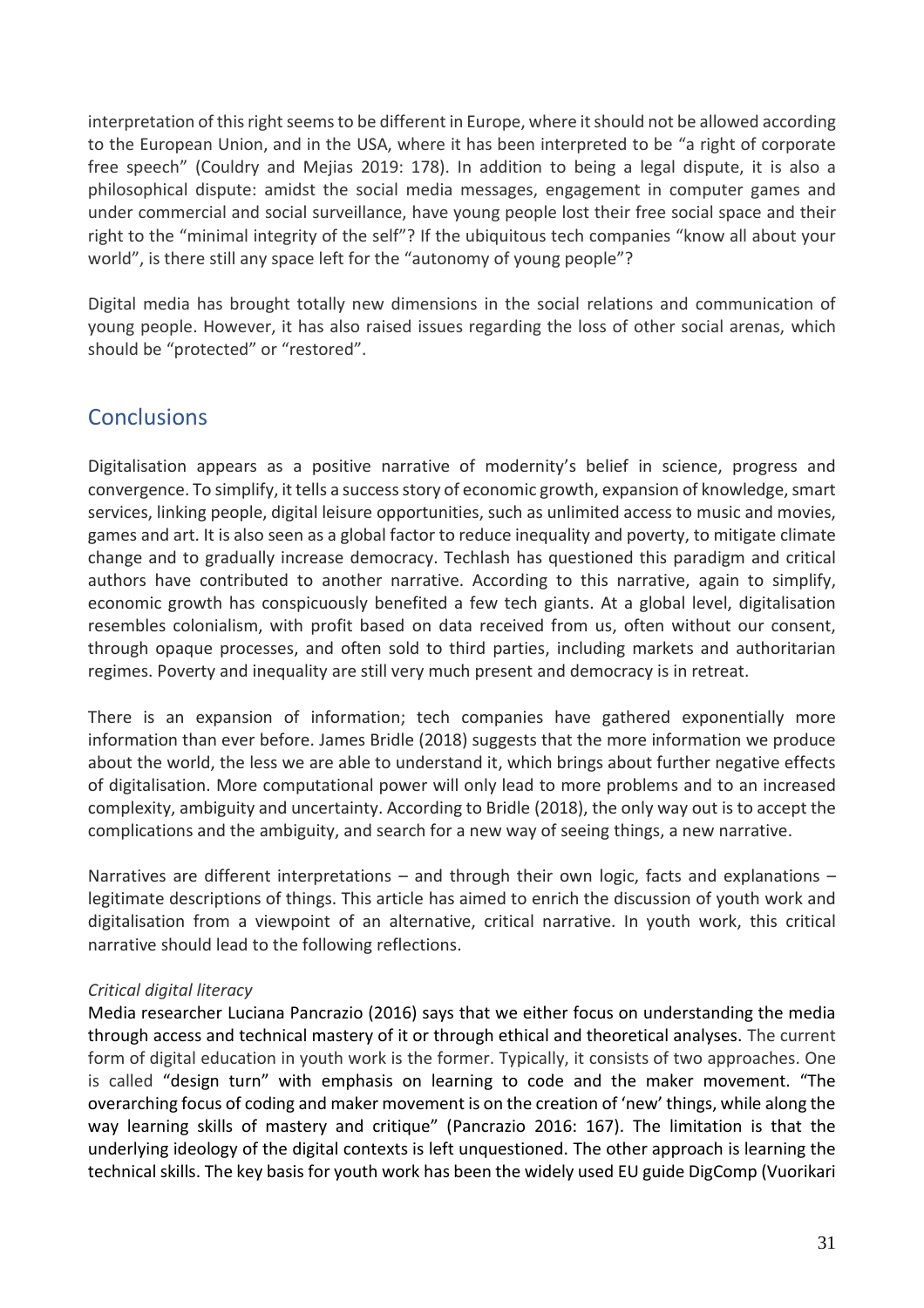et al. 2016), which comprises five general technical competences to master digital means, its communication, content creation, safety and problem solving. However, it does not include the broader theoretical skills of critique.

Thus, from the viewpoint of the critical narrative, youth work should adopt an ambitious and broad critical digital literacy approach, which builds on the awareness of the tech industry strategies and measures of data colonisation, and on alternative human rights based digital imaginary. Of course, this does not mean that youth work should abandon learning technical skills. Pancrazio (2016) is in favour of critical digital literacy which links three different types of digital learning: (1), the technical competences; (2), the theoretical skills; and (3), putting the user, the young people and their cultural context and ways of using the media as the subject, not the object of media education. For example, how can we use digital media to create positive trajectories through working with disadvantaged youth, building on their strengths and interests, in various activities such as gaming?

This is also a challenge to youth worker training and education in general. Youth worker education has been evaluated (Brooker 2014) to be too oriented on practice and methodology, neglecting the broader theoretical skills of youth workers. Youth worker education curricula should provide enough space for critical digital literacy and focus on understanding the theoretical and societal context of digitalisation. Education authorities and the youth field, including international organisations, should start elaborating a curriculum of critical digital literacy for youth workers with a data bank of respective educational practices. $^{\rm 13}$ 

#### *Changing focus from leisure provision to educational opportunities*

Sometimes youth workers seem to be divided into pedagogically opposing groups; to "leisure providers" and to "educationalists". There is a strong tradition in youth work to provide leisure activities for young people, at their own request. Educationalists, on the other hand, see themselves as adults who support young people's growth through conscious educational work. The former highlights the importance of "youth centrism" and criticises educationalists for forcing adult educational ideas upon young people. The critical narrative of digitalisation argues that the majority of today's youth need conscious educational support to become aware, to think critically about and to act on data colonialism, surveillance and the negative effects of digitalisation. In this sense youth work should rethink a change from "youth centrism" – to just fulfil the wishes of young people – into youth work which also emphasises guidance, education and encouragement of young people to alternative imaginary and action. 14

#### *Aligning action*

Critical media research is sceptical of piecemeal solutions to the problems of digitalisation. As an example, Jaron Lanier comes up with straightforward solutions in his book *Ten Arguments for* 

<sup>13.</sup> This could be linked with the Finnish EU Presidency Conclusions of the Council and of the Representatives of the Governments of the Member States meeting within the Council on education and training of youth workers (2019/C 412/03).

<sup>14.</sup> Interestingly, a recent Erasmus+ funded European study in five countries asked young people to tell their story on what was "the most significant change that occurred for you" in youth work (Ord et al. 2018). It revealed, for example in the case of Finland, that the most frequently mentioned positive experience in youth work was that it provided "learning opportunities" such as finding one's identity, learning social skills, agency, life-management and work-related skills. For young people themselves youth work was a learning context.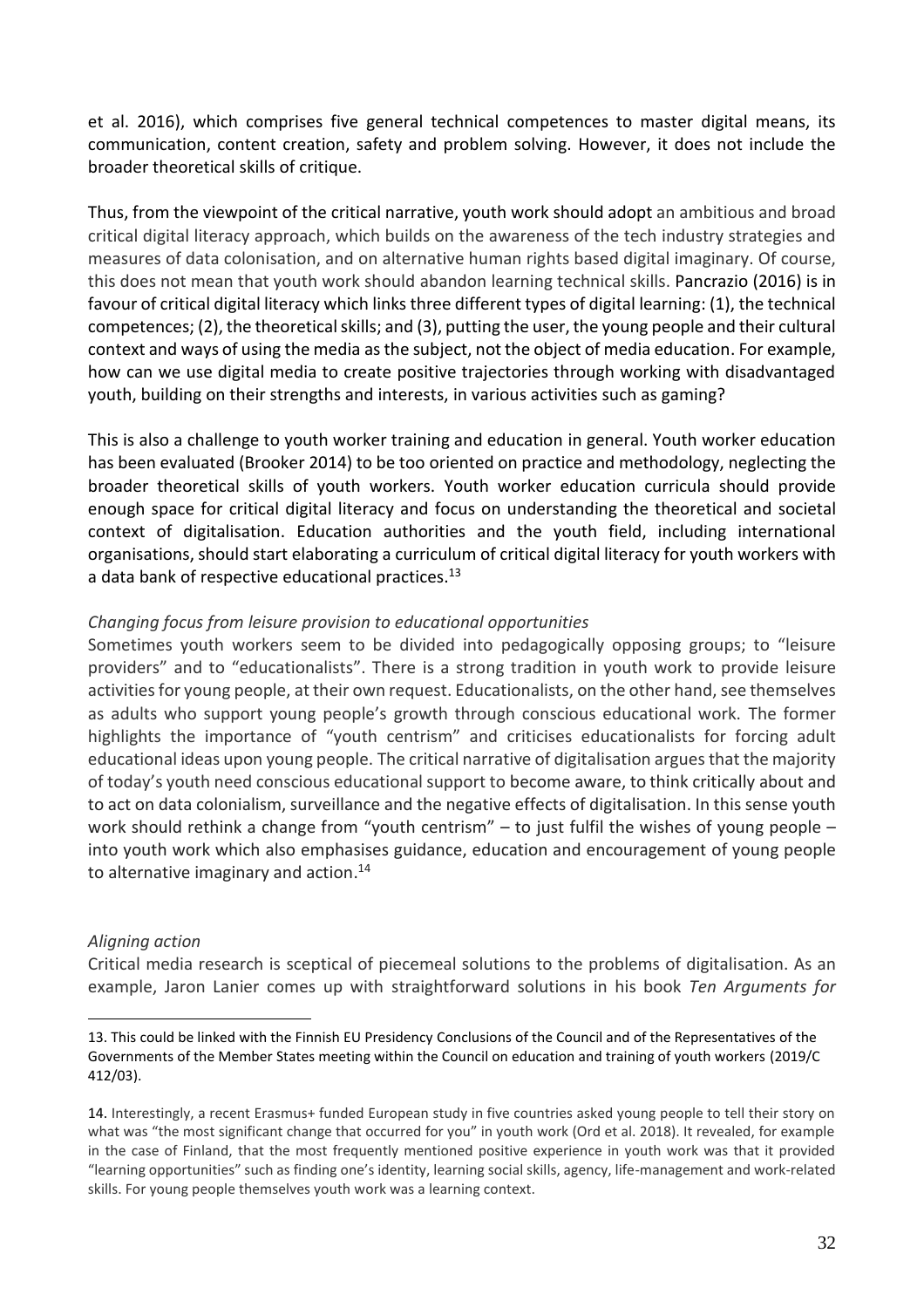*Deleting Your Social Media Accounts Right Now* (2018). Couldry and Mejias (2019: 192) call this "boutique" resistance. They think it is difficult to resist data colonialism through isolated individual actions. Such a piece-by-piece approach is not efficient, because tech companies are too powerful. Thus, critical researchers favour a broad collective approach: "… we need a way to tie together the isolated acts of resistance and technical fixes we have criticised so far and organise them into a larger project for dismantling data colonialism by collectively acquiring knowledge about its manifold manifestations and the alternatives they suppress" (Couldry and Mejias 2019: 207).

The youth field does not, at the moment, have a Europe-level strategy on digitalisation as the EU Youth Strategy 2019-2027 adopted by the Council of Europe only mentions digitalisation. There are some attempts at discussing youth work response to digitalisations, such as the EU expert group document (2018), but, overall, the field has responded to digitalisation through isolated local projects and actions and not collectively. Following the above recommendation of Couldry and Mejias to establish a collective response, two actions seem most urgent. First, the EU Youth Strategy should be updated and complemented by a European digital youth work strategy, also to safeguard the access of digital youth work to European funding mechanisms, notably Erasmus+. Second, European national youth policies should urgently align its strategies with those of European Union, in particular, with *Shaping Europe's Digital Future, European Strategy for Data and White Paper on Artificial Intelligence* (2020).

#### *Youth movement to humanise digitalisation?*

The South European Indignados movement, the Arab Spring and the varieties of Occupy movements were originally sparked off by moral indignation to democracy deficit and inspired by Stephane Hessel's 2010 book "Indignez-Vouz!". Techlash calls for indignant citizens and professionals who want to restore democracy in digitalisation "... especially indignant young people who act in the knowledge that effectiveness without autonomy is not effective and dependency-induced compliance is not a social contract" (Zuboff 2019: 522-3). Perhaps there will be a Greta Thunberg who inspires young people to act for a human and democratic digitalisation.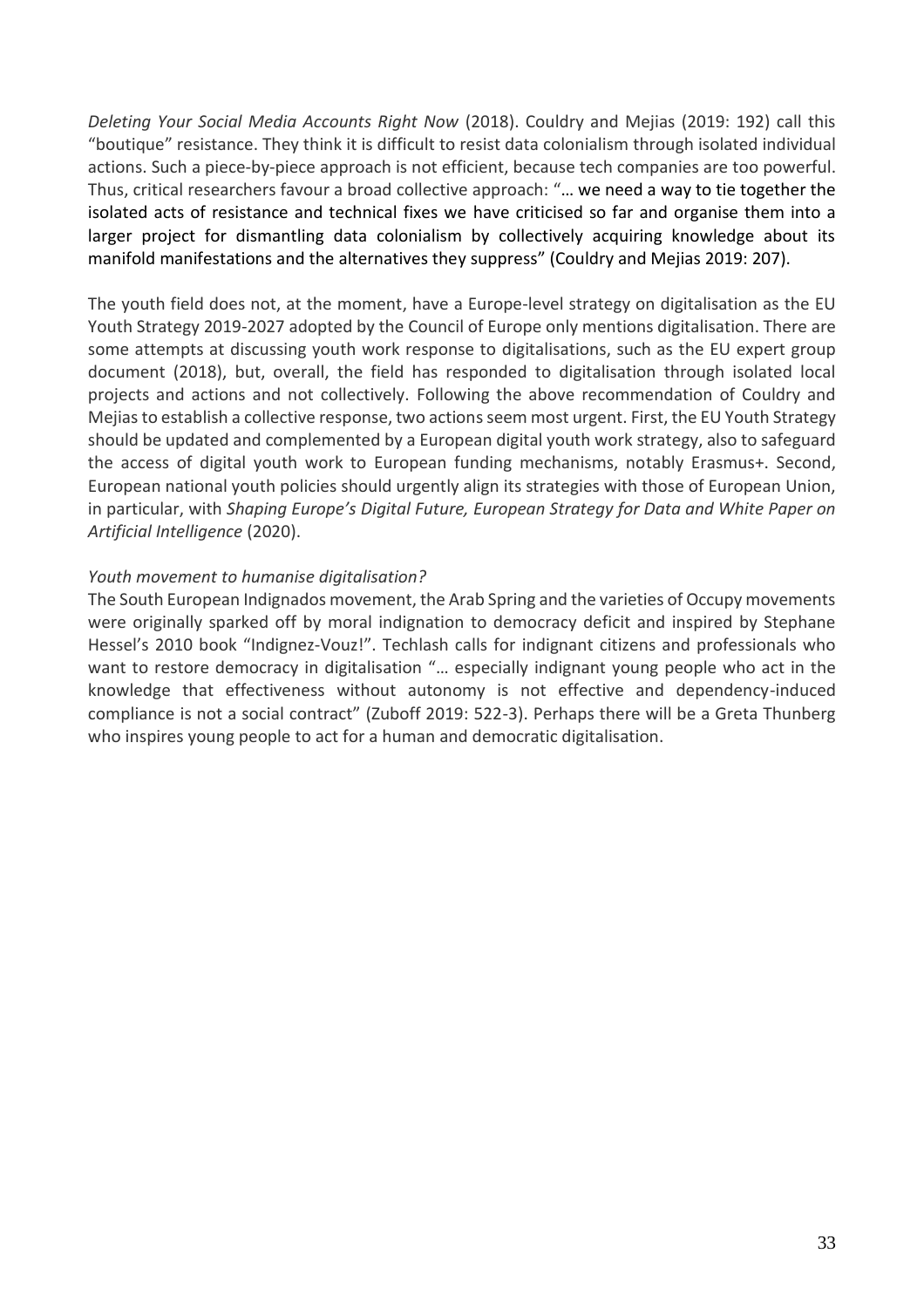#### <span id="page-34-0"></span>References

Aarseth E. et al. (2016), Scholars open debate paper on the World Health Organization ICD-11 Gaming Disorder Proposal, *Journal of Behavioral Addictions* DOI: 10 1556/2006.5.2016.088.

Adiele I. and Olatokun, W. (2014), "Prevalence and determinants of Internet addiction among adolescents", *Comput. Hum. Behav.* 31, 100-10.

Ahtiainen R., Asikainen M., Heikonen L., Hienonen N., Hotulainen R., Pirjo Lindfors P., Lindgren E., Lintuvuori M., Oinas S., Rimpelä A. and Vainikainen M-P. (2020), Koulunkäynti, opetus ja hyvinvointi kouluyhteisössä koronaepidemian aikana: Ensitulokset (School, education and welfare during pandemia: First results), Tampere University and Helsinki University.

Andersson M and Jiang J (2018), "Teens, Social Media and Technology 2018", www.pewinternet.org/2018/05/31/teens-social-media-technology-2018.

Baldauf J., Ebner J. and Guhl J. (eds) (2019), "Hate Speech and Radicalisation Online", OCCI research report.

Bengtsson R. (2014), "Rapport: Strategiska trender I global perspektiv – 2025: En helt annan värld?", Kansliet för strategisk analys (SA), Regeringskansliet, Stockholm [in Swedish only].

Belton B. (ed.) (2014), *'Kadjan – Kiduhu' – Global perspectives in youth work*, Sense Publishers.

Berleant D. in Stansberry K., [Anderson](https://www.pewresearch.org/staff/janna-anderson) J. and [Rainie](https://www.pewresearch.org/staff/lee-rainie) L. (2019), *Leading concerns about the future of digital life*,

[www.pewresearch.org/internet/2019/10/28/5-leading-concerns-about-the-future-of-digital-life/](http://www.pewresearch.org/internet/2019/10/28/5-leading-concerns-about-the-future-of-digital-life/)

Bridle J. (2018), *New Dark Age: Technology and the End of the Future*, Verso.

Brooker J. (2014), "Current Issues in Youth Work Training in the Major English-Speaking Countries", in Belton B. (ed.) *'Kadjan – Kiduhu' – Global perspectives in youth work*, Sense Publishers.

Brunborg G. S. et al. (2013), "Gaming addiction, gaming engagement, and psychological health complaints among Norwegian adolescents", *Media Psychol*. 16, 115-28.

Chetkovitch C. in Stansberry K., [Anderson](https://www.pewresearch.org/staff/janna-anderson) J. and [Rainie](https://www.pewresearch.org/staff/lee-rainie) L. (2019), *Leading concerns about the future of digital life*, [www.pewresearch.org/internet/2019/10/28/5-leading-concerns-about-the-future-of-digital-life/](http://www.pewresearch.org/internet/2019/10/28/5-leading-concerns-about-the-future-of-digital-life/)

Conclusions of the Council and of the Representatives of the Governments of the Member States meeting within the Council on education and training of youth workers (2019/C 412/03), Official Journal of the European Union, 9 December 2019.

COM(2018) 269 final, "Engaging, Connecting and Empowering young people: a new EU Youth Strategy", also accessible at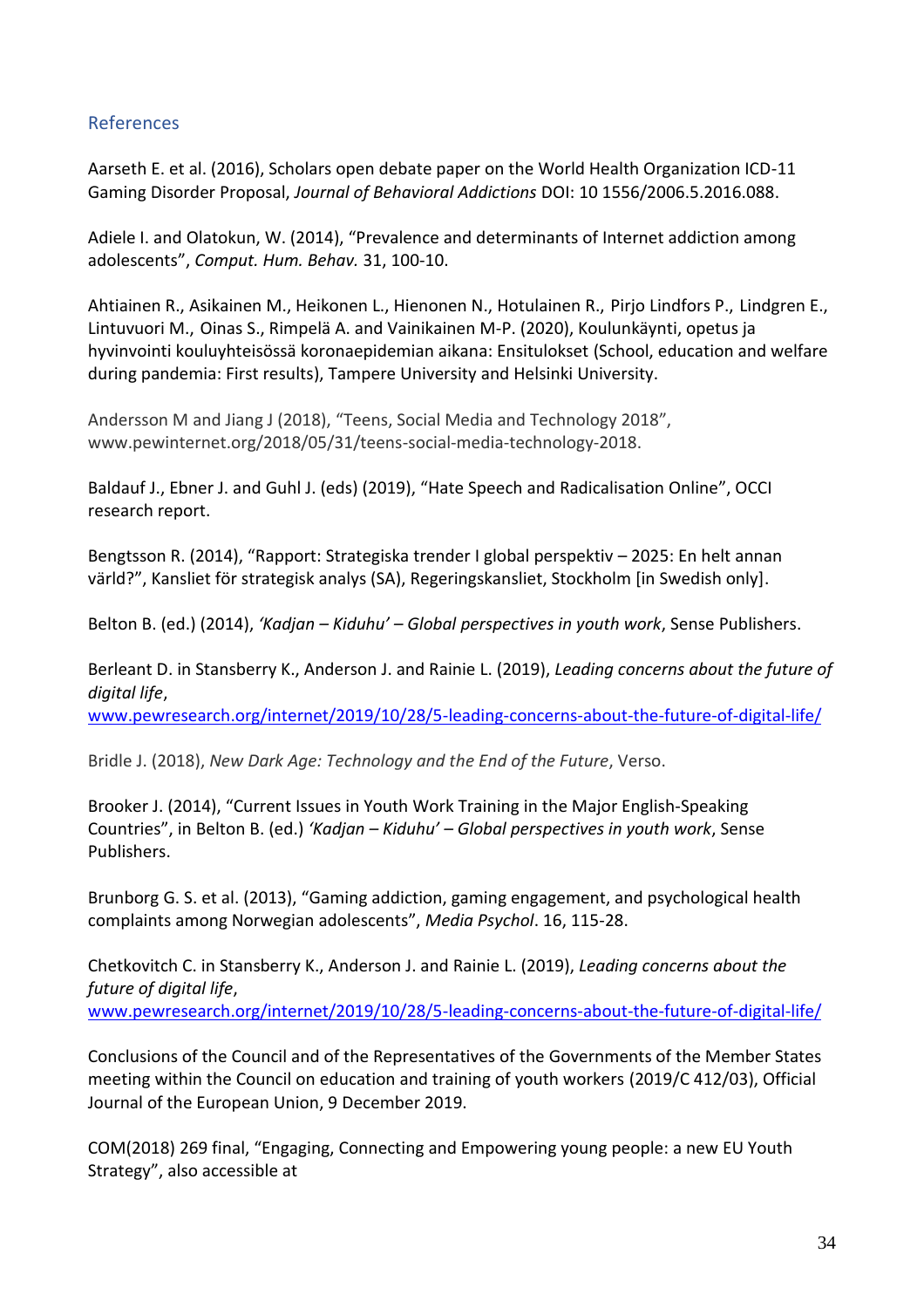ec.europa.eu/youth/sites/youth/files/youth\_com\_269\_1\_en\_act\_part1\_v9.pdf accessed 12 August 2019.

Conclusions of the Council and of the Representatives of the Governments of the Member States meeting within the Council on Digital Youth Work2019/C 414/02, adopted 28 Nov 2019, published 10 December 2019.

Conclusions of the Council and of the Representatives of the Governments of the Member States meeting within the Council on education and training of youth workers (2019/C 412/03), adopted 28 November 2019, published 10 December 2019.

Council of the European Union and the Representatives of the Governments of the Member States meeting within the Council on a framework for European cooperation in the youth field: "The European Union Youth Strategy 2019-2027", a Resolution (2018/C 456/01).

Couldry N. and Mejias U. (2019), *The Costs of Connection. How Data Is Colonizing Human Life and Appropriating it for Capitalism*, Stanford University Press.

Davidson D. (2017), Facebook Targets "Insecure" to Sell Ads, *Australian*, 1 May 2017.

Digitalist Magazine (2016), "How Young People View The Impact Of Digitization On The World", [www.digitalistmag.com/future-of-work/2016/12/01/young-people-view-impact-of-digitization-](https://www.digitalistmag.com/future-of-work/2016/12/01/young-people-view-impact-of-digitization-04723399)[04723399](https://www.digitalistmag.com/future-of-work/2016/12/01/young-people-view-impact-of-digitization-04723399) accessed 8 June 2019.

Doherty C. and Kiley J. (2019), Americans have become much less positive about tech companies' impact on the U.S., Pew Research Centre,

[www.pewresearch.org/fact-tank/2019/07/29/americans-have-become-much-less-positive-about](http://www.pewresearch.org/fact-tank/2019/07/29/americans-have-become-much-less-positive-about-tech-companies-impact-on-the-u-s/)[tech-companies-impact-on-the-u-s/](http://www.pewresearch.org/fact-tank/2019/07/29/americans-have-become-much-less-positive-about-tech-companies-impact-on-the-u-s/)

Dorsey J. (2017), *Gen Z – Tech Disruption: 2016 National Study on Technology and the Generation After Millennials*, Center for Generational Kinetics.

ECDL (2015), Position paper The Fallacy of the "Digital Native". Why Young People Need to Develop their Digital Skills, available at:

http://ecdl.org/media/thefallacyofthe'digitalnative'positionpaper1\_1.pdf, accessed 2 December 2019.

Erikson E. H. (1950), *Childhood and Society*, W.W. Norton & Co.

European Commission (2018), Developing digital youth work – Policy recommendations, training needs, and good practice examples. Main outcomes of the expert group on digitalisation of youth work, European Union.

European Data Portal (2020), "Education during COVID-19; moving towards e-learning", [www.europeandataportal.eu/fi/impact-studies/covid-19/education-during-covid-19-moving](http://www.europeandataportal.eu/fi/impact-studies/covid-19/education-during-covid-19-moving-towards-e-learning)[towards-e-learning,](http://www.europeandataportal.eu/fi/impact-studies/covid-19/education-during-covid-19-moving-towards-e-learning) accessed 10 September 2020.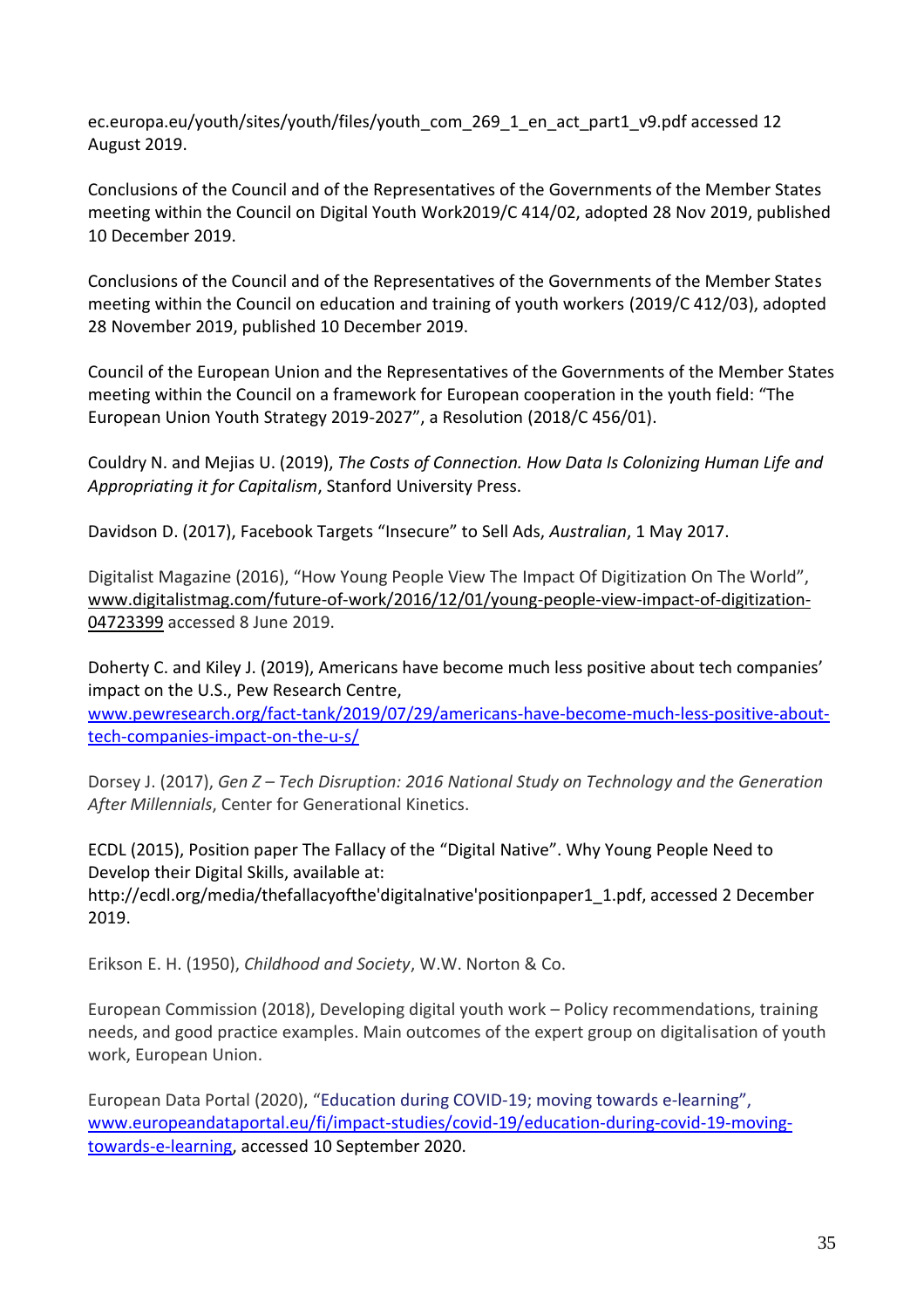European Strategy for Data, Communication from the Commission to the European Parliament, the Council, the European Economic and Social Committee and the Committee of the Regions, Brussels, 19.2.2020 COM(2020) 66 final.

Estonian Youth Work Centre, The Concept of Smart Youth Work, no printing date, available from [Eesti Noorsootöö Keskus \(entk.ee\)](https://entk.ee/)

EU Internet Forum: Bringing together governments, Europol and technology companies to counter terrorist content and hate speech online, [https://ec.europa.eu/commission/presscorner/detail/it/IP\\_15\\_6243,](https://ec.europa.eu/commission/presscorner/detail/it/IP_15_6243) accessed 13 October 2020.

EU Youth Strategy 2019-2027, [https://ec.europa.eu/youth/policy/youth-strategy\\_en](https://ec.europa.eu/youth/policy/youth-strategy_en)

Finnish Teachers' Union (2020), Opetus koronan aikaan (Education during corona) [www.slideshare.net/oajry/opetus-koronan-aikaan-tiivistelm-oajn-kyselyn-tuloksista-232473138](http://www.slideshare.net/oajry/opetus-koronan-aikaan-tiivistelm-oajn-kyselyn-tuloksista-232473138) accessed 6 August 2020.

Finnish Youth Alliance et al. (2020) Nuoret kokevat ahdistusta ja saavat voimaa sosiaalisista kontakteista koronatilanteessa (Young people became distressed and obtained strength through peer contacts during corona) [in Finnish only],

[www.alli.fi/uutiset/nuoret-kokevat-ahdistusta-ja-saavat-voimaa-sosiaalisista-kontakteista](http://www.alli.fi/uutiset/nuoret-kokevat-ahdistusta-ja-saavat-voimaa-sosiaalisista-kontakteista-koronatilanteessa-0)[koronatilanteessa-0,](http://www.alli.fi/uutiset/nuoret-kokevat-ahdistusta-ja-saavat-voimaa-sosiaalisista-kontakteista-koronatilanteessa-0) accessed 5 August 2020.

Forbes Global 500 in 2019, https://fortune.com/global500/search/

Fox J. (2009) Life-pattern Marketing and Geo Targeting, One Market Media, 26 March 2009, [http://onemarketmedia.com/2009/03/26/life-pattern-marketing-and-geo-targeting,](http://onemarketmedia.com/2009/03/26/life-pattern-marketing-and-geo-targeting) accessed 5 August 2020.

Freedom House Reports on Global Democracy and Freedom on the Net 2018 and 2019, [https://freedomhouse.org,](https://freedomhouse.org/) accessed 10 June 2019.

*Financial Times*, 7 February 2020, "So much for the techlash", www.ft.com/content/a49b002a-4997-11ea-aee2-9ddbdc86190d.

García López M. A. and Pašić L. (2018), *Youth Work Against Violent Radicalisation. Theory, concepts and primary prevention in practice*, Strasbourg: Partnership between the European Commission and the Council of Europe in the field of youth, available at: [https://pjp-eu.coe.int/en/web/youth-partnership/extremism-and-radicalisation-leading-to](https://pjp-eu.coe.int/en/web/youth-partnership/extremism-and-radicalisation-leading-to-violence)[violence,](https://pjp-eu.coe.int/en/web/youth-partnership/extremism-and-radicalisation-leading-to-violence) accessed 12 October 2020.

Granic I., Lobel A. and Engels C. (2014), "The benefits of playing video games", *Am. Psychol*. 69, 66- 78.

Greenfield D. (2017), Smartphone compulsion test, [www.anselm.edu/sites/default/files/Documents/Academics/Department/Nursing%20Cont%20Ed](http://www.anselm.edu/sites/default/files/Documents/Academics/Department/Nursing%20Cont%20Education/Handouts/SMARTPHONE%20COMPULSION%20TEST.pdf) [ucation/Handouts/SMARTPHONE%20COMPULSION%20TEST.pdf](http://www.anselm.edu/sites/default/files/Documents/Academics/Department/Nursing%20Cont%20Education/Handouts/SMARTPHONE%20COMPULSION%20TEST.pdf) , accessed 6 August 2020.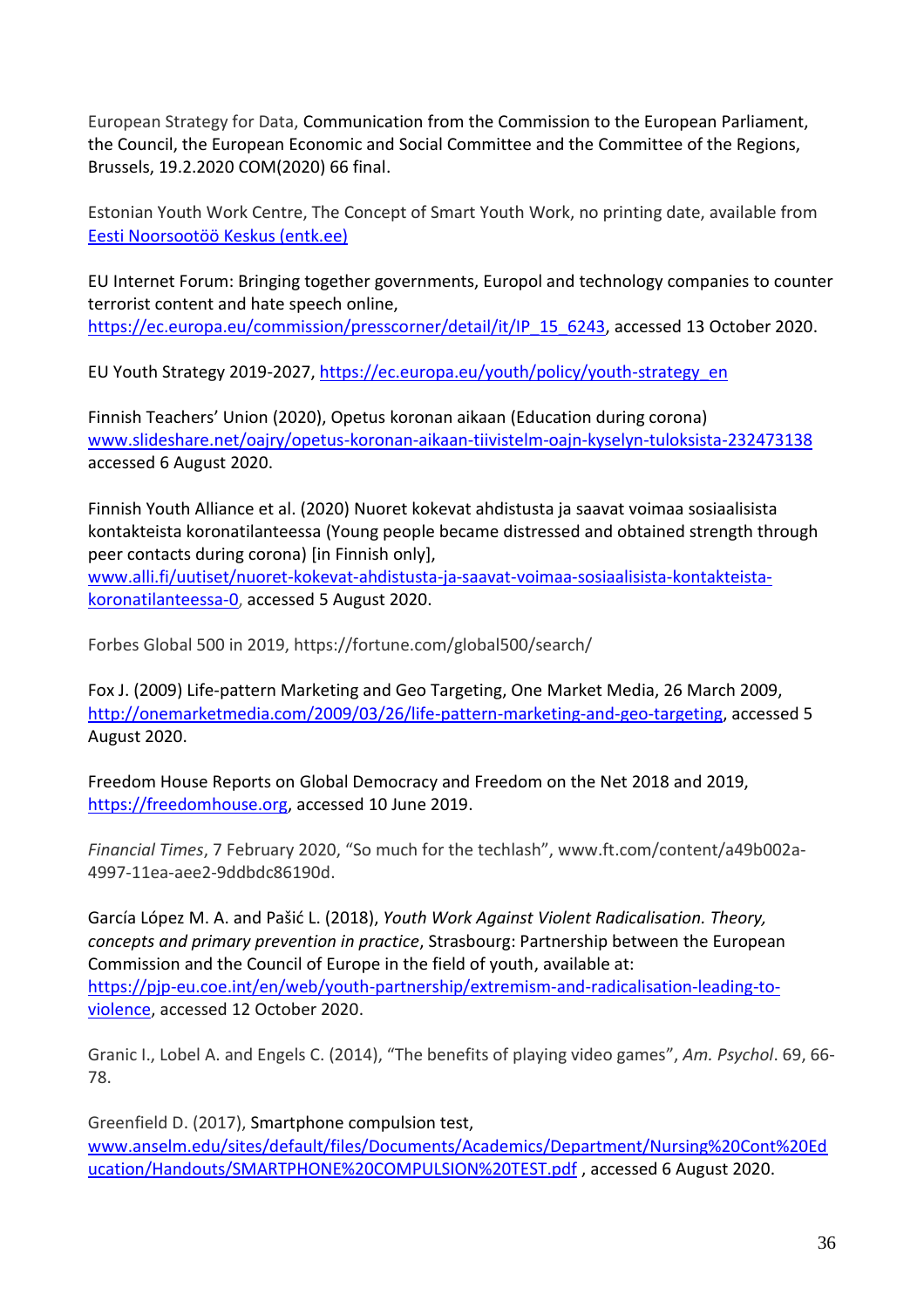Griffiths M. et al. (2017), Problematic gaming exists and is an example of disordered gaming, Commentary on: Scholars open debate paper on the World Health Organization ICD-11 Gaming Disorder Proposal (Aarseth et al.), *Journal of Behavioral Addictions* 6(3), 296-301, DOI: 10 1556/2006.6.2017.037.

*The Guardian*, 28 December 2019, "A brutal year: how the 'techlash' caught up with Facebook, Google and Amazon", www.theguardian.com/technology/2019/dec/28/tech-industry-year-inreview-facebook-google-amazon.

Guhl J. and Baldauf J. (2019), "Suggested solutions: hate speech and extremism in the context of the NetzDG – recommendations to policymakers, social networks and civil society", in Baldauf J., Ebner J. and Guhl J. (eds), *Hate Speech and Radicalisation Online*, OCCI research report.

Haavisto R. (2020), Radical Extremism Online, Save the Children Finland, [https://s3-eu-west-](https://s3-eu-west-1.amazonaws.com/pelastakaalapset/main/2019/03/31162948/StCF_Violent_Extremism_online.pdf)[1.amazonaws.com/pelastakaalapset/main/2019/03/31162948/StCF\\_Violent\\_Extremism\\_online.p](https://s3-eu-west-1.amazonaws.com/pelastakaalapset/main/2019/03/31162948/StCF_Violent_Extremism_online.pdf) [df,](https://s3-eu-west-1.amazonaws.com/pelastakaalapset/main/2019/03/31162948/StCF_Violent_Extremism_online.pdf) accessed 12 October 2020.

Hall S. (1904), *[Adolescence: its psychology and its relations to physiology, anthropology, sociology,](https://archive.org/details/adolescenceitsps01hall/page/n4)  [sex, crime, religion and education](https://archive.org/details/adolescenceitsps01hall/page/n4)*.

[Hampton](https://www.pewresearch.org/staff/keith-hampton) K. et al. (2015), "Social media and the cost of caring", Pew Research Centre, www.pewinternet.org/2015/01/15/social-media-and-stress/, accessed 10 June 2019.

Hargittai E. and Hsieh Y-L. (2013), "Digital Inequality", in Dutton W. (ed.), *The Oxford Handbook of Internet Studies*, Oxford.

Helanko R. (1953), Turun poikasakit (Gangs of boys in Turku) [in Finnish only], *Ann. Univ. turkuensis*, ser. B, XLVI, Turku.

Helsper E. (2016), "Slipping through the net: Are disadvantaged young people being left further behind in the digital era", available at: [www.lse.ac.uk/business-and](http://www.lse.ac.uk/business-and-consultancy/consulting/assets/documents/slipping-through-the-net.pdf)[consultancy/consulting/assets/documents/slipping-through-the-net.pdf,](http://www.lse.ac.uk/business-and-consultancy/consulting/assets/documents/slipping-through-the-net.pdf) accessed 10 August 2020.

Hessel S. (2010), Indignez-vous !, [Montpellier](https://fr.wikipedia.org/wiki/Montpellier) : [Indigène éditions,](https://fr.wikipedia.org/wiki/Indig%C3%A8ne_%C3%A9ditions) collection "Ceux qui marchent contre le vent".

Hilliard J. and Parisi T. (2020), Social Media Addiction, Addiction Center [www.addictioncenter.com/drugs/social-media-addiction/](http://www.addictioncenter.com/drugs/social-media-addiction/)

[Holt](https://www.tandfonline.com/author/Holt%2C+Tom) T., [Freilich](https://www.tandfonline.com/author/Freilich%2C+Joshua+D) J. D., [McCauley](https://www.tandfonline.com/author/McCauley%2C+Clark) C. and Chermak S. (2015), "Political radicalization on the Internet: Extremist content, government control, and the power of victim and jihad videos", *Dynamics of Asymmetric Conflict*, Vol. 8, No. 2, 107-20, [http://dx.doi.org/10.1080/17467586.2015.1065101,](http://dx.doi.org/10.1080/17467586.2015.1065101) accessed 12 October 2020.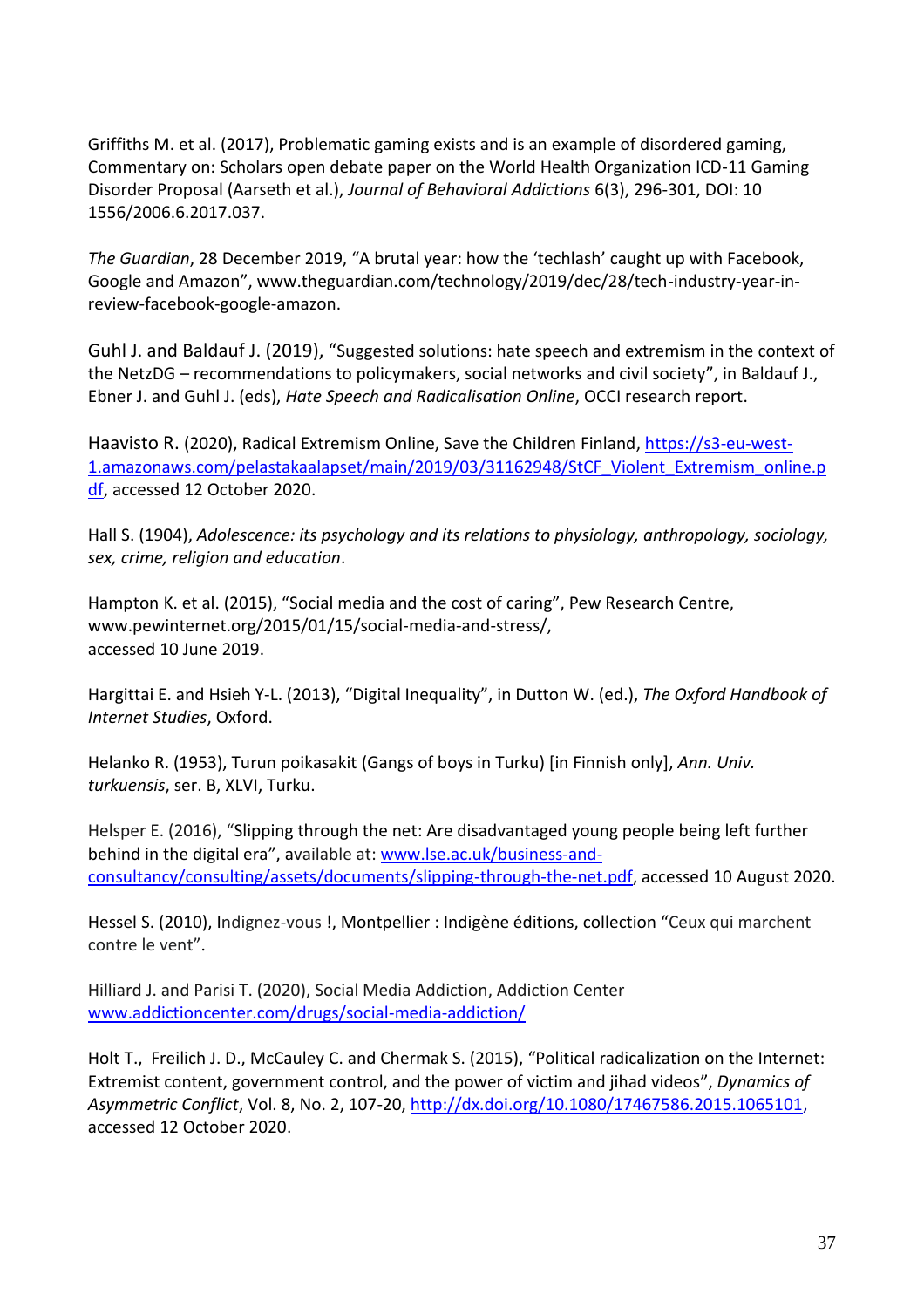The International Center for Media and the Public Agenda – [ICMPA](https://theworldunplugged.wordpress.com/about/international-center-for-media-the-public-agenda/) (2019), A Global Media Study, [University](https://theworldunplugged.wordpress.com/demographics/u-s-universitie/university-of-maryland/) of Maryland, USA. [https://theworldunplugged.wordpress.com](https://theworldunplugged.wordpress.com/)

InterCity Youth (2018), The Thessaloniki Statement of InterCity Youth: "Managing digital youth work", 5 October 2018, http://intercityyouth.eu/thethessalonikistatement-of-intercity-youth-managing-digital-youth-work/, accessed 15 April 2020.

Kanuuna statistics (2020), Youth work according to statistics before and after pandemia [in Finnish only], [www.nuorisokanuuna.fi/sites/default/files/materiaalipankki/2020-](http://www.nuorisokanuuna.fi/sites/default/files/materiaalipankki/2020-05/Nuorisotyö%20tilastojen%20valossa%20ennen%20ja%20jälkeen%20poikkeustilan.pdf) [05/Nuorisotyö%20tilastojen%20valossa%20ennen%20ja%20jälkeen%20poikkeustilan.pdf,](http://www.nuorisokanuuna.fi/sites/default/files/materiaalipankki/2020-05/Nuorisotyö%20tilastojen%20valossa%20ennen%20ja%20jälkeen%20poikkeustilan.pdf) accessed 12 September 2020.

Kasza J. (2017), "Post Modern Identity: 'In Between' Real And Virtual", *World Science News* 78, 41- 57, [www.worldscientificnews.com/wp-content/uploads/2017/05/WSN-78-2017-41-57.pdf,](http://www.worldscientificnews.com/wp-content/uploads/2017/05/WSN-78-2017-41-57.pdf) accessed 11 May 2020.

[Kirschner](https://www.treehugger.com/chanie-kirschner-4844853) C. (2020), 7 Signs We Are Too Dependent on Technology, [www.treehugger.com/signs-we-are-too-dependent-on-technology-4864106,](http://www.treehugger.com/signs-we-are-too-dependent-on-technology-4864106) accessed 4 August 2020.

Kiviniemi J. and Tuominen S. (eds) (2019), "Digital Youth Work – a Finnish Perspective", Verke, National Centre of Expertise for Digital Youth, [https://educationdocbox.com/Homework\\_and\\_Study\\_Tips/69326587-Digital-youth-work-a](https://educationdocbox.com/Homework_and_Study_Tips/69326587-Digital-youth-work-a-finnish-perspective.html)[finnish-perspective.html,](https://educationdocbox.com/Homework_and_Study_Tips/69326587-Digital-youth-work-a-finnish-perspective.html) accessed 10 June 2019.

Koski H. (2020), Teknologiajättien yritysostoihin puuttuminen on rakenteellisten kilpailuongelmien ratkaisun ytimessä (Intervening company acquisitions of the big tech companies is a core structural problem in competitive economy) [in Finnish only] [www.etla.fi/wp](http://www.etla.fi/wp-content/uploads/ETLA-Muistio-Brief-89.pdf)[content/uploads/ETLA-Muistio-Brief-89.pdf,](http://www.etla.fi/wp-content/uploads/ETLA-Muistio-Brief-89.pdf) accessed 9 August 2020.

Koski P. (2020), Alustavien tutkimustulosten mukaan etäopiskelu korona-aikana oli oppilaille vaativaa (Preliminary results indicate that distance learning during covid-19 was demanding) [in Finnish only], [www.utu.fi/fi/ajankohtaista/uutinen/alustavien-tutkimustulosten-mukaan](http://www.utu.fi/fi/ajankohtaista/uutinen/alustavien-tutkimustulosten-mukaan-etaopiskelu-korona-aikana-oli-oppilaille)[etaopiskelu-korona-aikana-oli-oppilaille,](http://www.utu.fi/fi/ajankohtaista/uutinen/alustavien-tutkimustulosten-mukaan-etaopiskelu-korona-aikana-oli-oppilaille) accessed 5 August 2020.

Kuss D. J. and Griffiths M. D. (2012), "Internet gaming addiction: A systematic review of empirical research", *Int. J. Ment. Health Addict*. 10, 278-96.

Köhler D. and Ebner J. (2019), Strategies and tactics: communication strategies of jihadists and right-wing extremists, in Baldauf J., Ebner J. and Guhl J. (eds.) (2019), *Hate Speech and Radicalisation Online*, OCCI research report.

Lanier J. (2018), "Ten Arguments for Deleting Your Social Media Accounts Right Now", London, Bodley Head.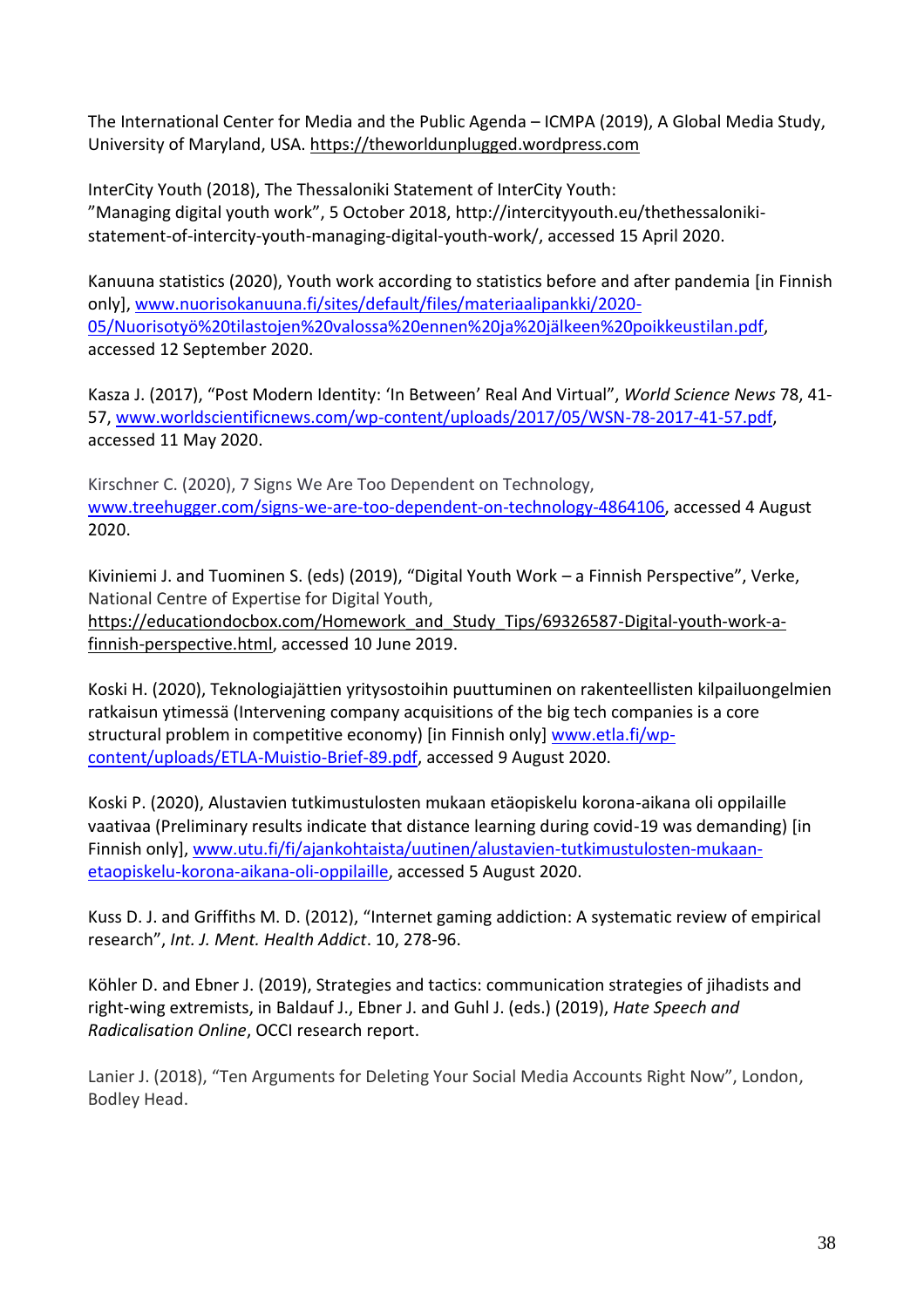Lauha H. and Tuominen S. (eds) (2014), *Verkko nuorisotyössä – nuorisotyö verkossa* (Internet in youth work – Youth work in the Internet) [in Finnish only], Verke – National Centre of Expertise for Digital Youth Work in Finland.

Lauha H. and Tuominen S. (eds) (2016), *Kohto digitaalista nuorisotyötä* (Towards Digital Youth Work) [in Finnish only], Verke – National Centre of Expertise for Digital Youth Work in Finland.

Lauha H. and Nolvak K. (eds) (2019), *Digitalisation and Youth Work*, Verke – National Centre of Expertise for Digital Youth Work in Finland and Estonian Youth Work Centre.

Lockhart M. (2019), "The relationship between Instagram usage, content exposure, and reported self-esteem", George Mason University, www.researchgate.net/publication/332751267, The relationship\_between\_Instagram\_usage\_co [ntent\\_exposure\\_and\\_reported\\_self-esteem,](http://www.researchgate.net/publication/332751267,_The_relationship_between_Instagram_usage_content_exposure_and_reported_self-esteem) accessed 2 January 2020.

López N., Opertti R. and Vargas Tamez C. (2017), *[Youth and changing realities: Rethinking](http://unesdoc.unesco.org/images/0024/002475/247577E.pdf)  [secondary education in Latin America](http://unesdoc.unesco.org/images/0024/002475/247577E.pdf)* (pdf), 44-45, UNESCO, [ISBN](https://en.wikipedia.org/wiki/International_Standard_Book_Number) [978-92-31 00204-5.](https://en.wikipedia.org/wiki/Special:BookSources/978-92-31_00204-5)

Marcia J. (1966), "Development and validation of ego identity status", *Journal of Personality and Social Psychology* 3, 551-58.

Marcuse H. (1964), *One-Dimensional Man*, Routledge and Kegan Paul, United Kingdom.

Marino C., Gini G., Vieno A. and Spada M. M. (2018), A comprehensive meta-analysis on problematic Facebook use, *Computers in Human Behavior,* 83, 262-77, [https://doi.org/10.1016](https://doi.org/10.1016%20/j.chb.2018.02.009)  [/j.chb.2018.02.009.](https://doi.org/10.1016%20/j.chb.2018.02.009)

Montag C. (2019), "Filter bubbles: how do filter bubbles affect (political) opinion, taking personality into account?" in Baldauf J., Ebner J. and Guhl J. (eds) (2019), *Hate Speech and Radicalisation Online*, OCCI research report.

Moreno-Guerrero A.-J. and Belmonte J. L. (2020), Nomophobia: An Individual's Growing Fear of Being without a Smartphone – A Systematic Literature Review, *Int. J. Environ. Res. Public Health* 2020, 17(2), 580.

Morgan J. (2017), What happens when we rely too much on technology, [https://thefutureorganization.com/happens-rely-much-technology/,](https://thefutureorganization.com/happens-rely-much-technology/) accessed 6 August 2020.

Mustonen T. and Korhonen H (2019), "Pelaamismotivaatiot: Miksi digitaalisia pelejä pelataan?" (Gaming motivations: Why digital games are played?) [in Finnish only], in *Pelikasvattajan käsikirja 2* (Game education manual 2) [in Finnish only], [www.pelikasvatus.fi,](http://www.pelikasvatus.fi/) [https://pelikasvatus.fi/pelikasvattajankasikirja2.pdf,](https://pelikasvatus.fi/pelikasvattajankasikirja2.pdf) accessed 17 April 2020.

Mäkelä P., interview in *Kuntalehti*, 29 May 2020 [in Finnish only], available at: [https://kuntalehti.fi/uutiset/opetus-ja-kulttuuri/nuoria-pitaa-moikata-heidan-omalla-reviirillaan](https://kuntalehti.fi/uutiset/opetus-ja-kulttuuri/nuoria-pitaa-moikata-heidan-omalla-reviirillaan-jalkautuvaan-toimintaan-pitkaan-panostanut-vantaa-sai-ministeritason-kiitosta-poikkeusajan-nuorisotyosta/)[jalkautuvaan-toimintaan-pitkaan-panostanut-vantaa-sai-ministeritason-kiitosta-poikkeusajan](https://kuntalehti.fi/uutiset/opetus-ja-kulttuuri/nuoria-pitaa-moikata-heidan-omalla-reviirillaan-jalkautuvaan-toimintaan-pitkaan-panostanut-vantaa-sai-ministeritason-kiitosta-poikkeusajan-nuorisotyosta/)[nuorisotyosta/,](https://kuntalehti.fi/uutiset/opetus-ja-kulttuuri/nuoria-pitaa-moikata-heidan-omalla-reviirillaan-jalkautuvaan-toimintaan-pitkaan-panostanut-vantaa-sai-ministeritason-kiitosta-poikkeusajan-nuorisotyosta/) accessed 12 August 2020.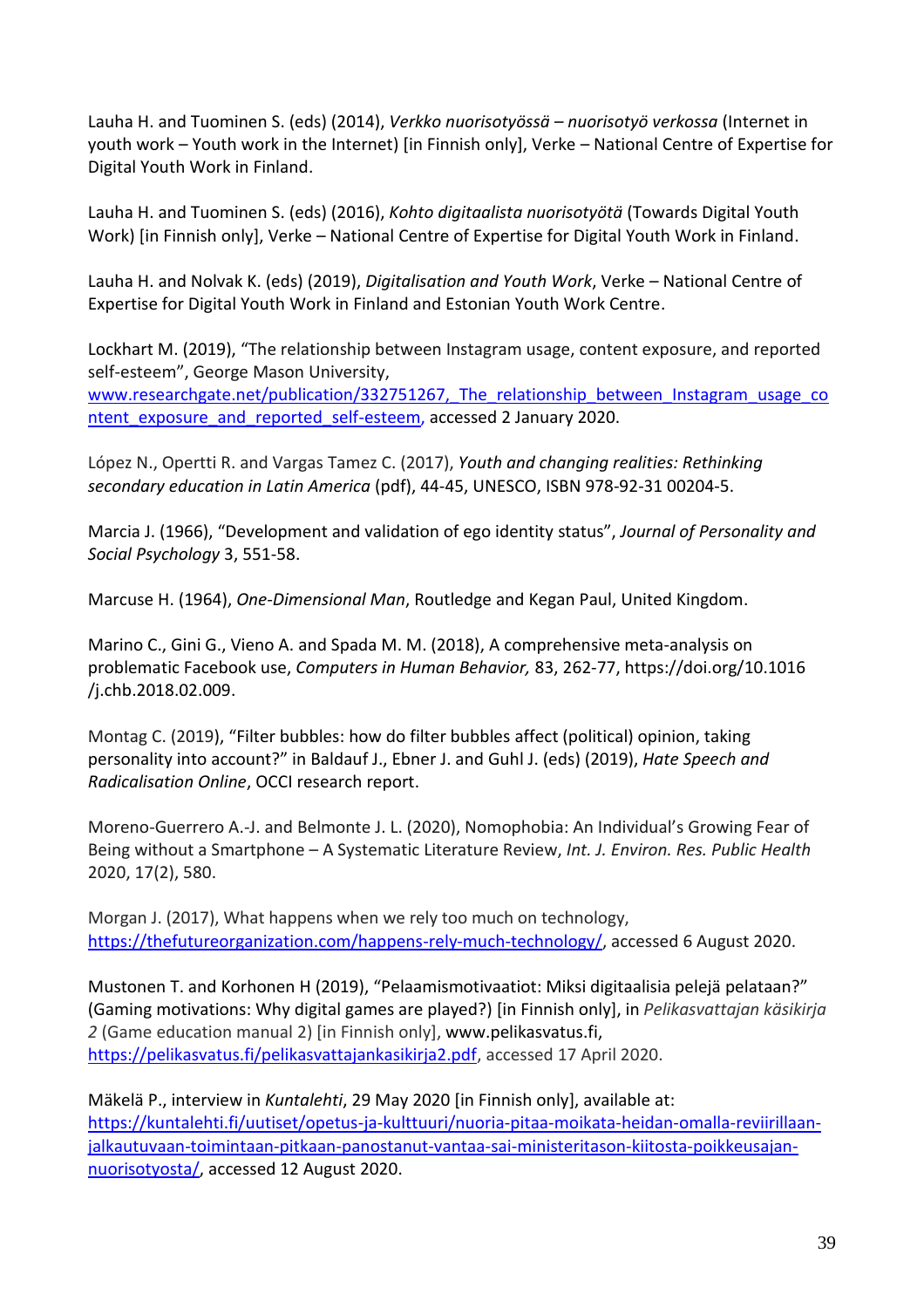Nadella S. (2017), *Hit Refresh*, Harper Business Books, New York.

Neumann P. R. (2013), "Options and Strategies for Countering Online Radicalization in the United States" in *Studies in Conflict and Terrorism*, 36: 431-59, Taylor & Francis Group.

OECD (2020), Education responses to Covid-19: Embracing digital learning and online collaboration,

[https://read.oecdilibrary.org/view/?ref=120\\_1205448ksud7oaj2&title=Education\\_responses\\_to\\_C](https://read.oecdilibrary.org/view/?ref=120_1205448ksud7oaj2&title=Education_responses_to_Covid-19_Embracing_digital_learning_and_online_collaboration) [ovid-19\\_Embracing\\_digital\\_learning\\_and\\_online\\_collaboration,](https://read.oecdilibrary.org/view/?ref=120_1205448ksud7oaj2&title=Education_responses_to_Covid-19_Embracing_digital_learning_and_online_collaboration) accessed 5 August 2020.

Ohm P. (2010), Broken Promises of Privacy: Responding to the Surprising Failure of Anonymization, *UCLA Law Review* 57, August, 1701.

Ord J. (ed.) (2012), *Critical Issues in Youth Work Management*, Routledge.

Ord J., Carletti M., Cooper S., Dansac C., Morciano D., Siurala L. and Taru M. (2018), *The Impact of Youth Work in Europe: A Study of Five European Countries*, Humak University of Applied Sciences Publications, 56, Helsinki.

Pangrazio L. (2016), "Reconseptualising critical digital literacy", *Discourse: Studies in the Cultural Politics of Education*, Vol. 37, No. 2, 163-74, [http://dx.doi.org/10.1080/01596306.2014.942836,](http://dx.doi.org/10.1080/01596306.2014.942836) accessed 10 June 2019.

Partnership between the European Commission and the Council of Europe in the field of youth (2017), The contribution of youth work to prevent marginalisation and violent radicalism. A practical toolbox for youth workers and recommendations for policy makers. Results of the expert group set up under the European Union Work Plan for Youth 2016-2018, Luxembourg.

*Pelikasvattajan käsikirja* (Game education manual) [in Finnish only] (2013), [www.pelikasvatus.fi,](http://www.pelikasvatus.fi/) [https://pelikasvatus.fi/pelikasvattajankasikirja.pdf,](https://pelikasvatus.fi/pelikasvattajankasikirja.pdf) accessed 17 April 2020.

*Pelikasvattajan käsikirja 2* (Game education manual 2) [in Finnish only] (2019), [www.pelikasvatus.fi,](http://www.pelikasvatus.fi/) [https://pelikasvatus.fi/pelikasvattajankasikirja2.pdf,](https://pelikasvatus.fi/pelikasvattajankasikirja2.pdf) accessed 17 April 2020.

Perander-Norrgård K. (2020), *Hur har föräldrar upplevt distansundervisningen under undantagsläget?* (How the parents experienced education during Covid-19?) [In Swedish only], [www.oph.fi/sites/default/files/documents/distansundervisning-i-coronatider\\_enkat\\_2104.pdf,](http://www.oph.fi/sites/default/files/documents/distansundervisning-i-coronatider_enkat_2104.pdf) accessed 4 August 2020.

Pew Research Centre (2019), Survey of Facebook users conducted 4 September to 1 October 2018, "Facebook Algorithms and Personal Data", www.pewresearch.org/fact-tank/2019/02/13/7-thingsweve-learned-about-computer-algorithms/pi\_2019-01-16\_facebook-algorithms\_0-014-2/.

Primack B. A. and Escobar-Viera C. G. (2017), Social media as it interfaces with psychosocial development and mental illness in transitional age youth, *Child and Adolescent Psychiatric Clinics of North America*, 26(2), 217-33.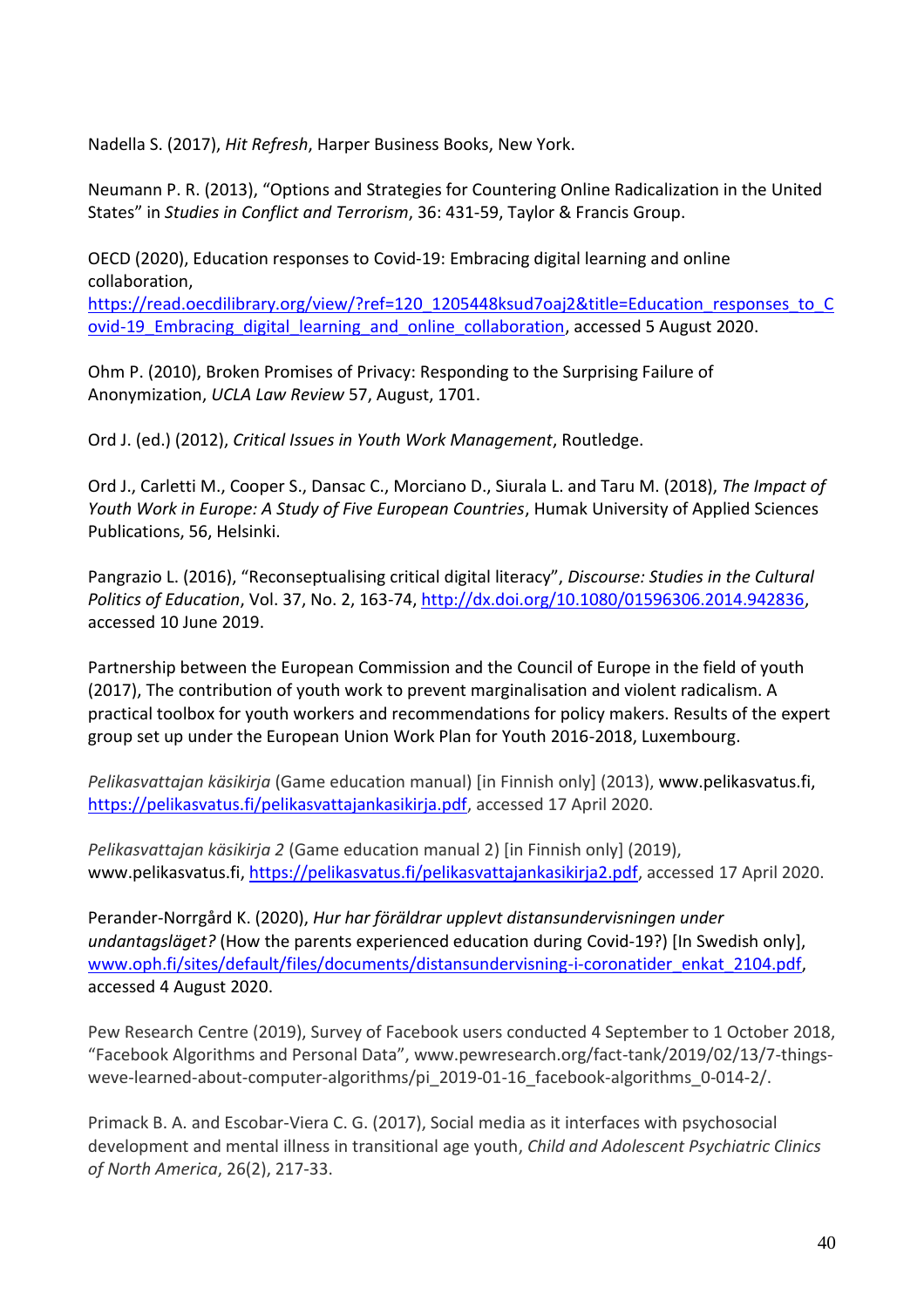Prot S., Anderson C. A., Gentile D. A., Brown S. C. and Swing E. L. (2014), "The positive and negative effects of video game play" in Jordan A. and Romer D. (eds), *Media and the Well-Being of Children and Adolescents*, 109-28, Oxford University Press, New York.

Przybylski A., Rigby C. and Ryan R. (2010), "A motivational model of video game engagement", *Rev. Gen. Psychol.* 14, 154.

RAY-COR (2020a), Research project on the impact of the corona pandemic on youth work in Europe, literature review // snapshot 1, v4 | 14 August 2020, [www.researchyouth.net/wp](http://www.researchyouth.net/wp-content/uploads/2020/09/RAY-COR_Literature-Review_20200814.pdf)[content/uploads/2020/09/RAY-COR\\_Literature-Review\\_20200814.pdf,](http://www.researchyouth.net/wp-content/uploads/2020/09/RAY-COR_Literature-Review_20200814.pdf) accessed 08 September 2020.

RAY-COR (2020b), Research project on the impact of the corona pandemic on youth work in Europe, Initial survey findings // data snapshot 1, table edition | v4 | 14 August 2020, [www.researchyouth.net/wp-content/uploads/2020/09/RAY-COR\\_Initial-Survey\\_Key-](http://www.researchyouth.net/wp-content/uploads/2020/09/RAY-COR_Initial-Survey_Key-Findings_20200814.pdf)[Findings\\_20200814.pdf,](http://www.researchyouth.net/wp-content/uploads/2020/09/RAY-COR_Initial-Survey_Key-Findings_20200814.pdf) accessed 8 September 2020.

Ritzmann A. (2018), A Tribal Call to Arms: Propaganda and What PVE Can Learn from Anthropology, Psychology and Neuroscience, European Eye on Radicalization, https://eeradicalization.com/a-tribal-call-to- [arms-propaganda-and-what-pve-can-learn-from](https://eeradicalization.com/a-tribal-call-to-%20arms-propaganda-and-what-pve-can-learn-from-%20anthropology-psychology-and-neuroscience/)[anthropology-psychology-and-neuroscience/,](https://eeradicalization.com/a-tribal-call-to-%20arms-propaganda-and-what-pve-can-learn-from-%20anthropology-psychology-and-neuroscience/) accessed 10 October 2020.

Royal Society for Public Health (RSPH) (2017), Status of Mind: Social media and young people's mental health and well-being, [www.rsph.org.uk/uploads/assets/uploaded/d125b27c-0b62-41c5](http://www.rsph.org.uk/uploads/assets/uploaded/d125b27c-0b62-41c5-a2c0155a8887cd01.pdf) [a2c0155a8887cd01.pdf,](http://www.rsph.org.uk/uploads/assets/uploaded/d125b27c-0b62-41c5-a2c0155a8887cd01.pdf) accessed 2 January 2020.

Saariketo M. (2017), "Educating (critical) citizens in a digital society", in *Digital Youth Work – Finnish perspectives*, Verke, National Centre of Expertise for Digital Youth Work, Helsinki, [https://educationdocbox.com/Homework\\_and\\_Study\\_Tips/69326587-Digital-youth-work-a](https://educationdocbox.com/Homework_and_Study_Tips/69326587-Digital-youth-work-a-finnish-perspective.html)[finnish-perspective.html,](https://educationdocbox.com/Homework_and_Study_Tips/69326587-Digital-youth-work-a-finnish-perspective.html) accessed 10 June 2019.

Saariketo M. (2018), "[The unchallenged persuasions of mobile media technology: The pre](https://research.aalto.fi/en/publications/the-unchallenged-persuasions-of-mobile-media-technology(3993c571-ecfa-4d9b-9a33-18a54812f5d6).html)[domestication of Google Glass in the Finnish press](https://research.aalto.fi/en/publications/the-unchallenged-persuasions-of-mobile-media-technology(3993c571-ecfa-4d9b-9a33-18a54812f5d6).html)", https://research.aalto.fi/en/publications/theunchallenged-persuasions-of-mobile-media-technology(3993c571-ecfa-4d9b-9a33- 18a54812f5d6).html, accessed 10 June 2019.

Samok (2020), AMK-opiskelijoiden kokemuksia etäopiskelusta (How Applied Sciences students experienced distance learning) [in Finnish only], [https://samok.fi/wp](https://samok.fi/wp-content/uploads/2020/05/amk-opiskelijoiden-kokemuksia-etaopiskelusta.pdf_.pdf)[content/uploads/2020/05/amk-opiskelijoiden-kokemuksia-etaopiskelusta.pdf\\_.pdf,](https://samok.fi/wp-content/uploads/2020/05/amk-opiskelijoiden-kokemuksia-etaopiskelusta.pdf_.pdf) accessed 2 August 2020.

Șerban A. M., Stefan V., Potocnik D. and Moxon D. (2020), Social Inclusion, Digitalisation and Young People, a Research Study. Partnership between the European Commission and the Council of Europe in the field of youth, available at: [https://pjp](https://pjp-eu.coe.int/documents/42128013/47261689/Study-SID-07-04-draft.pdf/2af54871-4567-617e-3128-c2ec1fde795f)[eu.coe.int/documents/42128013/47261689/Study-SID-07-04-draft.pdf/2af54871-4567-617e-](https://pjp-eu.coe.int/documents/42128013/47261689/Study-SID-07-04-draft.pdf/2af54871-4567-617e-3128-c2ec1fde795f)[3128-c2ec1fde795f,](https://pjp-eu.coe.int/documents/42128013/47261689/Study-SID-07-04-draft.pdf/2af54871-4567-617e-3128-c2ec1fde795f) accessed 12 August 2020.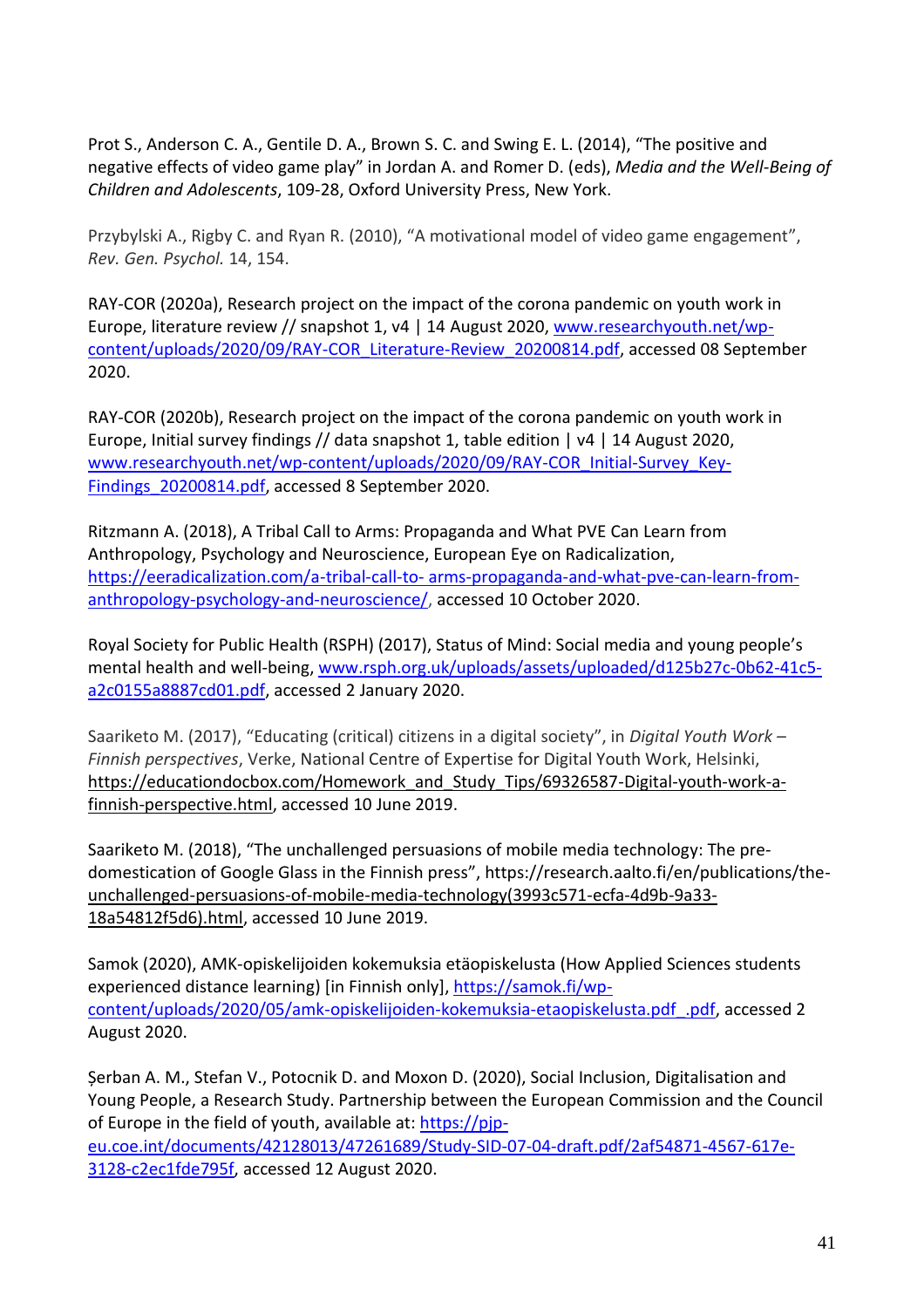Sercombe H. (2010) *Youth Work Ethics*, SAGE.

Shaping Europe's Digital Future (2020), European Commission, Publications Office of the European Union, Luxembourg.

Siibak A. (2019), "Social *media* micro-celebrities and their audiences", keynote speech at the seminar "Young people in social media – challenges and opportunities?", *Finnish Academy* 15 August.

Siurala L. (2020 forthcoming), "Managing Digital Youth Work and its Risks", in Connolly N. and Moxon D. (eds), *Social inclusion, digitalisation and young people*, Partnership between the European Commission and the Council of Europe in the field of youth, Strasbourg.

Skott-Myhre, H. A. (2009), *Youth and Subculture as Creative Force, Creating new spaces for radical youth work*, University of Toronto Press Incorporated.

Smith, L. T. (2012), *Decolonizing Methodologies* (2nd edn), Zed Books, London.

Statistics Finland (2019), [www.stat.fi/til/vpa/2017/02/vpa\\_2017\\_02\\_2019-01-31\\_tie\\_001\\_fi.html,](http://www.stat.fi/til/vpa/2017/02/vpa_2017_02_2019-01-31_tie_001_fi.html) accessed 10 June 2019.

Statistics Finland (2019), available at [www.tilastokeskus.fi/tietotrendit/artikkelit/2019/whatsapp](http://www.tilastokeskus.fi/tietotrendit/artikkelit/2019/whatsapp-suosituin-some-on-suomalaisten-arkea-ian-mukaan-vaihdellen/)[suosituin-some-on-suomalaisten-arkea-ian-mukaan-vaihdellen/,](http://www.tilastokeskus.fi/tietotrendit/artikkelit/2019/whatsapp-suosituin-some-on-suomalaisten-arkea-ian-mukaan-vaihdellen/) accessed 4 May 2020.

Suler J. (2004), "The Online Disinhibition Effect", *CyberPsychology and Behavior* 7(3).

Suomen lukiolaisten liitto (Finnish Union for high-school students) (2020), "Olen aivan loppu" – koronatilanne on lisännyt lukiolaisten stressiä ja työmäärää ("I am totally exhausted" – the stress and work load of high-school students increased during Covid-19) [in Finnish only] [https://lukio.fi/koronakyselyn-tulokset/,](https://lukio.fi/koronakyselyn-tulokset/) accessed 5 August 2020.

Sy J., Shukla A., Goel S. and Naranyan A. (2017), "De-Anonymizing Web Browsing Data with Social Networks", in *26th International Conference on World Wide Web Pages,* 1261-69, ACM, Perth, Australia: https: doi.org/10.1145/3038912.3052714.

Torkkeli Arts School (2020) Etäopiskelun ja etäopetuksen haasteet (The challenges of distance learning) [in Finnish only] [www.hel.fi/kuvatl/fi/uutiset/etaopiskelun\\_ja\\_etaopetuksen\\_haasteet,](http://www.hel.fi/kuvatl/fi/uutiset/etaopiskelun_ja_etaopetuksen_haasteet) accessed 6 August 2020.

Tuominen S. (2017), "Brief history of Finnish digital youth work", in Kiviniemi J. and Tuominen S. (eds) (2017), *Digital Youth Work – a Finnish Perspective*, Verke, National Centre of Expertise for Digital Youth, [https://educationdocbox.com/Homework\\_and\\_Study\\_Tips/69326587-Digital-youth](https://educationdocbox.com/Homework_and_Study_Tips/69326587-Digital-youth-work-a-finnish-perspective.html)[work-a-finnish-perspective.html,](https://educationdocbox.com/Homework_and_Study_Tips/69326587-Digital-youth-work-a-finnish-perspective.html) accessed 10 June 2019.

Turow J. (2019) in Stansberry K., [Anderson](https://www.pewresearch.org/staff/janna-anderson) J. and [Rainie](https://www.pewresearch.org/staff/lee-rainie) L. (2019), *Leading concerns about the future of digital life*, available at